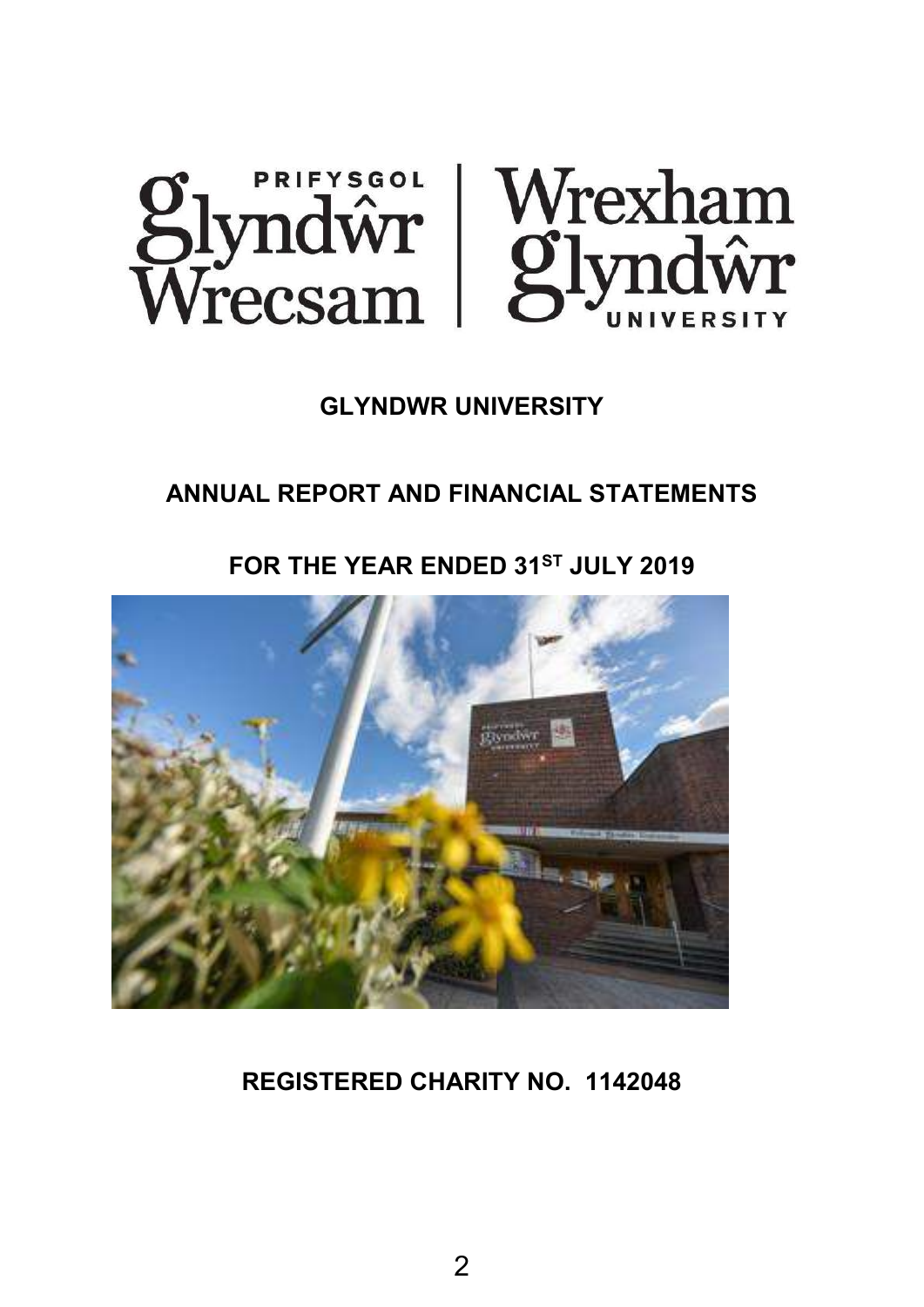# **CONTENTS**

| <b>Foreword</b>                                   | $\mathbf 2$ |
|---------------------------------------------------|-------------|
| <b>Welcome from the Vice Chancellor</b>           | 3           |
| University highlights in brief                    | 5           |
| <b>Charity information</b>                        | 8           |
| <b>Report from the Board of Governors</b>         |             |
| <b>Operational and Financial Review</b>           | 10          |
| <b>Public Benefit Statement</b>                   | 14          |
| <b>Responsibilities of the Board of Governors</b> | 17          |
| <b>Corporate Governance Statement</b>             | 18          |
| Governors and Trustees of the University          | 21          |
| <b>Independent Auditors Report</b>                | 22          |
| <b>Statement of principle accounting policies</b> | 25          |
| <b>Financial Statements</b>                       | 32          |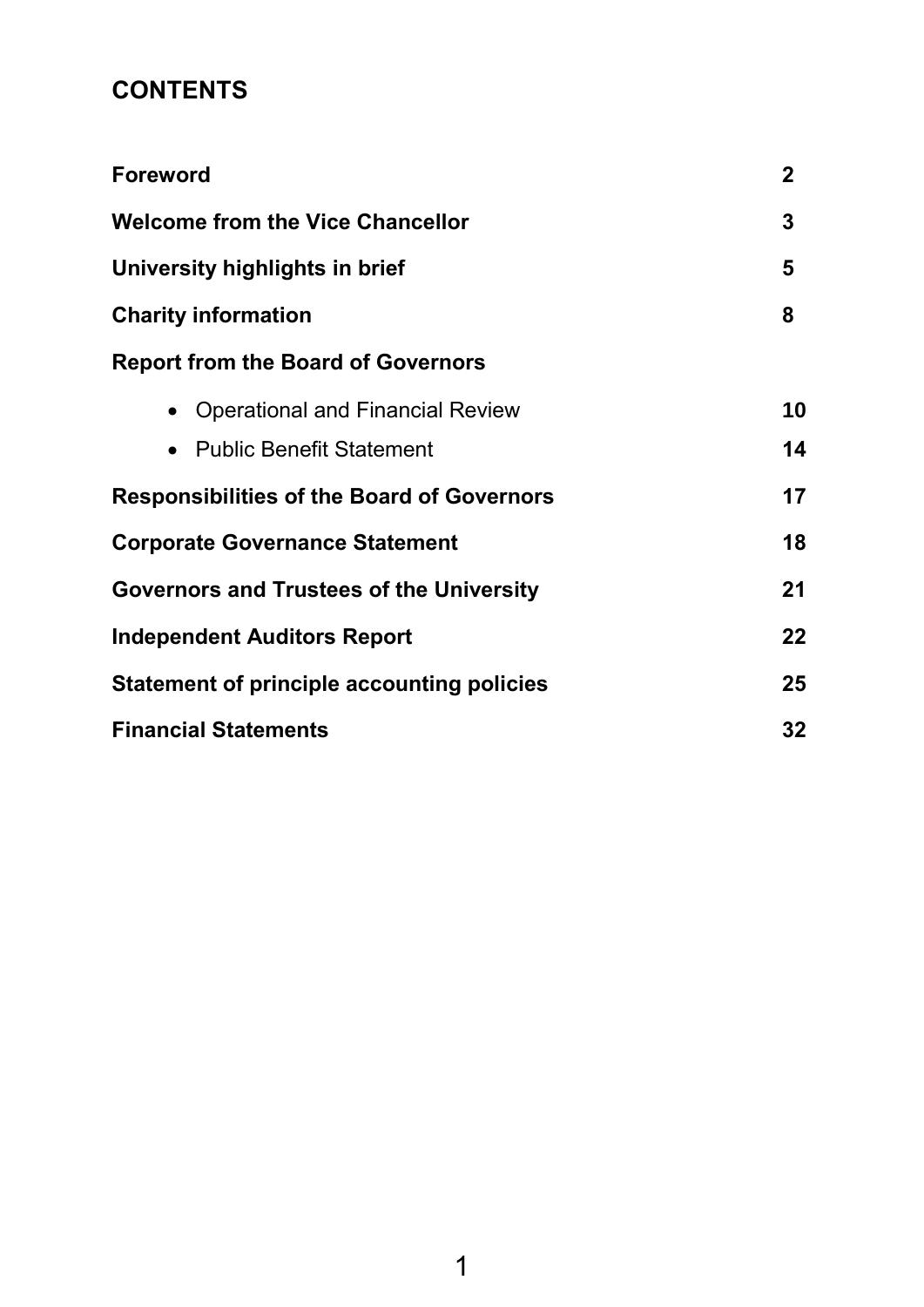## **FOREWORD**

With our mission to "inspire and enable: transforming people and places and driving economic, social and cultural success" Wrexham Glyndŵr University is an anchor institution for the region, offers a supportive community to our learners and is dedicated to the social and economic development of North East Wales and to promoting the success and employability of our graduates. We seek to ensure that the opportunities afforded by higher education are available to all who are able to benefit from it. Wrexham Glyndŵr University continues to be number one in England and Wales for social inclusion and first in England and Wales for the number of disabled students.

We, like many other higher education institutions, face a number of uncertainties in the external environment which are outside of our control and which will present financial challenges. Such matters include: the potential impact in Wales of the Augar Review of Student Funding, the UK Government's decision on the recommendations of which is still awaited; the impact of the Brexit process on the economy, the demographics of our region and, already being felt to some extent, the impact on the number of EU students opting to study with us; and, finally, increases in our pension liabilities, not least the recent court ruling (McCloud) regarding age discrimination arising from public sector pension transition arrangements, which we now need to recognise in our financial statements. We also await the publication of legislation seeking to reform the funding and regulation of tertiary education in Wales, arising out of the Welsh Government's policy proposals: "Public Good and a Prosperous Wales - Building a Reformed PCET System".

We have however anticipated some of the potential impacts of these uncertainties and undertaken extensive work to review our structures and costs, to diversify our academic activity to secure new revenue streams, to adopt an even more thorough approach to analysis, planning and risk management and to keep under review the curriculum offering to ensure our programmes remain attractive to potential students and ensure that our graduates are equipped with the skills employers need. We anticipate that these initiatives will ensure the university remains resilient and sustainable for its students, staff and other stakeholders for the future.

The University has returned an operating surplus, for the fourth year running, of £1,286k before taking into account a one-off impairment charge to an asset scheduled for disposal and a range of non-cash adjustments relating to the LGPS pension scheme liabilities mentioned earlier, which all universities operating the LGPS are required to make. This results in a net deficit for 2018/19 of £615k. We remain in a positive cash position and are gradually increasing cash reserves. These excellent results are very much due to the hard work and commitment of the Vice-Chancellor and her team.

There were many highlights during the year of which we are proud, and which are outlined later in this document; among them the successful outcome of the Quality Enhancement Review by the Quality Assurance Agency and the achievement of rising 45 places in the WhatUni Student Choice awards which is an annual celebration of the best universities in the UK voted for by students. Our Campus 2025 Strategy remains a key focus with several refurbishments having been undertaken to contribute to an improved estate and learning environment for our students.

The University's graduation ceremonies provide a regular reminder to me of the real purpose of the University. The hundreds of graduates who cross the stage each year have invested considerable time, effort and money into earning their awards. Seeing their expressions of pride and those of their families and friends is one of the highlights of my year.

As always behind the success of the University lie the commitment and efforts of its staff, students and governors and I would like to thank them all for their hard work over the year.

2

**Maxine Penlington OBE Chair of Governors**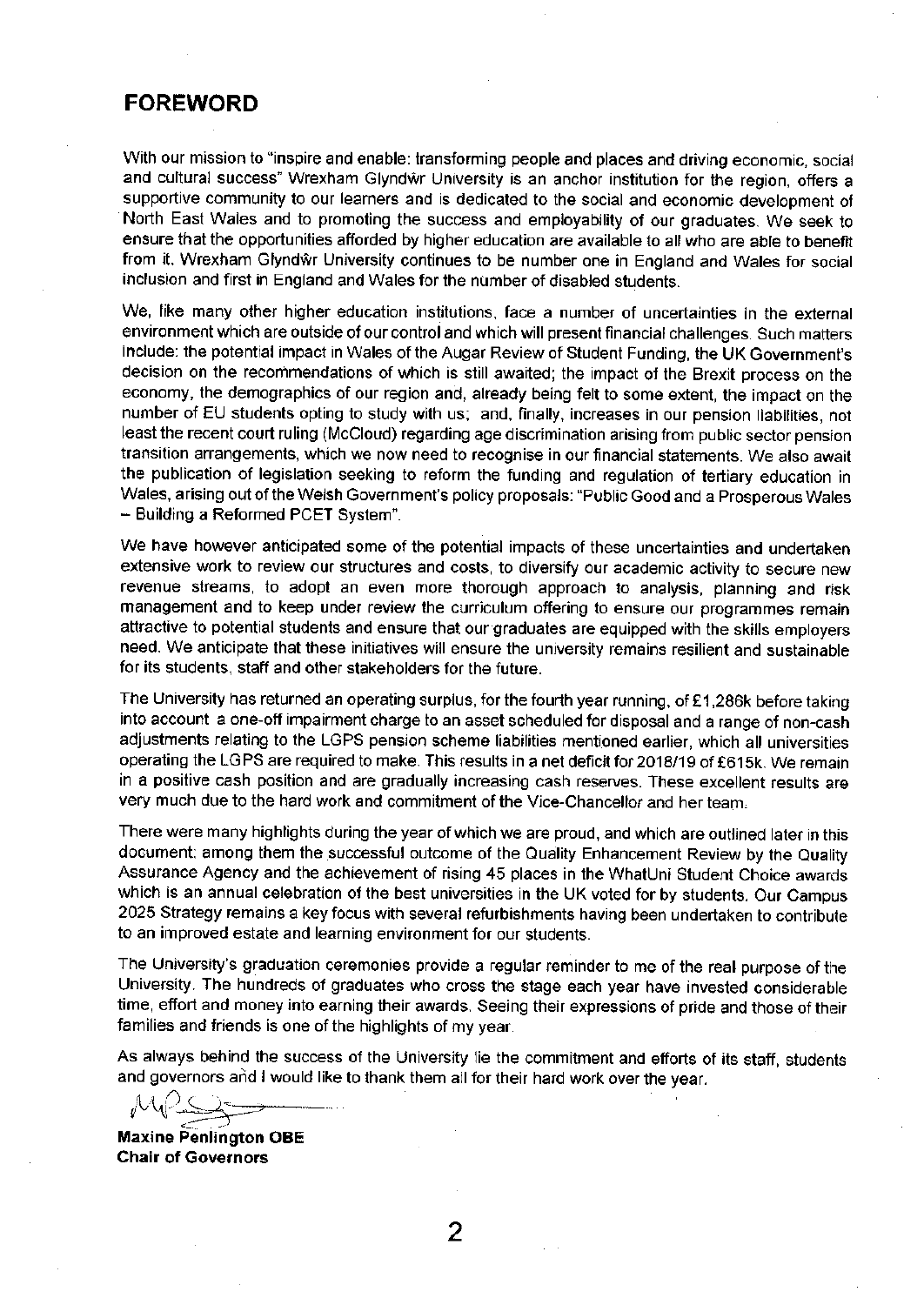# **WELCOME FROM THE VICE CHANCELLOR**

Over the past year 2018-19, we have seen tremendous development at the university, both in terms of investment in new facilities and in new academic provision.

First, a synopsis of progress made with our transformative Campus 2025 programme. Following the opening of our brand new social and collaborative learning space, The Study, in Spring 2018, we have added another exciting space which is open to students and visitors: The Gallery. Against a backdrop of creative arts pieces produced by some of our best graduates, people can relax in comfortable surroundings, meet up with fellow students or academic staff, and access technology resources. We also refurbished lecture rooms and smaller classrooms the full length of B-corridor, which are now of a very high standard and certainly give us an appetite for further investment.

For the further rollout of Campus 2025, we submitted a range of planning applications to Wrexham County Borough Council. All our proposals with regard to development of our campuses were approved. One proposal to dispose of part of our Plas Coch main campus site, which is no longer required, was also approved. However, disposal of two other sites in Wrexham, with the land earmarked for housing development, has not yet been approved and we need to bring these two planning applications through an appeals process. The key arguments underpinning the applications are, firstly, that they will bring much-needed capital receipts which we can re-invest in our facilities, giving students an excellent experience. Investment in our estate is not a luxury. It is long overdue and is essential for keeping the learning environment we offer to our student's current, so that we meet their expectations, enhance their learning and prepare them for their future careers as best we can. Secondly, disposal of our surplus sites can contribute sustainable housing to the town and wider region, where significant shortages have been identified.

In March 2019, we had an extremely successful visit from the QAA panel as part of the Quality Enhancement Review (QER) cycle. Apart from comfortably meeting the baseline criteria, we received two commendations. The panel commended us for "the deliberate and effective monitoring and support of individual students in a personalised way to facilitate their academic development", and for "the articulation and dissemination of a comprehensive set of coherent strategies to support the enhancement of the student learning experience". That is a significant vote of confidence in the quality of our academic provision, and for the next five to six years we will be able to display the *QAA Quality Assured* badge. This is helpful in communicating our profile and can be used to differentiate ourselves from English universities, which no longer have such a scheme. This is already proving beneficial – we received congratulatory notes from some of our international partners within days of putting the badge up on our website.

We have seen the successful launch of new academic programmes such as Physiotherapy (a first for North Wales), Degree Apprenticeships in Computing and Engineering, and a range of online master's level programmes where we are seeing student enrolments from around the globe.

Financially, there are challenges for the university and for the wider HE sector. We are seeing increases in our cost base, some of which are outside our control such as mandatory pension contributions and accounting charges. We have therefore taken proactive and proportionate measures, so that the University remains sustainable as a valued provider of quality higher education and research. This has involved some restructuring and targeted efficiency reviews. As a result, the university again achieved a healthy operating surplus, although we are seeing this eroded by exceptional items in the form of 'non-cash' adjustments due to the situation which various pension funds find themselves in.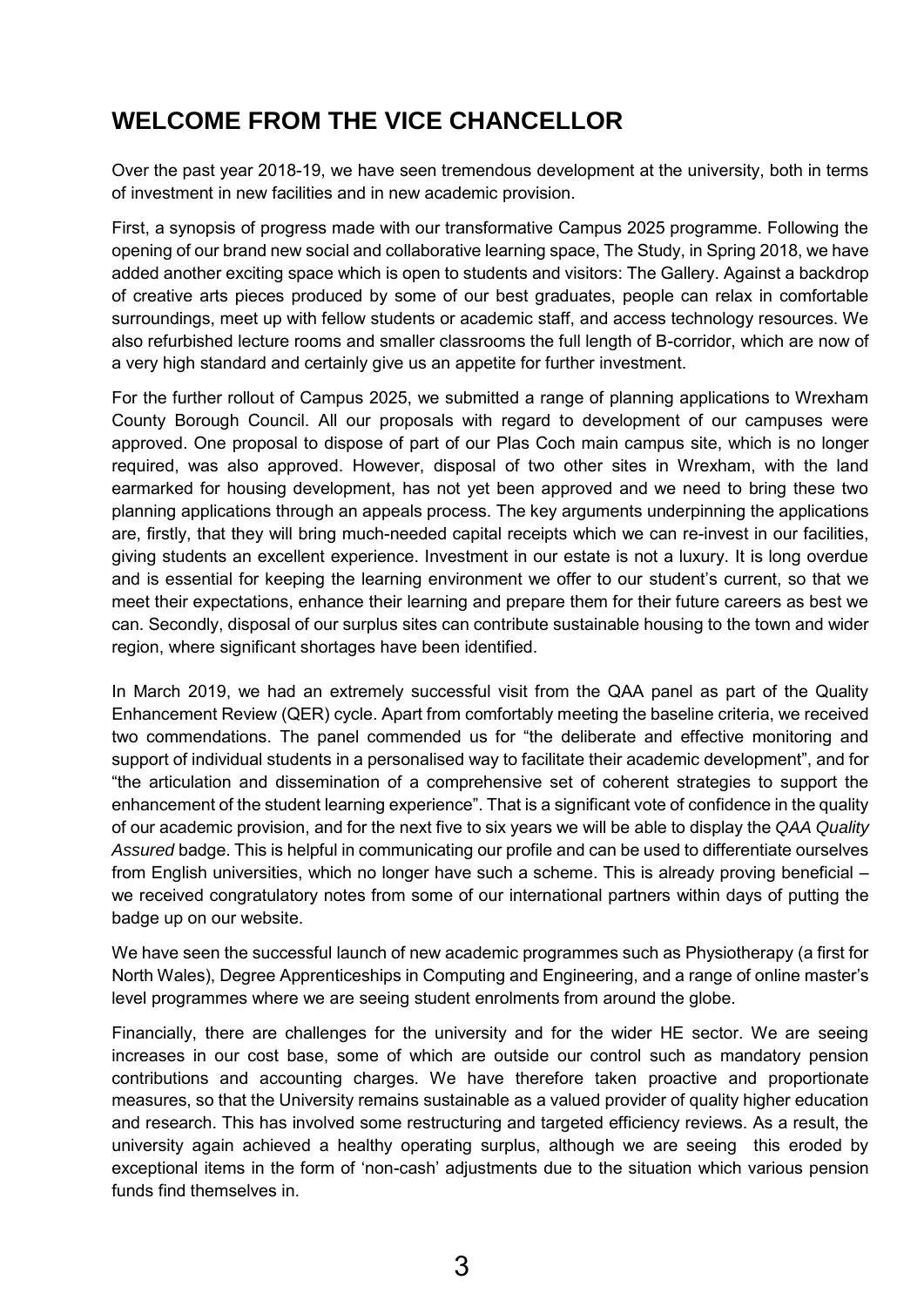As the Chair outlined in the opening pages of this annual report, we find ourselves in times of great uncertainty. The ramifications of Brexit, possible changes to the funding of higher education and new legislation for the proposed new funding council for tertiary education in Wales are just some of the developments giving everybody in the sector significant food for thought. I am confident, however, that the university is strongly placed to face whatever lies ahead.

In conclusion, it has been a dynamic, rewarding but also a challenging year, and I have no doubt that 2019/20 will also bring many new developments.



**completed**<br>Professor Maria Hinfelaar<br>Vice-Chancellor and Chief Executive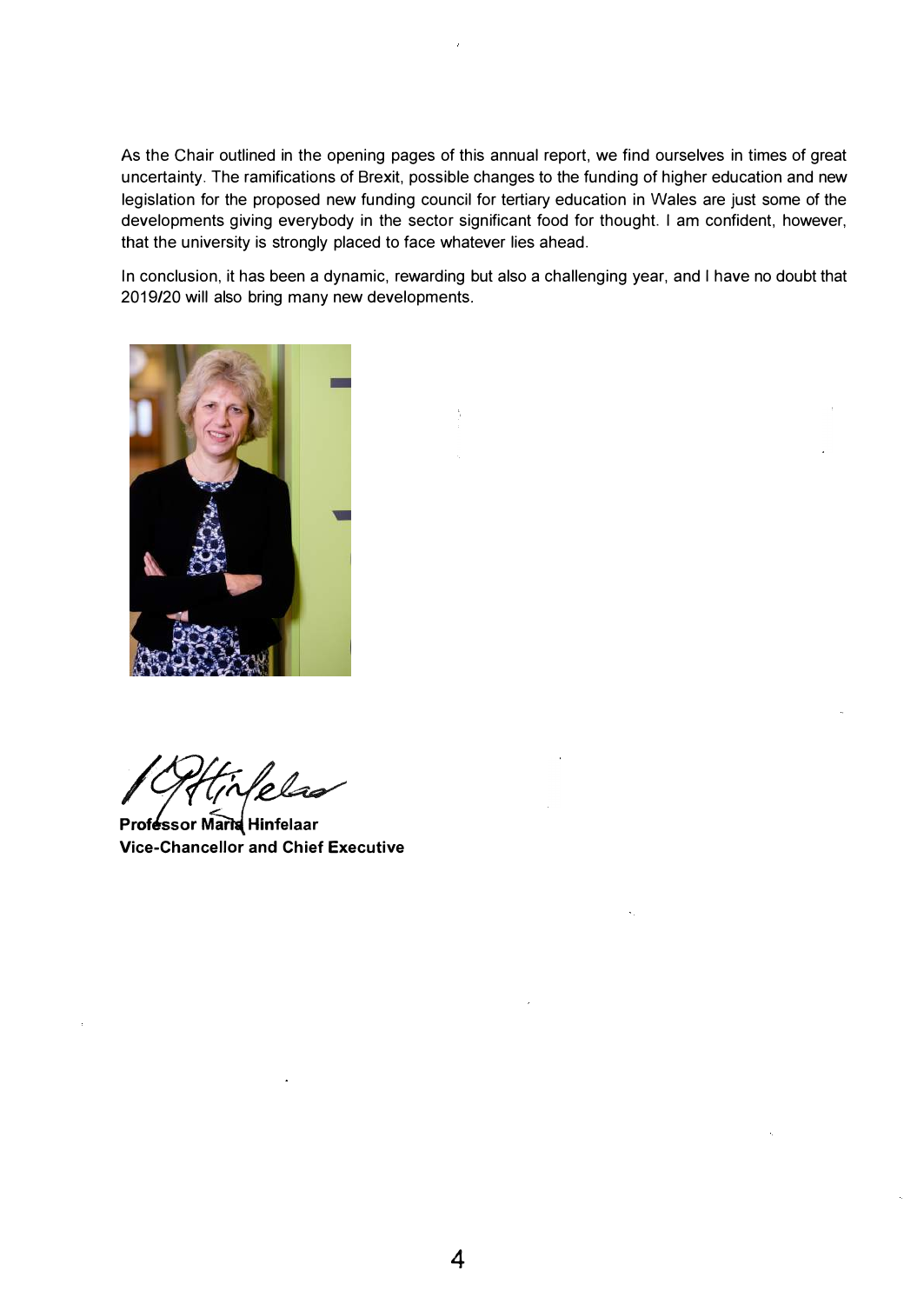# **UNIVERSITY HIGHLIGHTS IN BRIEF**

Excellent work has been undertaken during the last academic year and some of the achievements both institutional and individual are highlighted here.

The University remains the most socially inclusive University in England and Wales<sup>1</sup> and also climbed an impressive 45 places in the WhatUni Student Choice Awards. We officially joined the Northern Powerhouse partners programme along with three other Welsh organisations.

We were pleased to win a number of national awards in the last year. Glyndŵr Innovations at The OpTIC Centre won Innovative Product of the year at The Wales Technology Awards. Senior Lecturer in Computing, Richard Hebblewhite, won Community Contributor of the year at the UK Games Fund Awards after being nominated for his outstanding contribution to local and regional games industry development. Richard's games development team's innovative Enterprise Lounge won the Tranzfuser Local Hub of the Year award; and Static Shell Studios, a games studio made up of former Glyndŵr alumni, won the Tranzfuser award which is a talent programme for the games development industry. We were delighted that our Students' Union won Best Team in Wales at the NUS awards and were also awarded the Quality Students' Union mark by the UK NUS.

Dean of the Faculty of Social and Life Sciences, Simon Stewart, was appointed a board member of the Youth Work Board and Dr Wulf Livingston, Reader in Social Science, was amongst five keynote speakers in a panel discussion at the inaugural Alcohol Change UK conference.

A number of our students have had a range of successes, including: Game Art student Sophie-Elisabeth Martinez Nightingale exhibiting her work at one of Japan's most prestigious arts festivals; Complementary Therapies graduate, Paul Jauncey, being named 'Student of the Year' by the Federation of Holistic Therapists' FHT Excellence Awards; 2018 graduate Jose Maria Ortega returning to the University with Bentley to give career advice to current students after securing a full-time position with Bentley Motors; and Masters Art & Design student Carl Edwards making national news on S4C and BBC Radio Wales with his project that devised new Welsh letters to be displayed on road signs across the country.

We launched our reusable cups campaign to encourage the use of reusable cups across our campuses and reduce the number of non-reusable cups going to landfill. Aramark, the university's food service provider, introduced a 20p surcharge for anyone using a non-reusable cup last year which has resulted in us so far being able to purchase 2,000 WGU branded keep cups and prevent over 300kg worth of non-reusable cups going to landfill.

Colin Jackson CBE was announced as our new Chancellor in December 2018 and was officially installed into his new role in February at a ceremony televised by ITV Wales. Colin subsequently gave the keynote speech at our Engage! 2019 Staff Conference and gave an inspirational talk on his successes and challenges in the sporting world. He also presided over the University's graduation ceremonies in October 2019.

We conferred Honorary Fellowships on six deserving individuals at this year's graduation ceremonies – David Jones, Nazir Afzal, Professor Sharon Baurley, Professor Charlotte Williams, Charlie Adlard and Tony Andrews. David was honoured for his services to the community, Nazir for his services to society, Professor Baurley for her services to art, Professor Williams for her services to equal opportunities in Wales, Charlie for his services to the Creative Arts and Tony for his services to Sound & Music Technology.

<sup>&</sup>lt;sup>1</sup> Source The Times and Sunday Times University league table 2020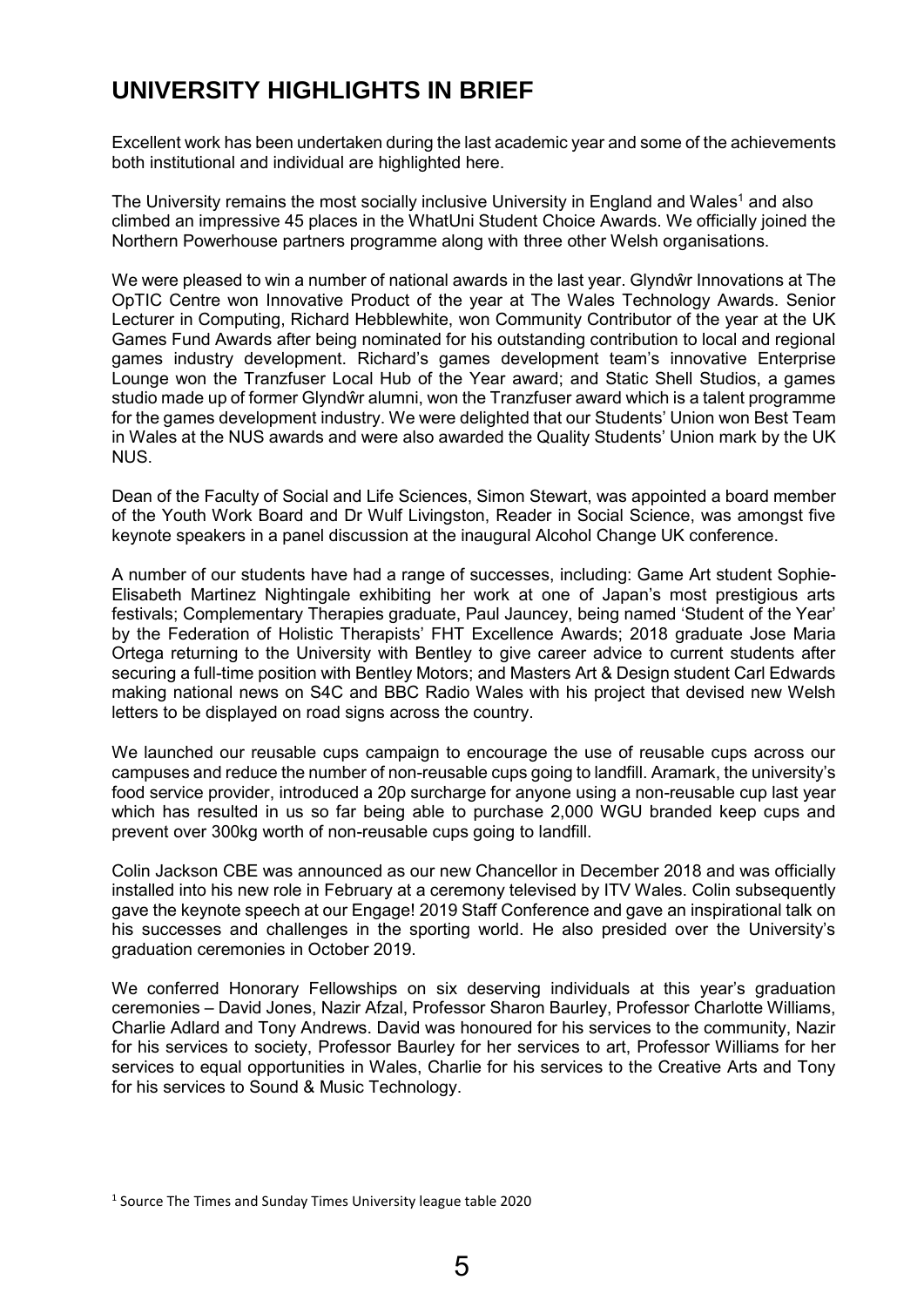March this year saw the launch of the Centre for Photonics Expertise (CPE). Led by the team at OpTIC, this £5.8m three-year project is being delivered in partnership with South Wales, Bangor and Aberystwyth Universities. The group will work with companies throughout Wales supporting all sectors to bring together expertise from across Wales and establish collaborative research projects, to encourage industries to embrace photonics technologies to serve their own product and process development requirements.



March also saw the launch of our brand new apprenticeship offerings across engineering, cyber security and data science plus the launch of our on-line MBA qualifications.

July saw us finally able to have our Campus 2025 planning applications considered. Five of the seven applications were passed including the refurbishments and enhancements of Plas Coch and Regent St campuses. The two applications not passed were for our unused Dean Road and Gatewen sites which the University wishes to dispose of to raise funds to plough back into campus improvements for the benefit of current and future students. We are now in the process of appealing these planning refusals.

The delay in obtaining the necessary permissions to proceed with our plans has not prevented the Campus 2025 project from progressing however and this year has seen the transformation of The Gallery, an open study space, completed in April, refurbishment of teaching space in B Corridor on the main campus and general corridor enhancement, toilets on A Corridor refurbished including the provision of a gender neutral toilet and Changing Places toilet (with the University being one of two organisations locally to provide this type of facility) plus the official opening of Colliers Park which has been developed by the Football Association of Wales as their National Football Development Centre, which will be used by Glyndwr University's students.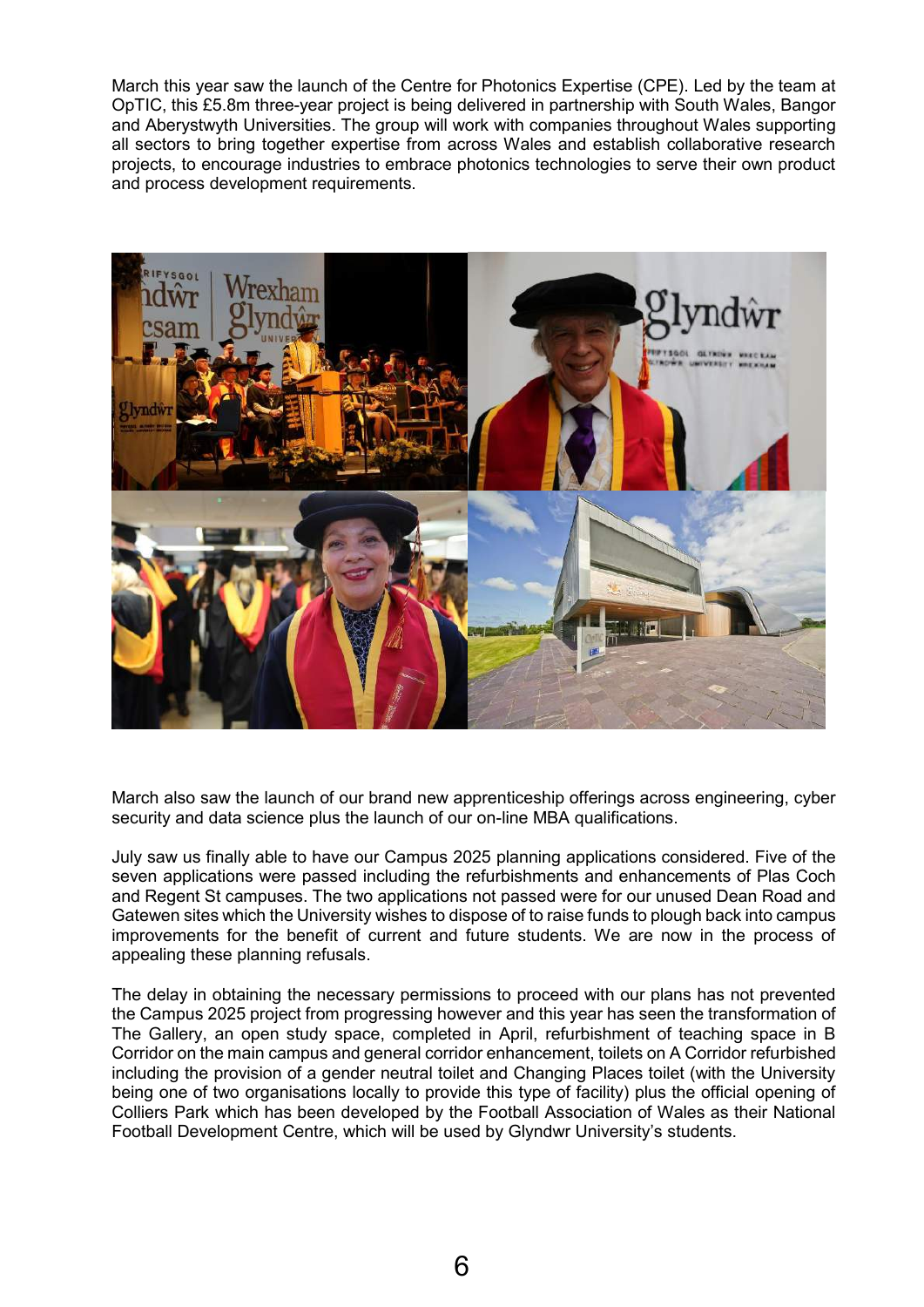Further exciting developments have also been taking place at St Asaph and Northop, with the introduction of teaching space 'Space' at St Asaph – to enable teaching to take place for the first time at St Asaph.

We are also part of a major regeneration masterplan which aims to revitalise the Mold Road gateway into Wrexham. Glyndwr University, Wrexham County Borough Council, the Welsh Government and Wrexham AFC have joined forces to create the Wrexham Gateway Project – a large-scale civic and economic plan which aims to redevelop a large area near the Mold Road corridor. The vision for the project is to provide vibrant regeneration to the area, creating a hub to support investment in business; support academic, housing and sporting infrastructure; and creating a valuable public space linking to Wrexham town centre.

The University continues to offer a vibrant, friendly and supportive community with a personal tutor system to help individuals to reach their potential through academic excellence. It is the contributions from across the whole university, from individual staff members and our graduates that create the successes of the University.



[Illustration of Campus 2025 projects delivered in 2019]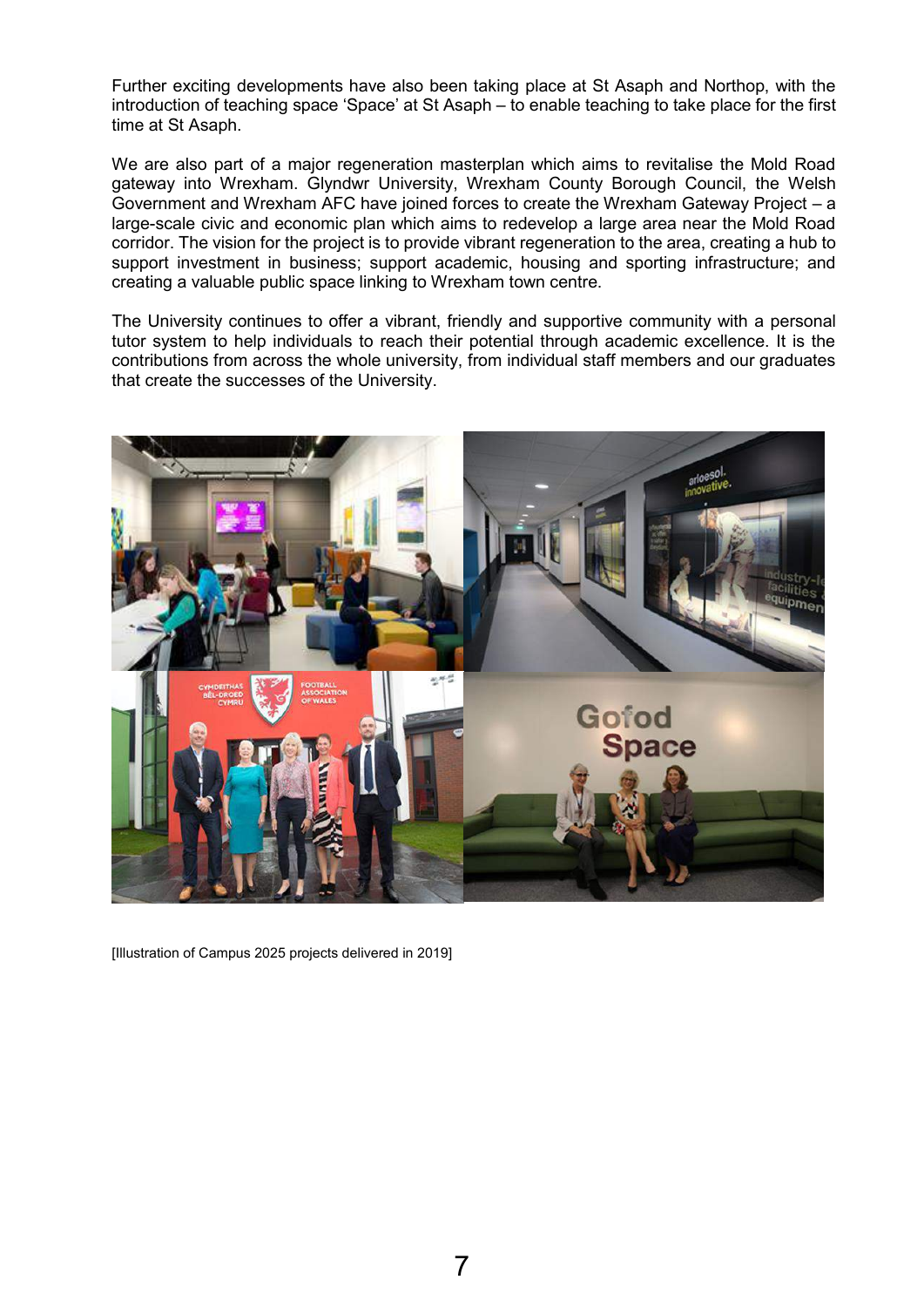# **CHARITY INFORMATION**

Glyndŵr University is a registered charity under the terms of the Charities Act 2011 (charity registration number 1142048)

## **Registered Office**

Mold Road

Wrexham

LL11 2AW

## **Bankers**

National Westminster Bank plc. 33 Lord Street Wrexham LL11 1LP

Barclays Bank plc Liverpool Lord Street Leicester LE87 2BB

Allied Irish Bank (UK) plc 10 Berkeley Square Mayfair London W1J 6AA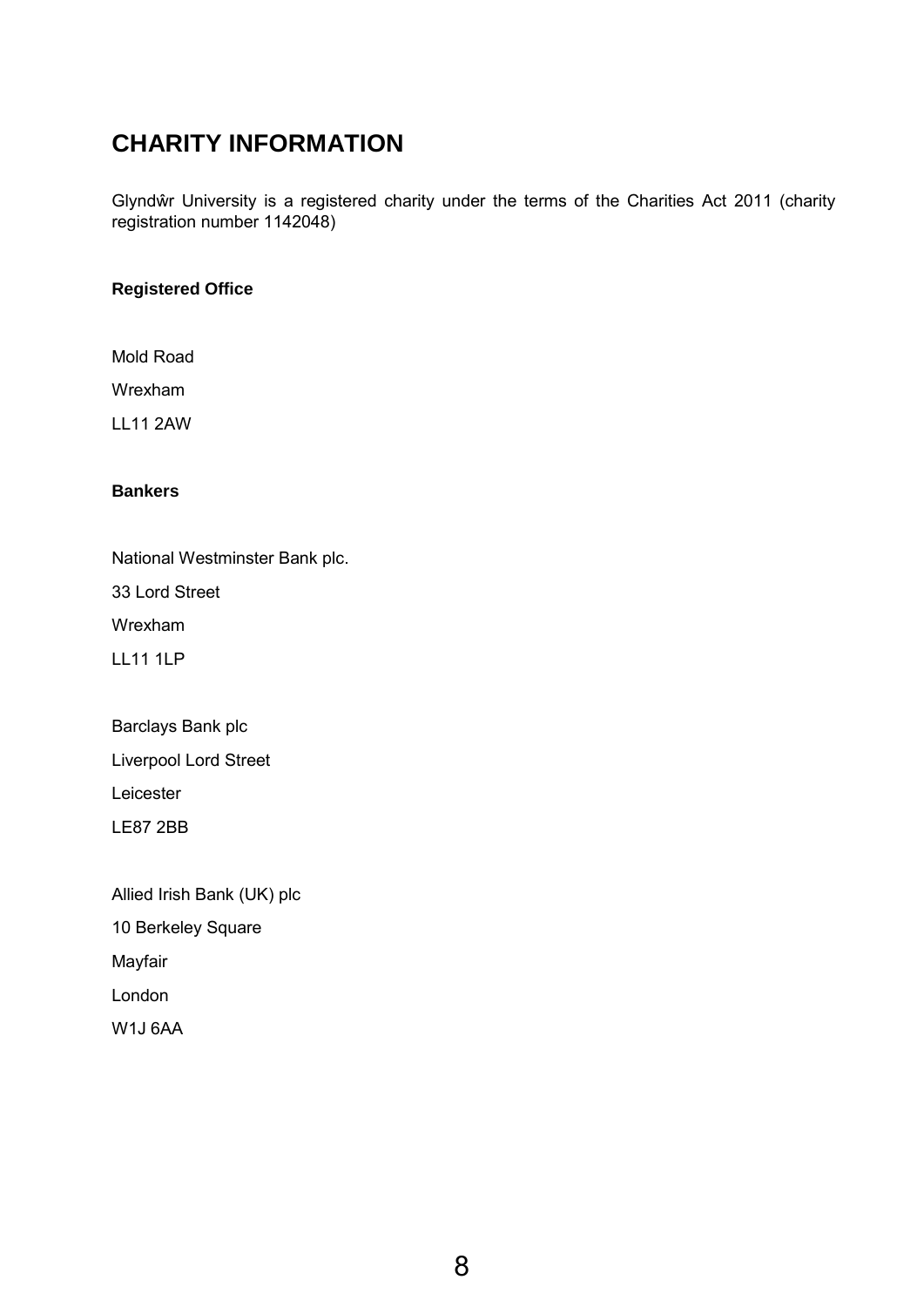## **External Auditor**

KPMG LLP 1 Sovereign Square Leeds LS1 4DA

## **Internal Auditor**

RSM LLP Festival Way Festival Park Stoke-on-Trent ST1 5BB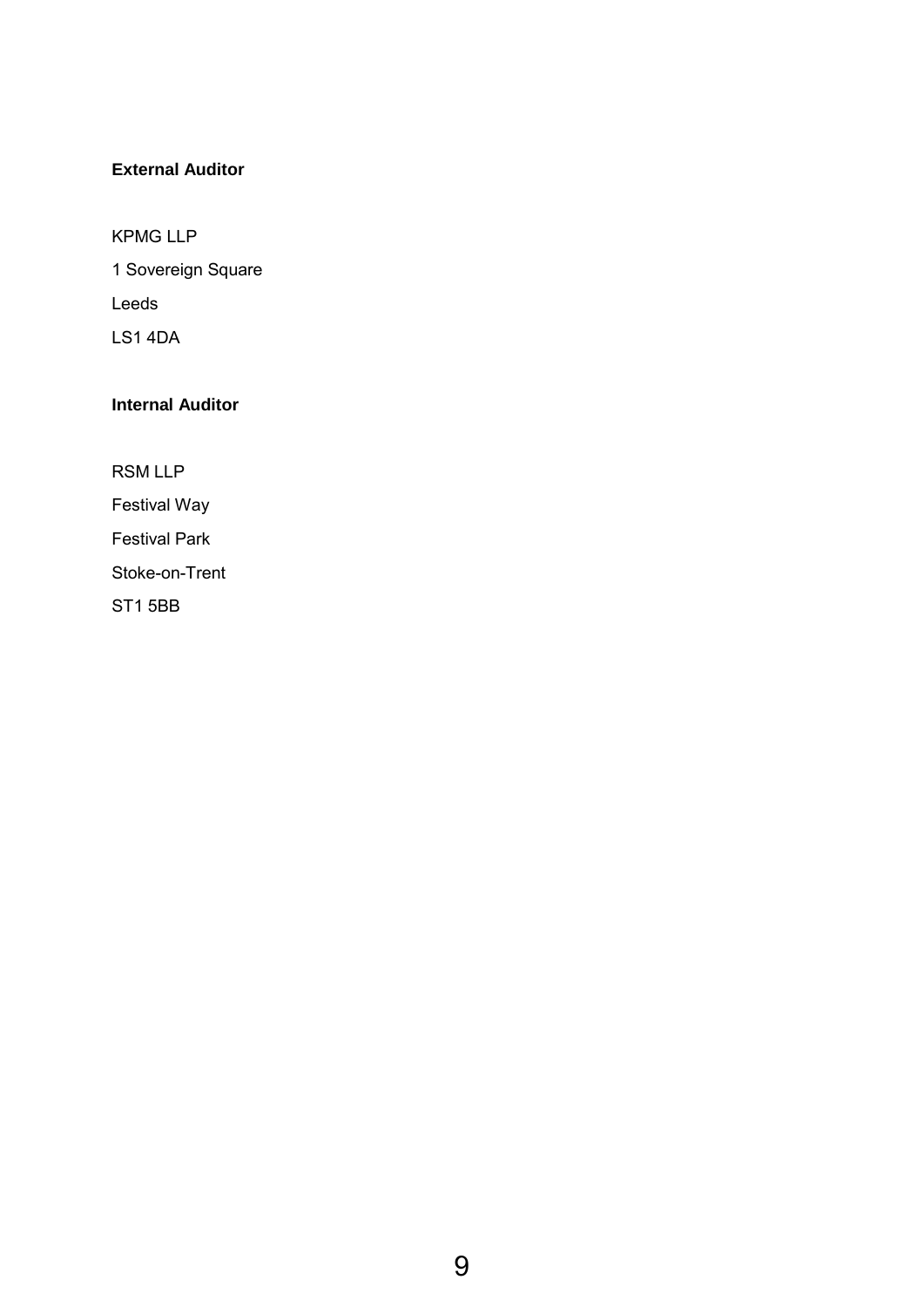# **OPERATING AND FINANCIAL REVIEW**

## **Steady financial performance**

Wrexham Glyndwr University has produced another year of operational surplus despite the many uncertainties and pressures within the HE sector. Total income levels grew by £534k with the direct costs being controlled in line with budgeted targets.

The final reported deficit is significantly lower than originally budgeted. This is primarily due to the inclusion of LGPS past service charges, resultant from the Court of Appeal ruling in respect of transition arrangements affecting judges and firefighter's pensions (McCloud and Sergeant). The impact of this judgement for the University meant that an additional (non-cash) charge (£625k) relating to LGPS past service costs is required to be shown within the Statement of Comprehensive Income and Expenditure (SOCIE).

In addition to the increased pensions costs an impairment charge relating to a land and property asset held for sale further reduced the net surplus by £700k.

Effectively this produces a net deficit of £615k, without the inclusion of the asset impairment and the McCloud provisions cost this would leave a net surplus for the year of £710k. This figure provides a real comparison with the previous year's surplus and show the University having increased its financial performance when compared against 2017/18.

The run up to year-end was a time at which the future operational plan was put into action. With a review of staffing levels, and in particular a large scale review of Strategic Planning and Registry functions, resultant in a downsizing of staffing levels and a move to more efficient and effective automation and self-service functionality being developed within services. This has resulted in the level of fundamental restructuring costs shown within the SOCIE.

This initiative also has helped the University manage the large scale cost increases (a jump of 6.7%) associated with the required rise in employer's contributions to the Teachers' Pension Scheme which came into force from September 2019.

The lack of any indexation within the tuition fee has meant that all cost increases have to be absorbed through either, growth in student numbers, growth in other income generational areas, or cost controls/reductions. The University has continued to adopt this strategy and 2018/19 saw continued growth in the Trans National Education programme and saw the first students enrolling for the newly developed WGU Online programme. Both of these initiatives will continue to expand in 2019/20.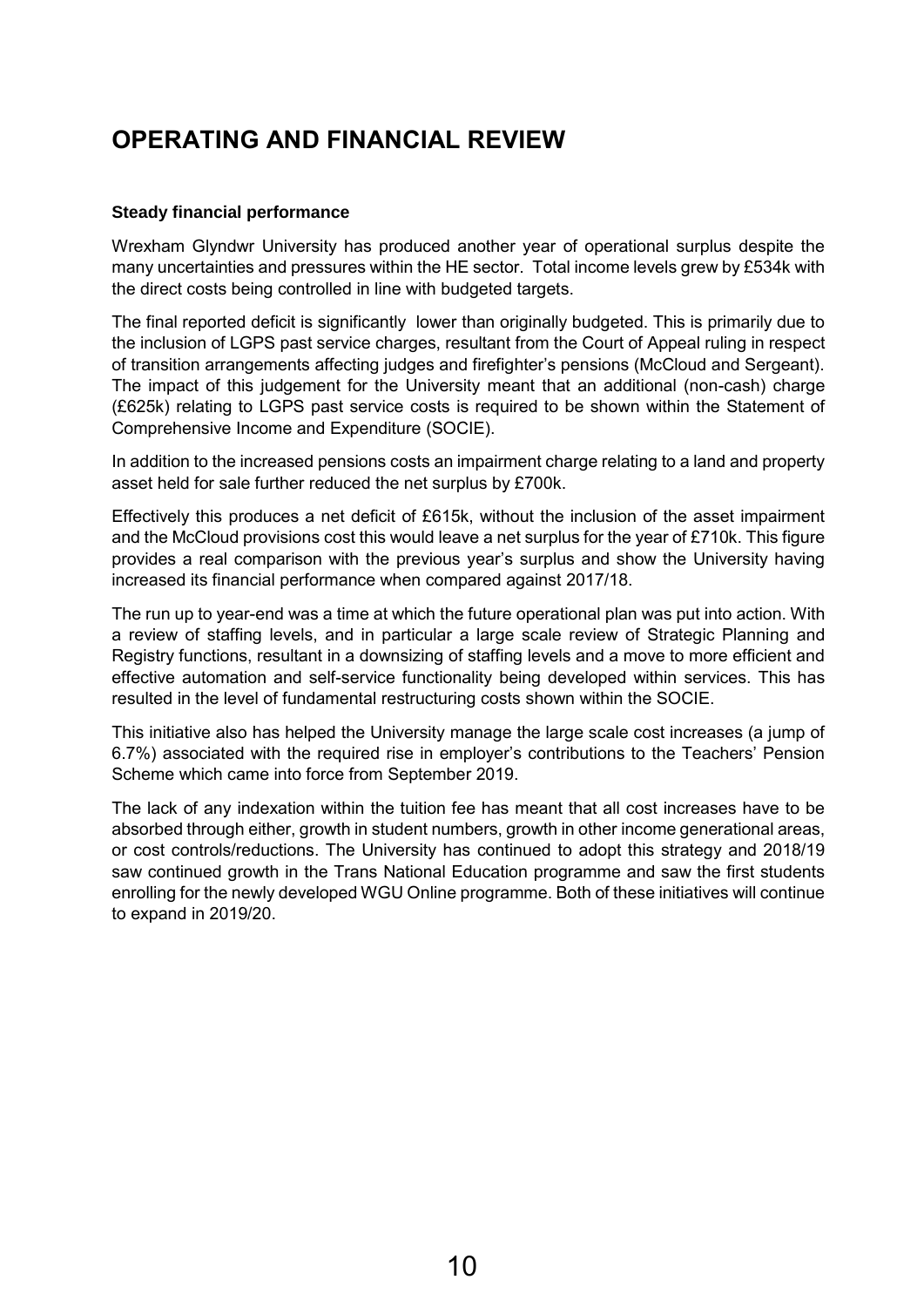## **Historical income & expenditure profile**

|                                                                                                 | 2019      | 2018      | 2017      | 2016      |
|-------------------------------------------------------------------------------------------------|-----------|-----------|-----------|-----------|
|                                                                                                 | £000's    | £000's    | £000's    | £000's    |
| Total academic income                                                                           | 29,871    | 29,105    | 29,486    | 31,864    |
| Total non-academic income                                                                       | 6,094     | 6,326     | 6,230     | 7,590     |
| <b>Total gross income</b>                                                                       | 35,965    | 35,431    | 35,716    | 39,454    |
| Total Pay costs excluding additional LGPS staff pension costs                                   | (21, 431) | (21, 887) | (22, 984) | (23, 493) |
| <b>Total Non pay costs</b>                                                                      | (13, 248) | (12, 239) | (11, 425) | (14, 424) |
| Total expenditure excluding additional LGPS staff pension costs                                 | (34,679)  | (34, 126) | (34, 409) | (37, 917) |
| Operating surplus/ (deficit) excluding additional LGPS staff pension costs and asset impairment | 1,286     | 1,305     | 1,307     | 1,537     |
| LGPS Pension Costs excluding employer contributions                                             | (1,201)   | (893)     | (715)     | (670)     |
| Impairment of assets                                                                            | (700)     |           |           |           |
| Loss on disposal of fixed asset to finance lease                                                |           |           | (44)      |           |
| Net (deficit) / surplus                                                                         | (615)     | 412       | 548       | 867       |

## **Financial key performance indicators**

|        | <b>Financial key performance indicators</b> |        |        |  |  |  |  |  |
|--------|---------------------------------------------|--------|--------|--|--|--|--|--|
| 2019   | 2018                                        | 2017   | 2016   |  |  |  |  |  |
| 35,965 | 35,431                                      | 35,716 | 39,454 |  |  |  |  |  |
| (1.7%) | 1.2%                                        | 1.5%   | 2.2%   |  |  |  |  |  |
| 4,591  | 4,117                                       | 2,827  | 3,238  |  |  |  |  |  |
| 62.9%  | 64.3%                                       | 64.4%  | 59.5%  |  |  |  |  |  |
|        |                                             |        |        |  |  |  |  |  |

## **Income levels**



Total group income increased by 1.5% to £36.0m in 2018/19. This was driven by the increase in funding body grants with £389k received in fee mitigation funding.

The University's main source of revenue continues to be derived from tuition fees and education contracts which reduced marginally from 73% to 72% of total group income in 2018/19.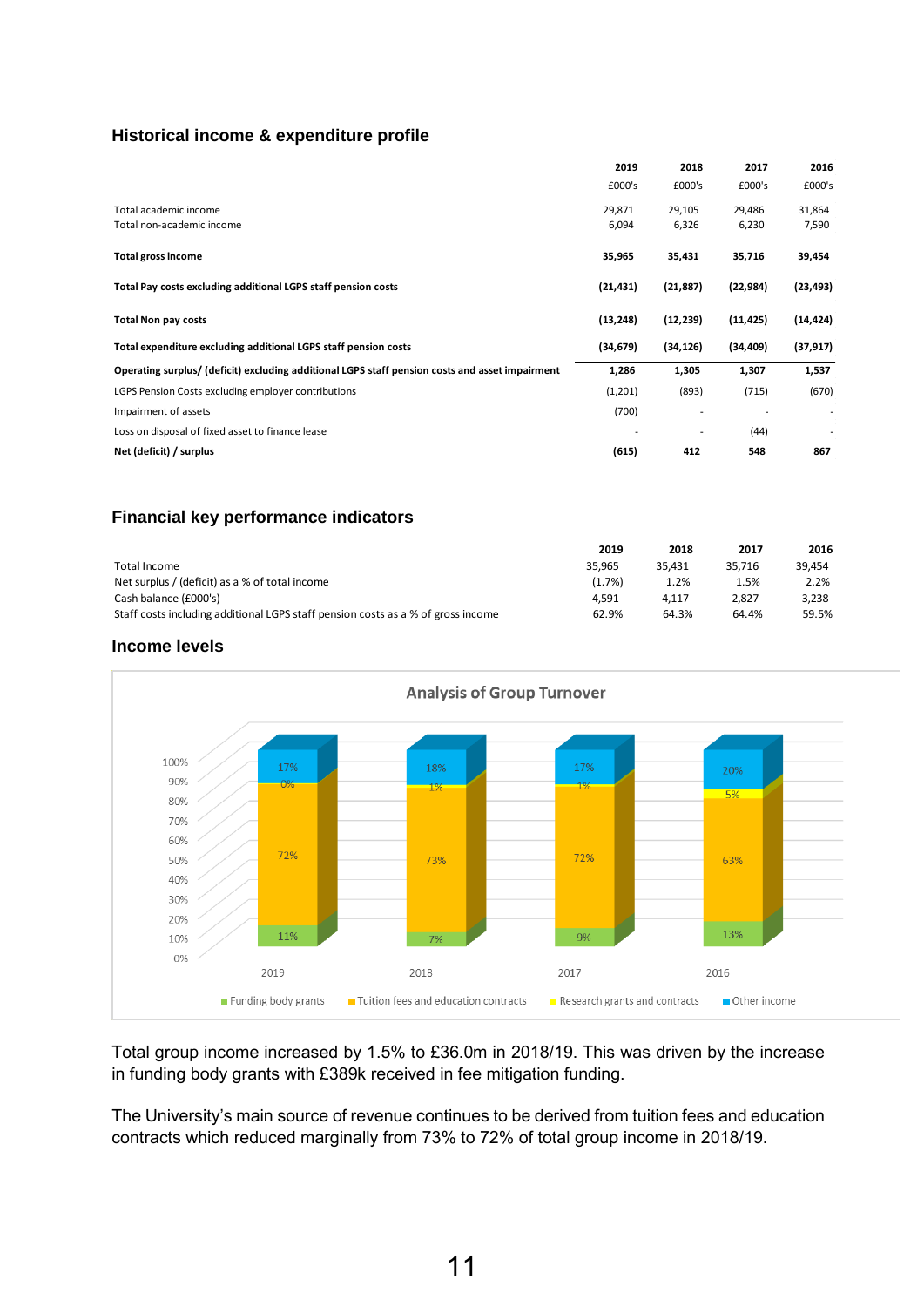## **Capital Investment**

The University has continued with its ambitious Campus 2025 plans and during the year completed the purchase of Wrexham Village, using an initial term loan. This has provided the University with a modern fit for purpose accommodation offer for our students. In addition, it has freed up the land on the Northern Quarter of the campus, so that this can be sold to fund further Campus 2025 developments. Planning permission for a new build development for the site was obtained and land agents have been instructed to conduct the sale.

The planning applications for Campus 2025 developments were all approved, although two of the enabling disposal sites have initially been refused planning permission and are currently under appeal. The Board will continue to apply capital receipts for reinvestment to deliver the Campus 2025 programme.

## **Cash Flow and Financing**

The year-end saw cash balances of £4.6m this was largely in line with forecasts. The term loan to finance the acquisition of Wrexham Village is reflected on the Statement of Financial Position as an increase in the in the long-term creditors, offset by an increase in fixed assets.

The Statement of Financial Position appears to be weakened by the increased pension's provision now standing at £31,225k. The provision had been £20,159k in 2018 but had previously been £26,130k in 2017, £32,226k in 2016 and £22,559 in 2015. Such fluctuations are totally beyond the University's control and therefore are of limited use when considering the overall financial position.

## **Pensions**

The Group participates in three pension schemes, the Teachers Pensions Scheme (TPS), the Local Government Pension Scheme, Clwyd Pension Fund (LGPS) and the Universities Superannuation Scheme (USS). It has not been possible to identify the institution's share of the underlying assets and liabilities in relation to the TPS and USS scheme; as such they are accounted for as if they were defined contribution schemes. However, under SORP 2015 a liability of £155k has been introduced, following the finalisation of the 2018 valuation, to take account of the deficit within the USS scheme which is currently being repaid with additional agreed contributions.

## **Financial Outlook**

During 2018/2019 the University charged FT home and EU undergraduate students an annual tuition fee of £9,000, as compared to the fee of £9,250 being charged in English institutions. The Welsh Government has provided additional funding to the Funding Council for 2018/19 to compensate for the continued capping of the fee and this has been deployed to institutions in the form of a fee mitigation grant. Currently the cap on the £9,000 fee remains however the fee mitigation grant has been removed for 2019/20. A Review of Post-18 Education and Funding in England (Augar) had been commissioned by the UK Government and reported in 2019. It is possible that this review of the English system will influence future funding decisions in Wales. At present the methodology for the future funding of institutions in both Wales and England is uncertain.

The ongoing implementation of the Finance Strategy will see the University continue with sustained financial health and remain on track in delivering its important mission.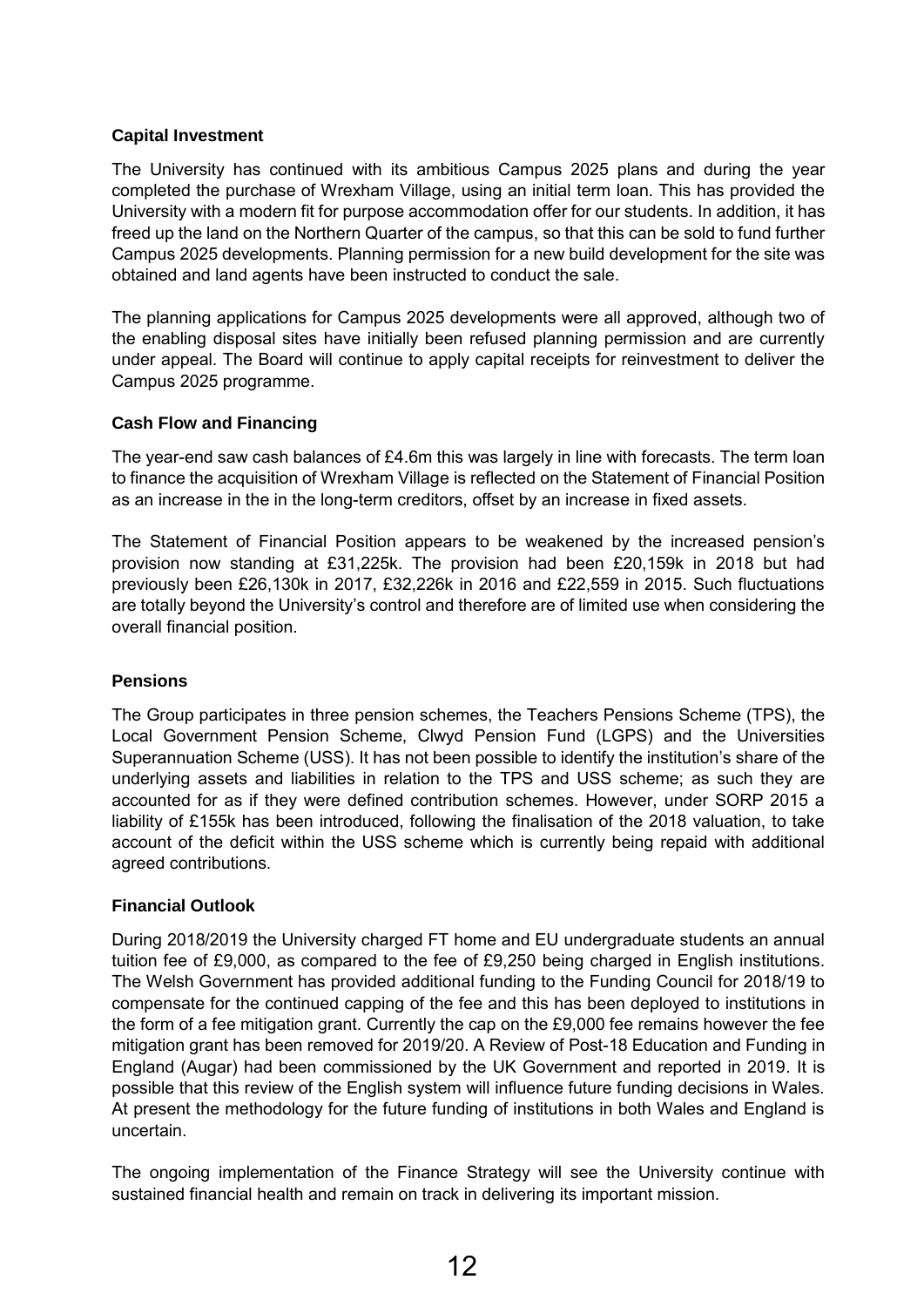The key financial objectives of the strategy are to:

- 1 To ensure the long term **Financial Sustainability** of the University.
- 2 Maintaining **Solvency**.
- 3 To promote **Efficiency** and **Value for Money**.
- 4 Ensuring high standards of financial **Probity** and **Accountability**.
- 5 Increasing the value and diversity of **Income** from public, private and business sources.
- 6 Ensuring that the **Financial Risks** associated with ongoing activities and new opportunities are communicated and managed appropriately.
- 7 Maintaining a clear and robust approach toward **Financial Planning**, decision making and the **Allocation of Resource.**

The financial statements for 2018/19 show that the University deployed 63% of its income on staff and pensions costs as compared to 64% during the previous year. This is consistent with sector norms and the Financial Strategy targets. When allied with the further efficiency reviews carried out across the summer this exercise has reset the cost base and has strengthened the financial foundations of the university, enabling it to plan for increased accounting and cash surpluses to provide the funding for the ambitious programme of development set out in the Campus 2025 strategy. In order to generate development funding and as a counter to the uncertainty arising from the current fee arrangements, the University has ambitious plans to grow and diversify its income base through the development of new academic programmes and investment in research and innovation activity, both to be provided through new and rejuvenated estate and infrastructure.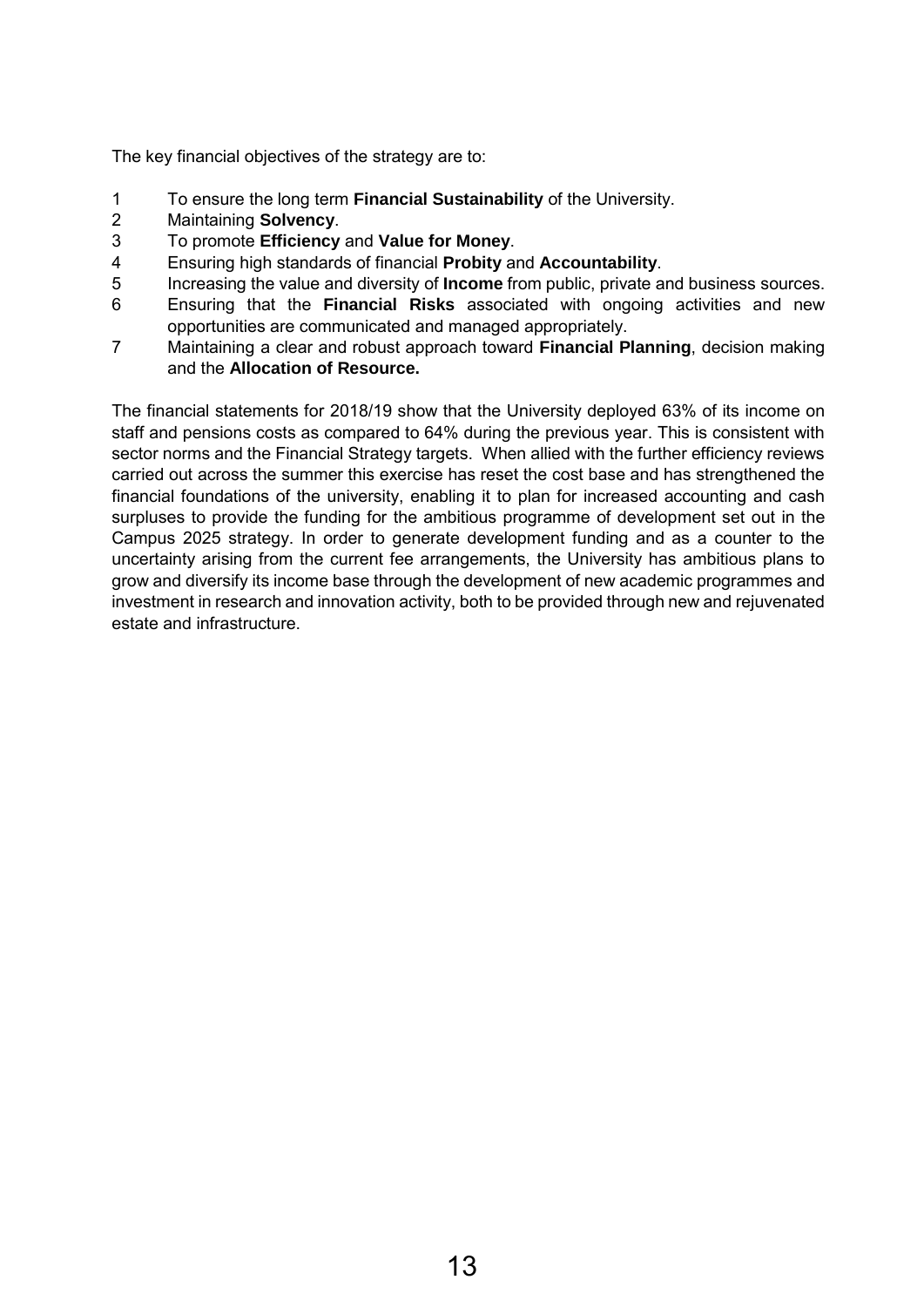# **PUBLIC BENEFIT STATEMENT**

Glyndŵr University is a registered charity which seeks to provide and advance higher education in North East Wales, Wales, the UK and overseas. Its mission is to *inspire and enable: transforming people and places and driving economic, social and cultural success*.

The University's charitable objectives are to provide higher education and carry out research; and the benefit of these objectives is derived from individuals' participation in research-informed and industry-led courses to provide career-ready professionals who support and meet the needs of the regional, national and international economy. The beneficiaries are the public at large to whom education is open.

Widening access is an integral part of the character of the University founded on a commitment to provide socially inclusive, fair and supportive access to higher education, and to breaking down barriers to accessing Higher Education for people from all sectors of society. The University is number one in England and Wales for social inclusion<sup>[1]</sup>. This ranking includes other notable positions such as 6th in England and Wales for admissions from deprived areas (23.6%), 1<sup>st</sup> in England and Wales for number of disabled students (22.1%), 1st in England and Wales for mature students (72.0%) and 2nd in England and Wales for state school admissions (99.2%).

Glyndŵr University attracts 57.5% [2] of its student population from the North Wales region. Full time Welsh domiciled undergraduate students have access to the Welsh Government Learning Grant and may apply for special support grants and maintenance loans to support their studying. English Students have access to Maintenance Loans. The University itself has a range of other schemes including bursaries and scholarships to help students into higher education including a discretionary fund to help those needing financial assistance to continue their studies. The University is committed to helping young people in and leaving care and provides financial and support packages which can include guaranteed on campus accommodation at a discounted rate for their first year.

The University offers courses in a range of subject areas including creative and applied arts, built environment, engineering, computing, health sciences and applied social sciences. Over 30 professional bodies accredit the University's courses.

Much of the University's funded research is intended to produce a public benefit, whether in terms of communities of interest or of place. Of 17 externally funded research projects active in 2018/19, 11 were commissioned by public sector and voluntary organisations to support their own public benefit objectives. These organisations included Barnardo's, Addaction, and Betsi Cadwaladr University Health Board, Forces in Mind Trust, the Welsh Government and Cadwyn Clwyd. The research itself covered a range of topics including parenting, alcohol use, and support for armed forces veterans, managing small businesses, personal resilience and employability.

Last year the University's developed a civic engagement strategy, which drives its ambition to be transformative, responsive and demand led. It has been working in partnership in the region to merge teaching, research and engagement with a focus on widening participation and community work, to make a positive socio economic impact across the region. The University is delivering a number of transformational projects across the region under this strategy and further developments include the pledging of a commitment to the National Co-ordinating Centre for Public Engagement's Manifesto for Public Engagement, and also making a pledge to the Civic University Commission to draft a civic university agreement with partners across North Wales.

<sup>[1]</sup> Source The Times and Sunday Times University league table 2020

<sup>[2]</sup> Source HESA Student (FPE) from Heidi+ 17/18 data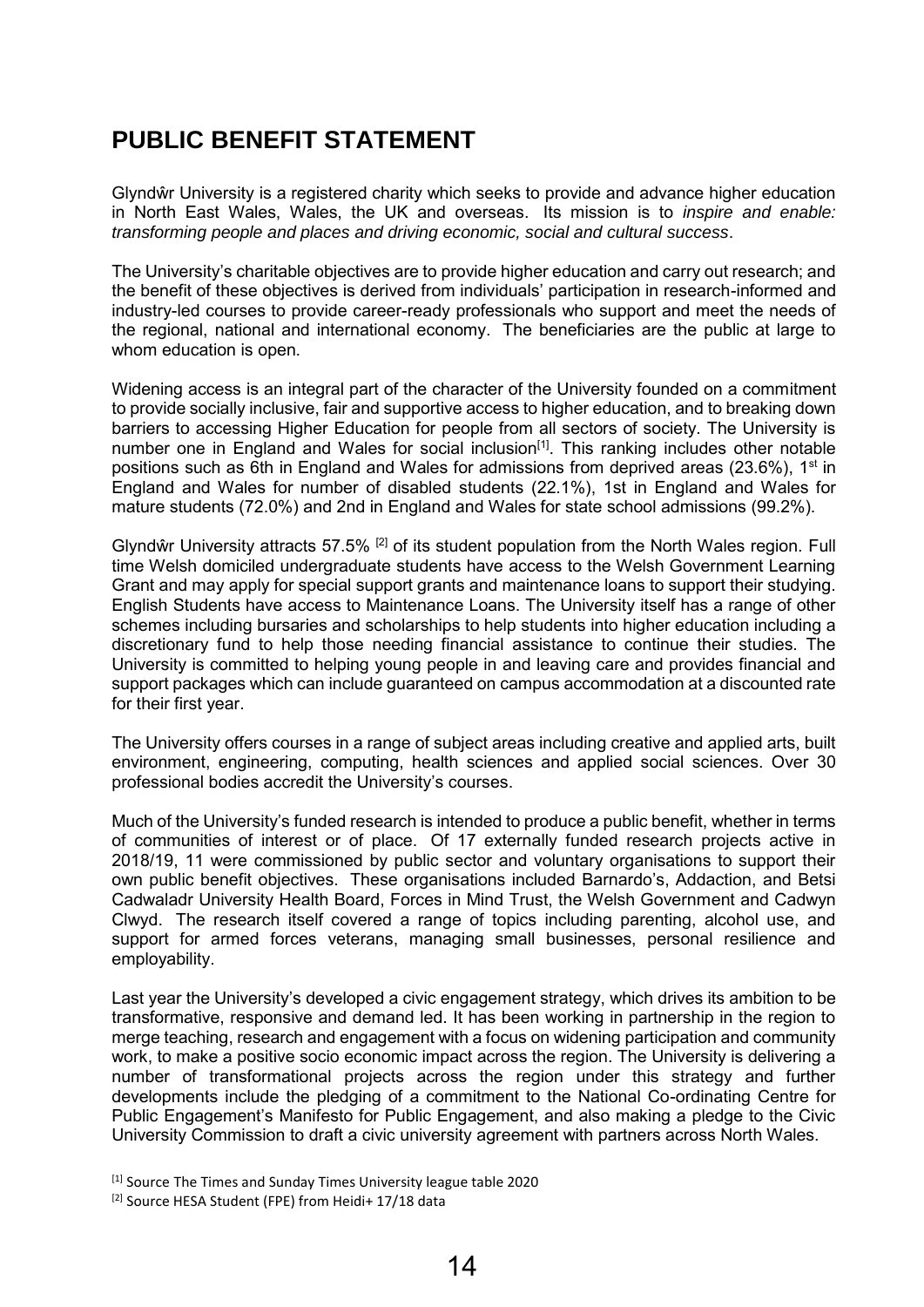Staff at the University gain benefit through their engagement in the research and scholarly activities of the University. This helps to ensure their knowledge and skills are kept up to date and their academic and professional reputations within the UK and internationally are enhanced. The staff also benefit from collaboration with academics in other universities within the UK and internationally. There are also benefits to staff at the partner institutions from engagement with University staff.

Below are examples of specific activity that was undertaken during 2018/19.

- We teamed up with Flying Start Wrexham and Flintshire to encourage staff, students and members of the public to 'Take a Tag' in support of a Christmas initiative at our Wrexham and Northop campuses to support local children whose families were potentially unable to provide Christmas gifts. Staff and members of the public bought over 40 gifts for distribution to deserving children.
- Theatre students, as part of their Theatre, TV and Performance degree worked with the Little Scholars Nursery to develop a play based on ocean themes to experience performing in a community setting.
- A university reader examined the impact of minimum pricing on alcohol in Wales and Scotland and was a key note speaker at the inaugural Alcohol Change UK Charity event.
- Our computing games development team hosted a free two day gaming and tech event 'Level Up Wales 2019' suitable for all ages in conjunction with Games Talent Wales, North Wales Tech, the Welsh Gaming Network, Games Wales and the Charity Everyone Can.
- We have worked with Warm Wales on their 'Healthy Homes, Health People North Wales' project which aims to boost the well-being of people across North Wales. This is an innovative coalition aiming to tackle avoidable health and housing inequalities by 2025. Our BSc Mental Health and Wellbeing students have volunteered their time on work placements attending home visits to support people in four key areas: home and personal safety, income maximisation and personal/family support, affordable warmth and health and wellbeing outcomes.
- A musical event for 100s of pupils from schools across Wrexham County Borough, and run by the Wrexham Music Co-operative, was hosted in our William Aston Hall.
- Young people were invited to events with the university's inclusion team, as part of the Engage to Change project, led by Learning Disability Wales, which supports young people between the ages of 16 to 25 with a learning disability and /or autism into paid work placements lasting six to twelve months, to help them find a job. Our inclusion team showed the young people the personal support and assistive technology available to help them in their day to day lives.
- As part of the Civic Engagement Strategy the University continues to lead on the Community Practice for the Social Prescribing project in partnership with Betsi Cadwalader University Health Board; co-created a new Public Service Leadership programme to support the five ways of working set out by the Well-being of Future Generations Act (Wales) 2015; is involved in the development of a new approach to supporting good mental health across our region supporting the Together for Mental Health delivery plan 2019-2022; and driving a new approach to volunteering across the university with key partners in the community voluntary sector. We have also opened a new Gofod / Space in our St Asaph campus to support civic society coming together.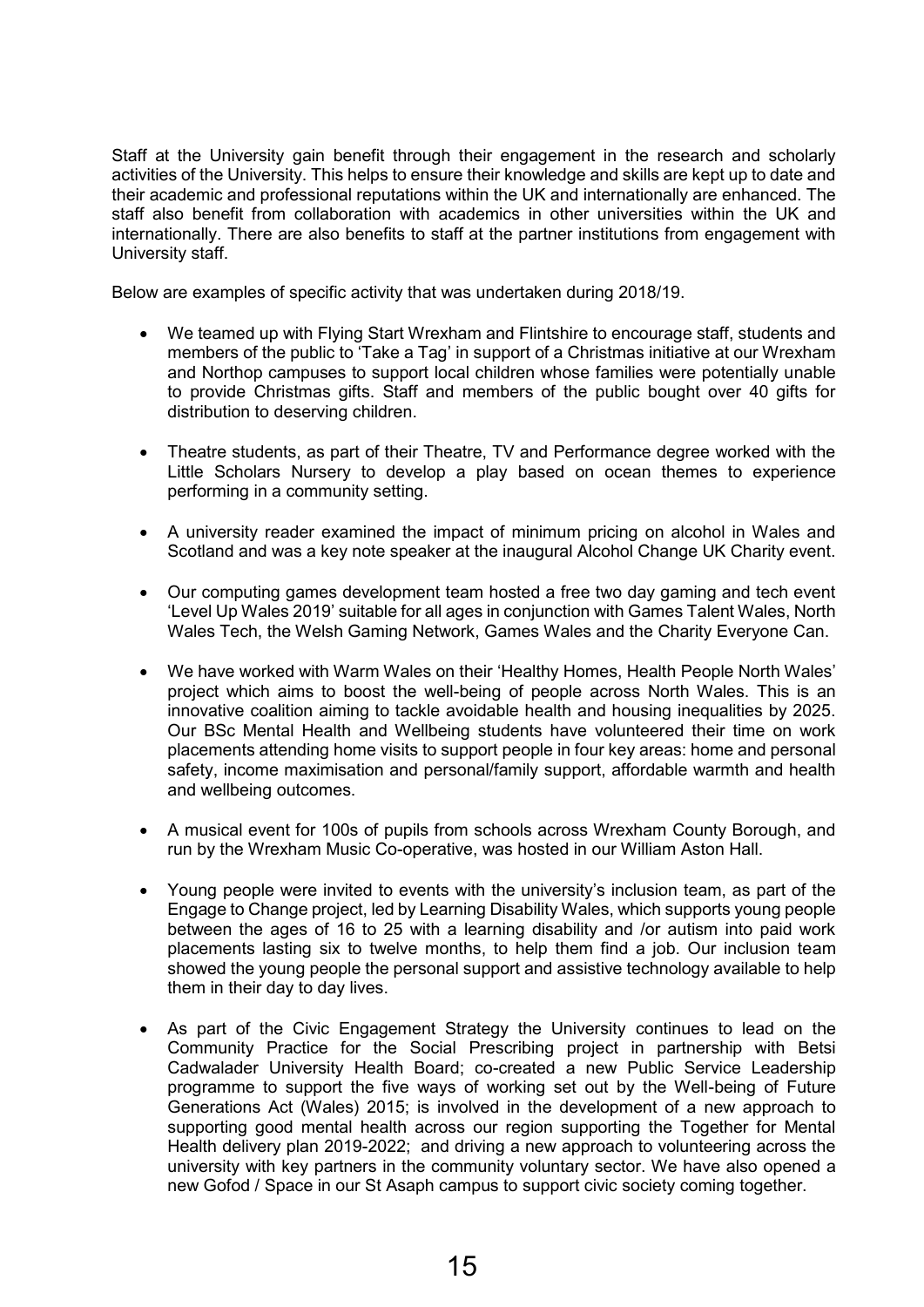- We celebrated a rise of 175 place in the Stonewall Equality Index which assesses organisations' progress towards LGBT+ inclusion in the work place.
- The University's enterprise team and lecturers in the North Wales Business School organised a free conference looking at social enterprises which are run as commercial initiatives, focussing on trying to bring positive change to the world by improving social, environmental or financial wellbeing.
- A number of free events were open to the general public to mark World Mental Health Day. Working with community organisations university academic staff ran a variety of interactive talks and sessions including 'art and mental health' and 'the importance of wellbeing'.
- A variety of musical and comedy events and concerts were held as part of the University's public events programme in the William Aston Hall.
- The University chaplaincy organised food bank collections for the Salvation Army to distribute to local families struggling to buy basics provisions for Christmas.
- The Chaplaincy also organised a short series of lunch time lectures for staff, students and members of the community on subject matters such as 'availability, authenticity and presence in the caring relationship' and 'spiritualty: I still haven't found what I am looking for'.
- We played a key role in the delivery of Wrexham Singing Streets Festival along with organiser Ian Lucas MP, John Jones Quality Acoustics, Wrexham Community Choir Volunteers, gateway Church and Wrexham Business Group plc.

The University is governed by a non-remunerated Board of Governors/Trustees in common with other charitable higher education institutions in the UK. The majority of governors are independent of the University, and there are staff and student governors

## **Conclusion**

The University has a specific role in society which involves a deep engagement with its region and community. The University's role is clearly articulated not only in its vision and mission, but more particularly in all its actions. Its concentration on vocationally relevant programmes and applied research brings significant public benefit through its core activities, and its role in the community through public events and specific initiatives provide benefit to the wider community through its secondary activities.

The University's Board of Governors as trustees of the University have complied with the duty in section 17 of the Charities Act 2011 having had due regard to the Charity Commission's guidance on the reporting of public benefit.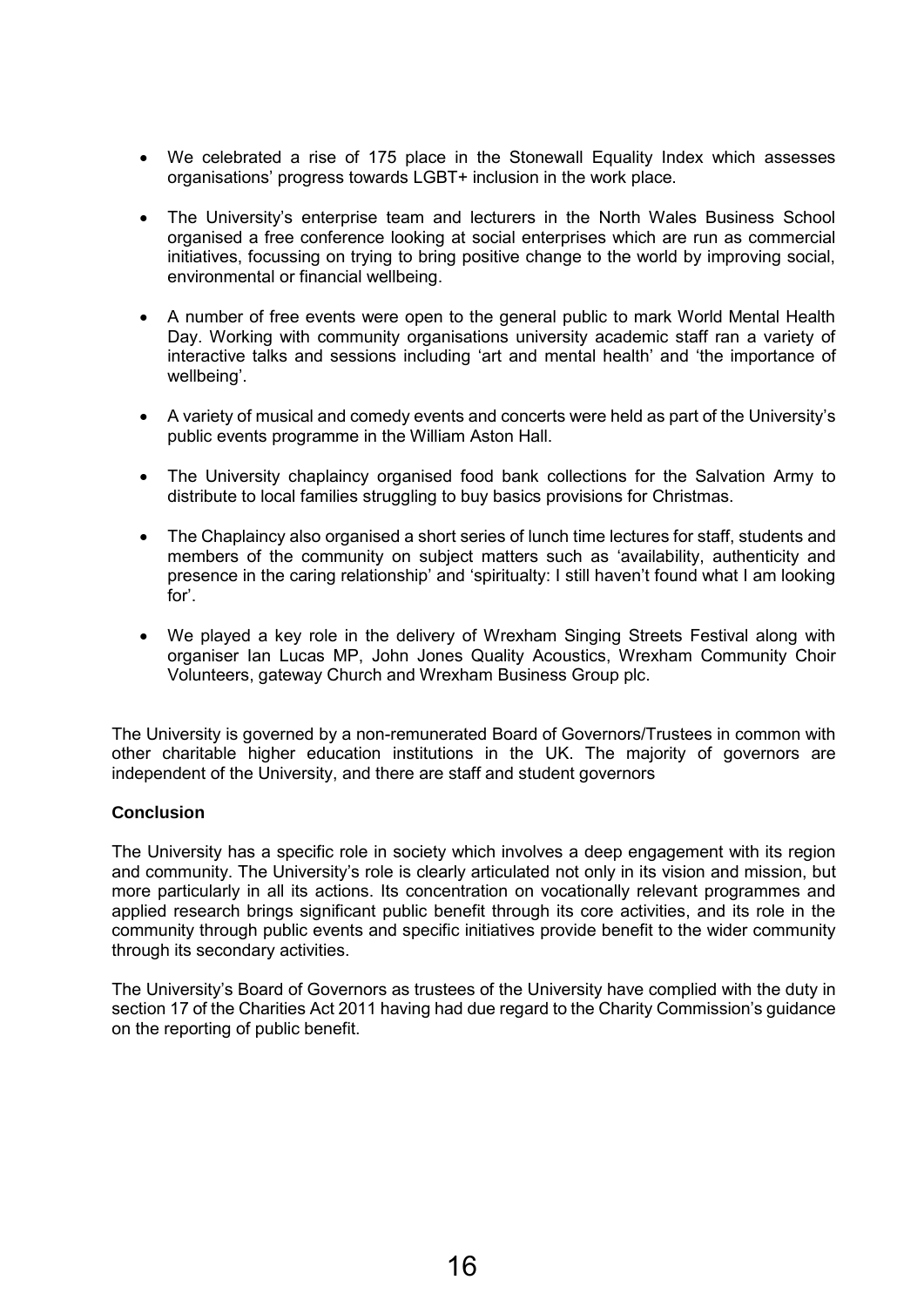#### RESPONSIBILITIES OF THE UNIVERSITY'S BOARD ΟF **GOVERNORS**

In accordance with the Education Reform Act 1988 the Board of Governors of Glyndŵr University is responsible for the administration and management of the affairs of the University and Group and is required to present audited financial statements for each financial year.

The Board of Governors is responsible for ensuring that proper accounting records are kept, which disclose with reasonable accuracy at any time, the financial position of the University and Group and to enable it to ensure that the financial statements are prepared in accordance, with the Statement of Recommended Practice (SORP) on Accounting in Further and Higher Education Institutions and other relevant accounting standards. In addition, within the terms and conditions of a Memorandum of Assurance and Accountability and the Financial Management Code issued by Higher Education Funding Council for Wales, the Board, through its accountable office holder. is required to prepare financial statements for each financial year which give a true and fair view of the state of affairs of the University and Group and of the surplus or deficit, total recognised gains or losses and and cash flows for that year.

In preparing these financial statements, the Board of Governors has ensured that:

- suitable accounting policies are selected and applied consistently;
- judgements and estimates are made that are reasonable and prudent;
- applicable accounting standards have been followed, subject to any material departures disclosed and explained in the financial statements;
- financial statements are prepared on the going concern basis unless it is inappropriate to presume that the University and Group will continue in operation.

The Board of Governors has taken reasonable steps to:

- ensure that funds from the Higher Education Funding Council for Wales are used only for the purposes for which they have been given and in accordance with the Financial Management Code and any other conditions, which the Funding Council may from time to time prescribe.
- ensure that there are appropriate financial and management controls in place to safeguard public funds and funds from other sources;
- safeguard the assets of the University and prevent and detect fraud;
- secure the economical, efficient and effective management of the University's resources and expenditure.

tinkeloro

Professor Maria Hinfelaar Vice-Chancellor and Chief Executive

17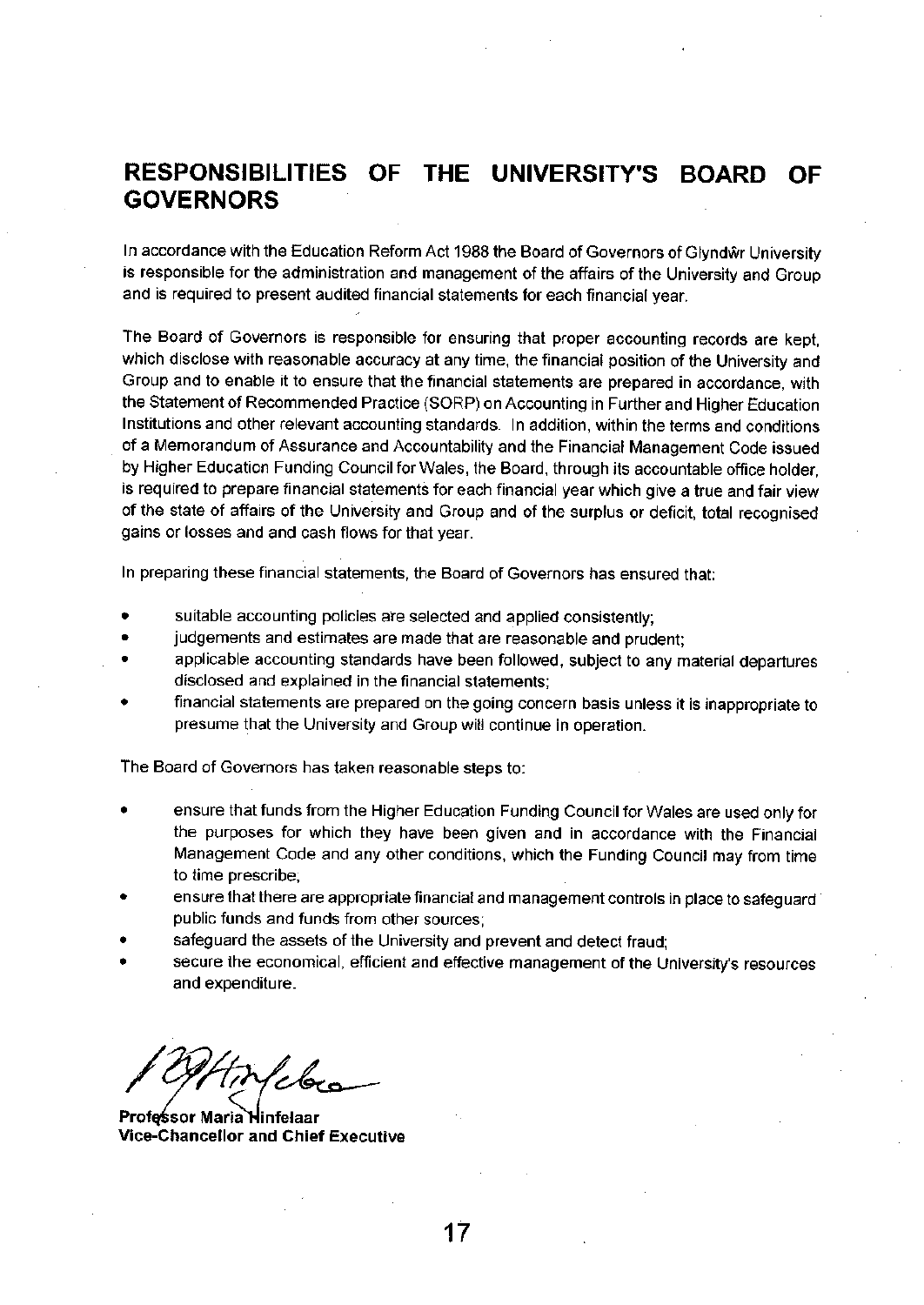# **CORPORATE GOVERNANCE STATEMENT**

Wrexham Glyndŵr University is committed to demonstrating best practice in all aspects of corporate governance. This summary describes the manner in which the University has applied the principles of good governance in the year and up to the date of the approval of the financial statements.

The University has a duty to conduct affairs in a responsible and transparent way, and to take into account the requirements of funding bodies, the standards in public life enunciated by the Nolan Committee, the Combined Code, the UK Corporate Governance Code as it applies to Higher Education, and the Committee of University Chairs' Higher Education Code of Governance (2014) [as amended].

The University's Board of Governors is responsible for the University's and Group's systems of internal control and for reviewing their effectiveness. Such systems are designed to manage rather than eliminate the risk of failure to achieve policies, aims and objectives and can only provide reasonable and not absolute assurance against material misstatement or loss.

The Board of Governors has adopted a statement of primary responsibilities, which is published on the University's website and is reviewed at least every two years. This statement sets out the Board's responsibilities in respect of the proper conduct of public business, strategic planning, monitoring effectiveness and performance, finance, audit, estate management, human resource management, equality and diversity, student welfare, health and safety, the appointment of the University Officers and for ensuring that there are arrangements in place for effective academic governance and the quality and standards of educational programmes.

The Board of Governors meets at least five times per year and has a number of committees: Audit Committee; Strategy and Finance Committee; Human Resources Committee; Remuneration Committee; and Nominations and Governance Committee. All of these committees are formally constituted with terms of reference, which are reviewed annually, and are made up of mainly independent members. Each committee is chaired by an independent governor. All committees review and reflect on their work and provide an annual report to the Board of Governors.

The Strategy and Finance Committee has a financial as well as a strategic remit. In terms of its financial remit, the Committee considers and recommends the University's and Group's annual budgets to the Board of Governors and monitors performance against the budgets. In relation to its strategic remit the Committee monitors strategic matters and advises the Board of Governors on the University's strategic direction as well as giving initial consideration to and advising the Board on business of particular importance or complexity which is not within the remit of other committees of the Board.

The Nominations and Governance Committee meets up to 3 times per year and makes recommendations to the Board of Governors in respect of the appointment of new governors in accordance with the Instrument and Articles of Government and the University's standing orders. The Committee includes one co-opted external member who is not a member of the Board of Governors. On behalf of the Board the Committee monitors the balance of skills, expertise and experience within the membership to ensure that it provides appropriate leadership to the University to exercise effective oversight of its affairs. The Board seeks to remove any barriers that might deter people from expressing an interest in joining the Board and the Committee welcomes applications from people from all backgrounds for consideration for appointment during its search to fill vacancies, with the aim of achieving a balance of membership that reflects the diversity of the University, its activities and the region. The gender balance of the membership at the end of the academic year stood at 45% female and 55% male slightly above the average of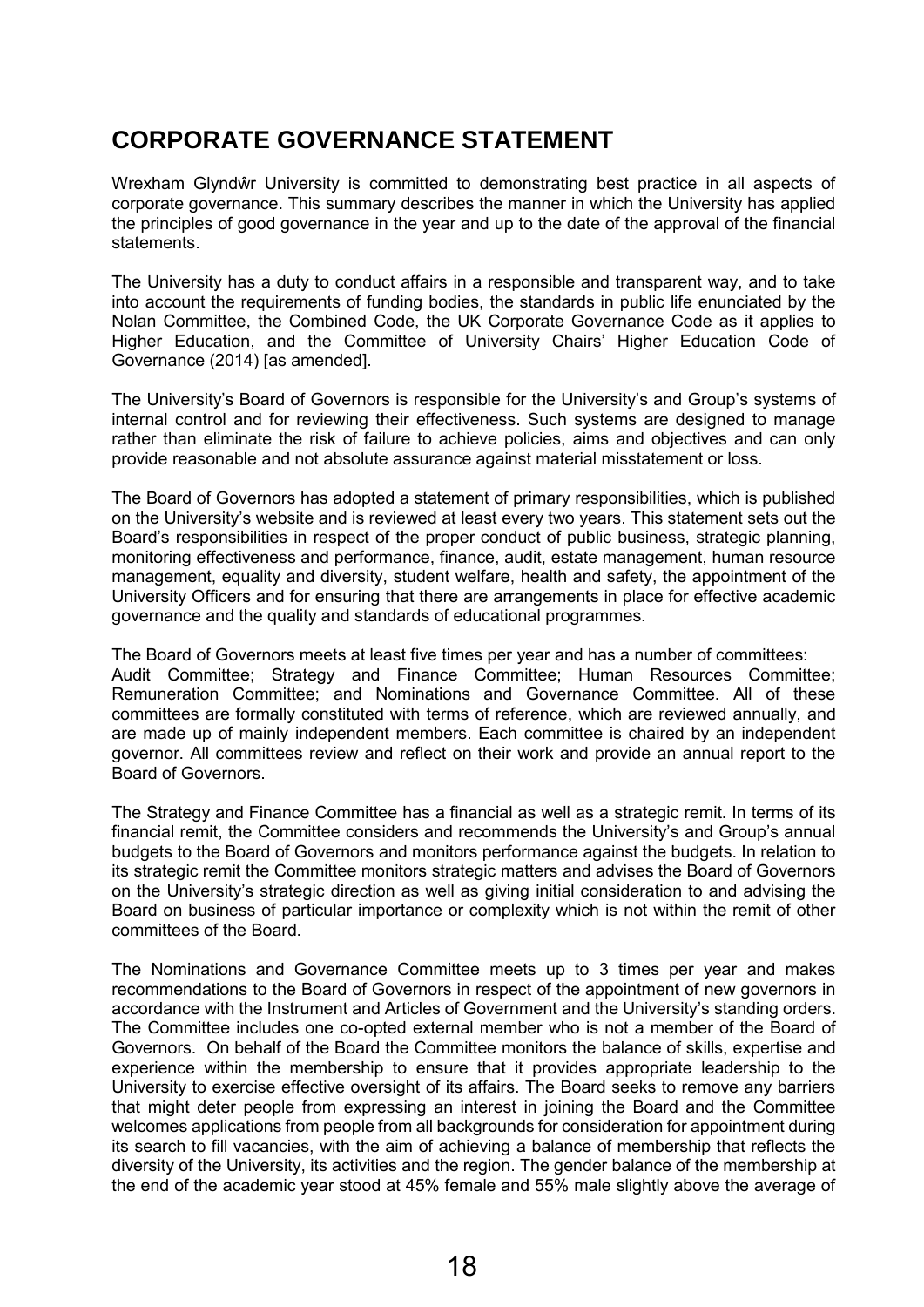40% of women filling places on UK HEI governing bodies, making it amongst the 55% of governing bodies that are gender balanced with between 40% and 60% female<sup>2</sup>. The Nominations and Governance Committee strives to improve the gender balance and general diversity of the Board in recruiting to vacancies.

The Human Resources Committee meets four times per year and monitors health and safety, equality and diversity matters, and considers staff related data and policies and procedures. The Committee includes one co-opted external member who is not a member of the Board of Governors.

The Remuneration Committee meet twice annually, initially to consider the annual pay policy statement which the University is required to make publically available. The Committee's second meeting in June 2019 considered the remuneration of senior post holders in line with annual practice, and makes a report to the full Board on its decisions.

The Audit Committee meets four times a year, with internal and external auditors in attendance. The Committee includes three external co-opted members from the public and private sector, who are not members of the Board of Governors, who provide externality to the Committee's deliberations. The University's senior managers attend meetings of the Audit Committee as necessary but are not members of it. The Audit Committee considers detailed internal audit reports with recommendations for the improvement of the University's systems of internal control and monitors implementation of the recommendations. At the start of every meeting, the members meet privately with the University's internal and external auditors without officers present. The Audit Committee conducts an annual assessment of its own effectiveness.

A Register of Interests of the Board and Committee co-opted members is maintained and made publicly available; and declarations of conflicts of interest are made at the start of each Committee and Board meeting.

The Board conducts effectiveness reviews, in line with the requirements of the CUC Higher Education Code of Governance, at least every four years; and a review was carried out during 2017/18 by an external facilitator. During 2018/19 the Board has monitored the action plan to implement the recommendations arising from its last full effectiveness and good progress has been made.

Responsibility for embedding risk management across the University and maintaining an overview of the key high level institutional risks rests with the Vice Chancellor's Board which receives reports on identified risks and considers related control issues. The Audit Committee receives and examines the strategic corporate risk register at every meeting, to help inform the rolling internal audit programme. Annually the Audit Committee receives and considers a report from the University's independent audit provider RSM LLP on risk management processes. The corporate risk register has been reviewed by the Board of Governors during the year.

The Audit Committee receives regular reports from the Group's internal and external auditors and any recommendations they have made for improvement. Progress reports on implementation of recommendations is monitored by the Vice Chancellor's Board as well as the Audit Committee. The Board of Governors' assurance about the effectiveness of the system of risk and internal control is also informed by the work of the senior management within the University, who have responsibility for the development and maintenance of the internal control framework, through consideration by the Audit Committee; and comments made by the internal auditors in their annual report and external auditors in their management letter.

<sup>&</sup>lt;sup>2</sup> Norma Jarboe OBE[/https://womencountblog.files.wordpress.com/2018/11/womencount-report-2018\\_web-version\\_new-final.pdf/](https://womencountblog.files.wordpress.com/2018/11/womencount-report-2018_web-version_new-final.pdf)2018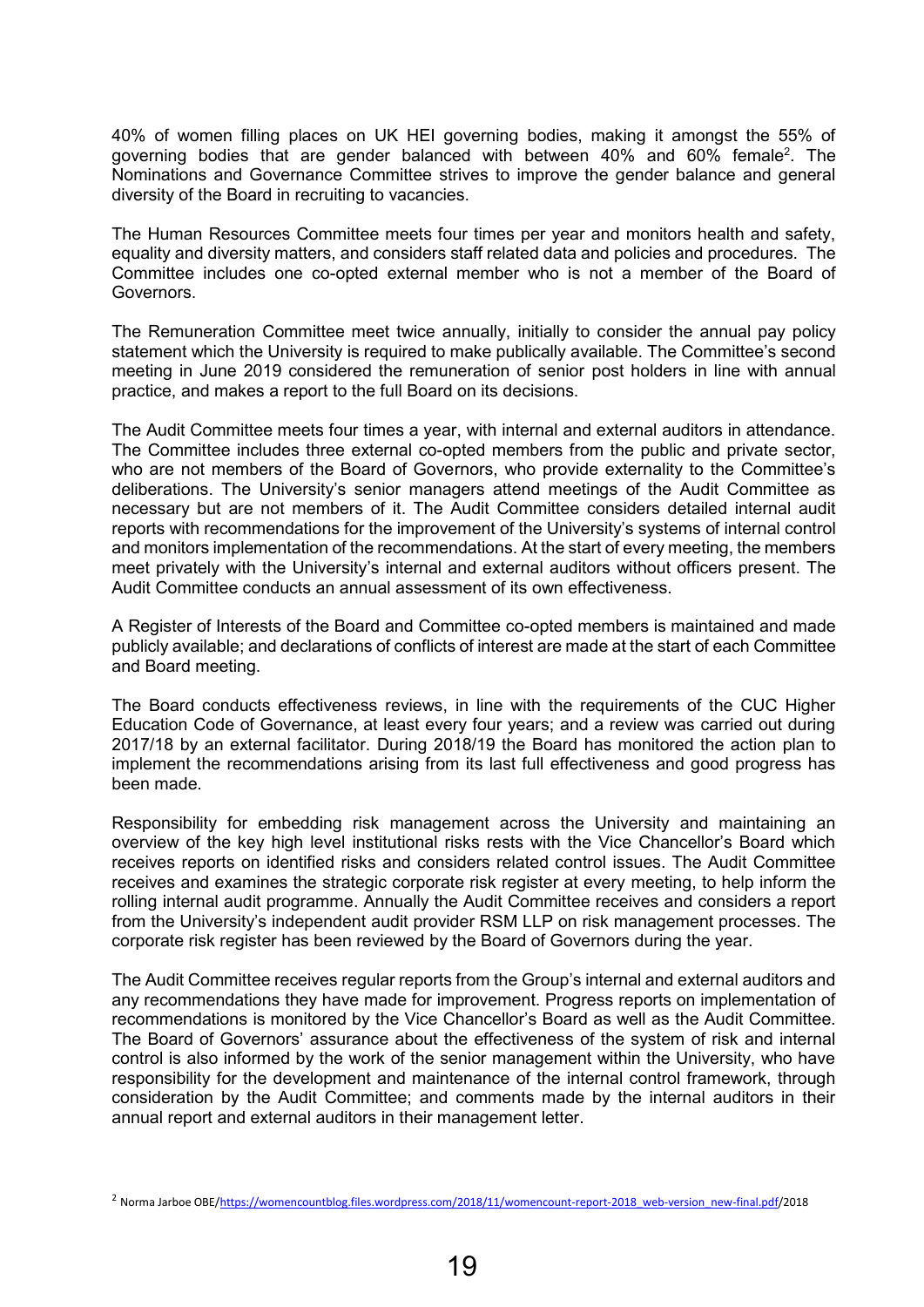## **Internal control**

The key elements of the Group's system of internal controls, which is designed to discharge the responsibilities set out above included the following:

- Clear definitions of the responsibilities of, and the authority delegated to, senior managers and heads of academic and professional areas.
- A medium and short-term planning process, supplemented by detailed annual income, expenditure, capital and cash flow budgets;
- Regular reviews of student recruitment and regular reviews of financial results involving variance reporting and updates of forecast outturns;
- Clearly defined and formalised requirements for approval and control of expenditure, with investment decisions involving capital or revenue expenditure being subject to formal detailed appraisal and review according to approved levels set by the Board of Governors;
- Comprehensive Financial Regulations, detailing financial controls and procedures, approved by the Board of Governors;
- A professional independent Internal Audit team whose annual programme is approved by the Audit Committee;
- Linking the identification and management of risk to the achievement of the University's strategic objectives through the planning process;
- Evaluating the likelihood and impact of risks becoming a reality as part of that same process and establishing mitigating controls;
- Embedding risk management and internal control processes in the ongoing operation of all academic and professional services departments;
- Regular reporting to Audit Committee, and then to the Board of Governors, on internal control and risk; and
- Reporting to the Board of Governors the principal results of risk identification, evaluation and management review.

The Audit Committee, on behalf of the Board of Governors, has reviewed the effectiveness of the system of internal control of the University.

The Board of Governors adheres to the provisions of the Higher Education Code of Governance (2014) [as amended] issued by the Committee of University Chairs; and the report of the Board's effectiveness review during 2017/18 confirmed this. There were no significant issues arising during 2018/19 in respect of Corporate Governance.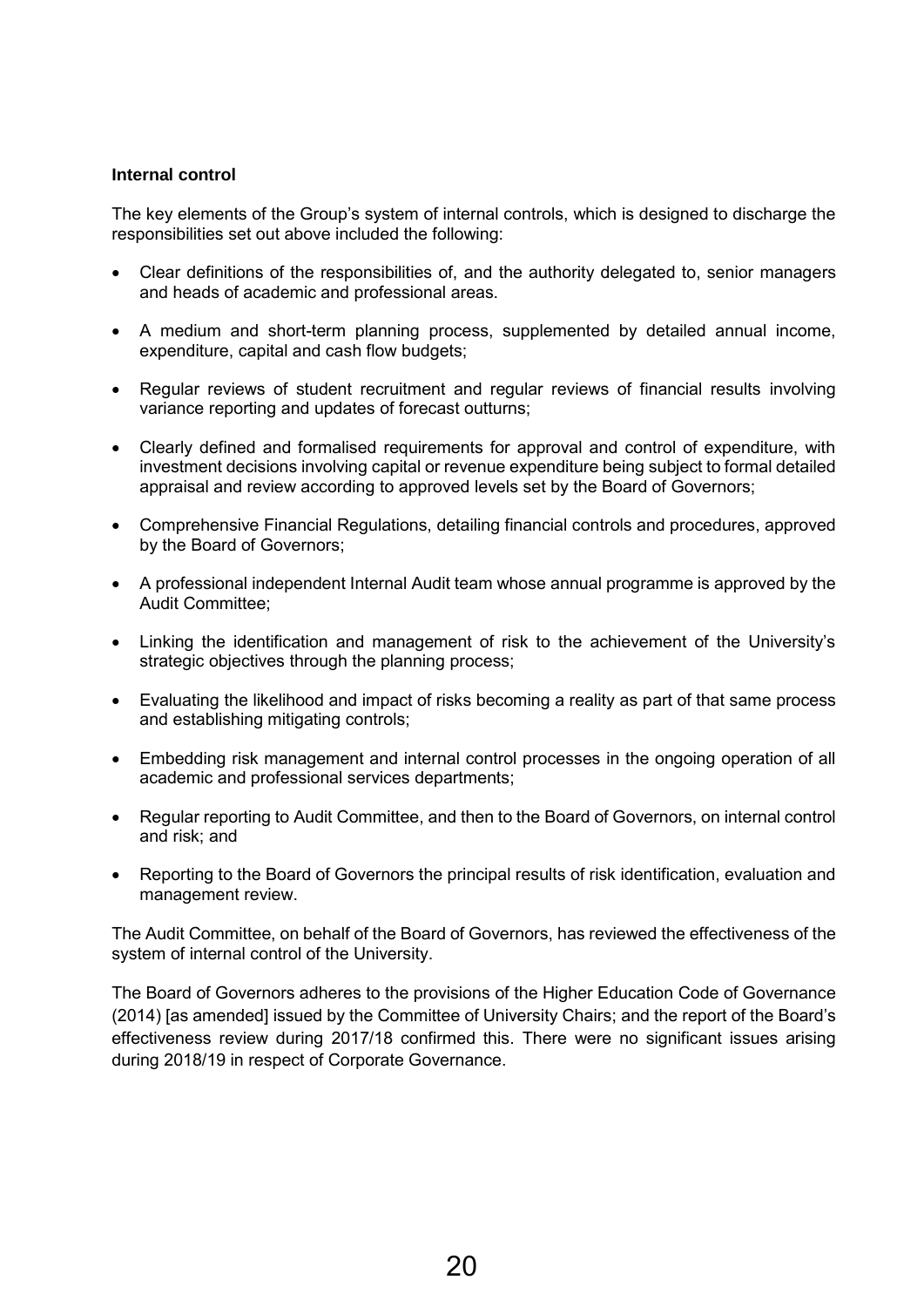# **GOVERNORS AND TRUSTEES OF THE UNIVERSITY**

The following people serve as Governors and Trustees of the Charity and each year they declare any interests they have which are made publicly available on the University's website.

| <b>Governors</b>                      | <b>Period of Office</b>                                                                  |
|---------------------------------------|------------------------------------------------------------------------------------------|
| Ms M Penlington OBE (Chair)           | 1 <sup>st</sup> September 2015 (Chair from 13 <sup>th</sup> December<br>$2015$ ) to date |
| Professor M Hinfelaar Vice-chancellor | 1 <sup>st</sup> April 2016 to date                                                       |
| Mr P Barlow (Vice Chair)              | 1 <sup>st</sup> November 2016 to date                                                    |
| Ms Ebony Banks                        | 1 <sup>st</sup> July 2019 to date                                                        |
| Mr Jim Barclay                        | 1 <sup>st</sup> March 2019 to date                                                       |
| Mrs L Gough                           | 1 <sup>st</sup> December 2017 to date                                                    |
| Mr Angus Hamill-Stewart               | 1 <sup>st</sup> July 2017 to 30 <sup>th</sup> June 2019                                  |
| Mr C Heron                            | 1 <sup>st</sup> September 2018 to date                                                   |
| Mr K Irwin                            | 1 <sup>st</sup> July 2018 to date                                                        |
| Mrs C Jenkins                         | $1st$ May 2015 to date                                                                   |
| Mr B Jones                            | 1 <sup>st</sup> November 2016 to 31 <sup>st</sup> July 2019                              |
| <b>Professor S Jowett</b>             | 1 <sup>st</sup> May 2016 to date                                                         |
| Mr P McGrady                          | 1 <sup>st</sup> May 2016 to date                                                         |
| Dr J Mitchell                         | 1 <sup>st</sup> September 2018 to date                                                   |
| Mrs J Owen                            | 1 <sup>st</sup> May 2016 to date                                                         |
| Mr L Robinson                         | 1 <sup>st</sup> March 2018 to 17 <sup>th</sup> May 2019                                  |
| Mr A Sheibani                         | 1 <sup>st</sup> January 2016 to date                                                     |
| Mr David Sprake                       | 1 <sup>st</sup> April 2019 to date                                                       |
| Dr C Stuhlfelder                      | 14 <sup>th</sup> March 2016 to 31 <sup>st</sup> March 2019                               |
| Mr D Subacchi                         | 1 <sup>st</sup> September 2016 to date                                                   |
| Mrs Caroline Whiteley                 | 1 <sup>st</sup> November 2018 to 8th November 2019                                       |

## **The Clerk to the Board of Governors**

Mrs V Butterworth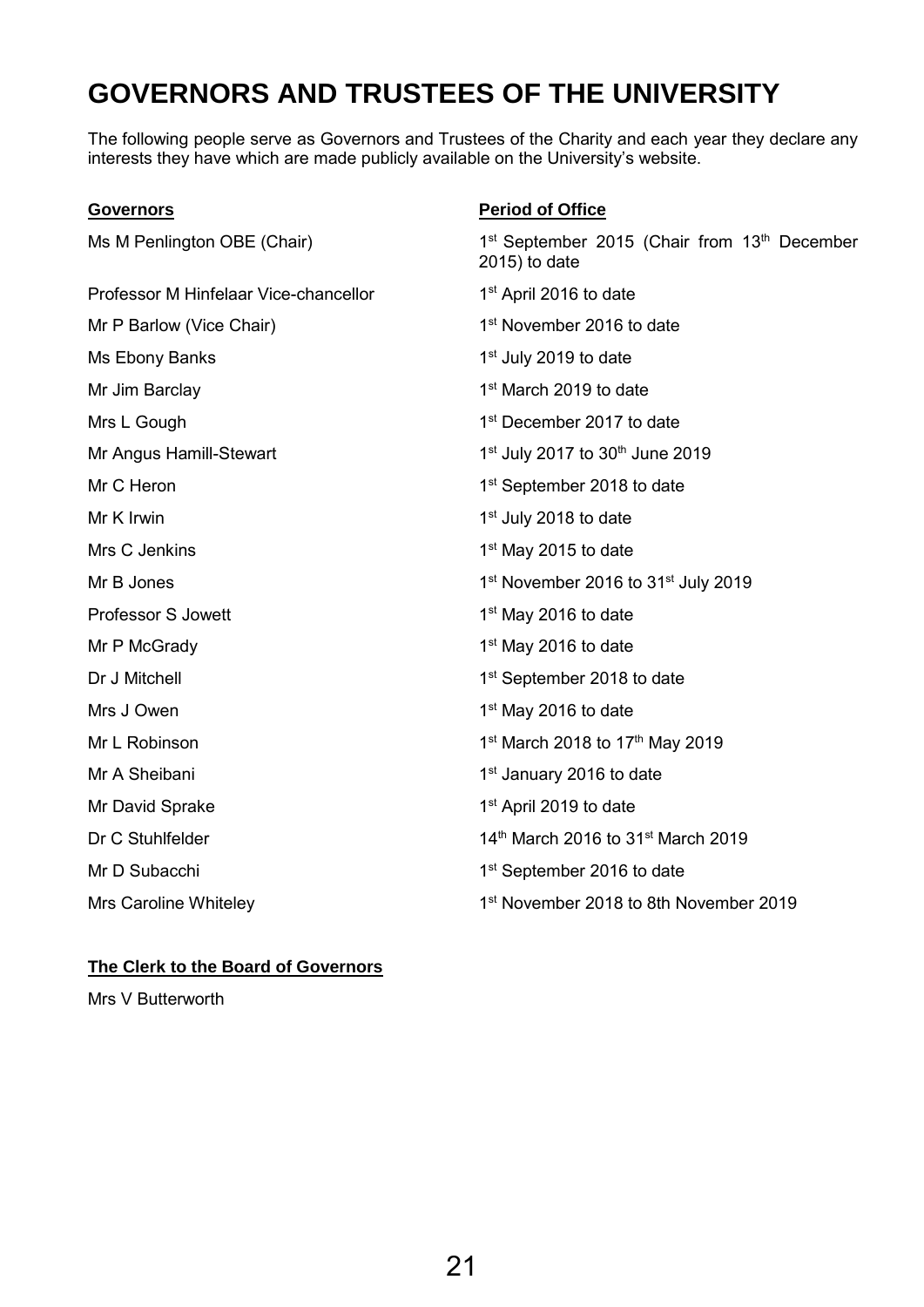## **INDEPENDENT AUDITOR'S REPORT TO THE BOARD OF GOVERNORS OF GLYNDŴR UNIVERSITY**

## **REPORT ON THE AUDIT OF THE FINANCIAL STATEMENTS**

## **Opinion**

We have audited the financial statements of Glyndwr University ("the University") for the year ended 31 July 2019 which comprise the Consolidated and University Statement of Comprehensive Income, Consolidated and University Statements of Changes in Reserves, Consolidated and University Statement of Financial Positions, Consolidated Statement of Cash Flows and related notes, including the Statement of Principal Accounting Policies.

In our opinion the financial statements:

- give a true and fair view of the state of the Group's and the University's affairs as at 31 July 2019, and of the Group's and the University's income and expenditure, gains and losses and changes in reserves, and of the Group's cash flows, for the year then ended;
- have been properly prepared in accordance with UK accounting standards, including FRS 102 *The Financial Reporting Standard applicable in the UK and Republic of Ireland,* and with the 2015 *Statement of Recommended Practice – Accounting for Further and Higher Education*;
- meet the requirements of HEFCW's Accounts Direction to Higher Education Institutions for 2018/19 issued on 11 July 2019; and
- have been properly prepared in accordance with the requirements of the Charities Act 2011.

## **Basis for opinion**

We conducted our audit in accordance with International Standards on Auditing (UK) ("ISAs (UK)") and applicable law. Our responsibilities are described below. We have fulfilled our ethical responsibilities under, and are independent of the group in accordance with, UK ethical requirements including the FRC Ethical Standard. We believe that the audit evidence we have obtained is a sufficient and appropriate basis for our opinion.

## **The impact of uncertainties due to the UK exiting the European Union on our audit**

Uncertainties related to the effects of Brexit are relevant to understanding our audit of the financial statements. All audits assess and challenge the reasonableness of estimates and related disclosures made by the Board of Governors and the appropriateness of the going concern basis of preparation of the financial statements. All of these depend on assessments of the future economic environment and the group's future prospects and performance.

Brexit is one of the most significant economic events for the UK, and at the date of this report its effects are subject to unprecedented levels of uncertainty of outcomes, with the full range of possible effects unknown. We applied a standardized firm-wide approach in response to that uncertainty when assessing the group's future prospects and performance. However, no audit should be expected to predict the unknowable factors or all possible future implications for a company and this is particularly the case in relation to Brexit.

## **Going concern**

The Board of Governors has prepared the financial statements on the going concern basis as they do not intend to liquidate the Group or the University or to cease their operations, and as they have concluded that the Group and the University's financial position means that this is realistic. They have also concluded that there are no material uncertainties that could have cast significant doubt over their ability to continue as a going concern for at least a year from the date of approval of the financial statements ("the going concern period").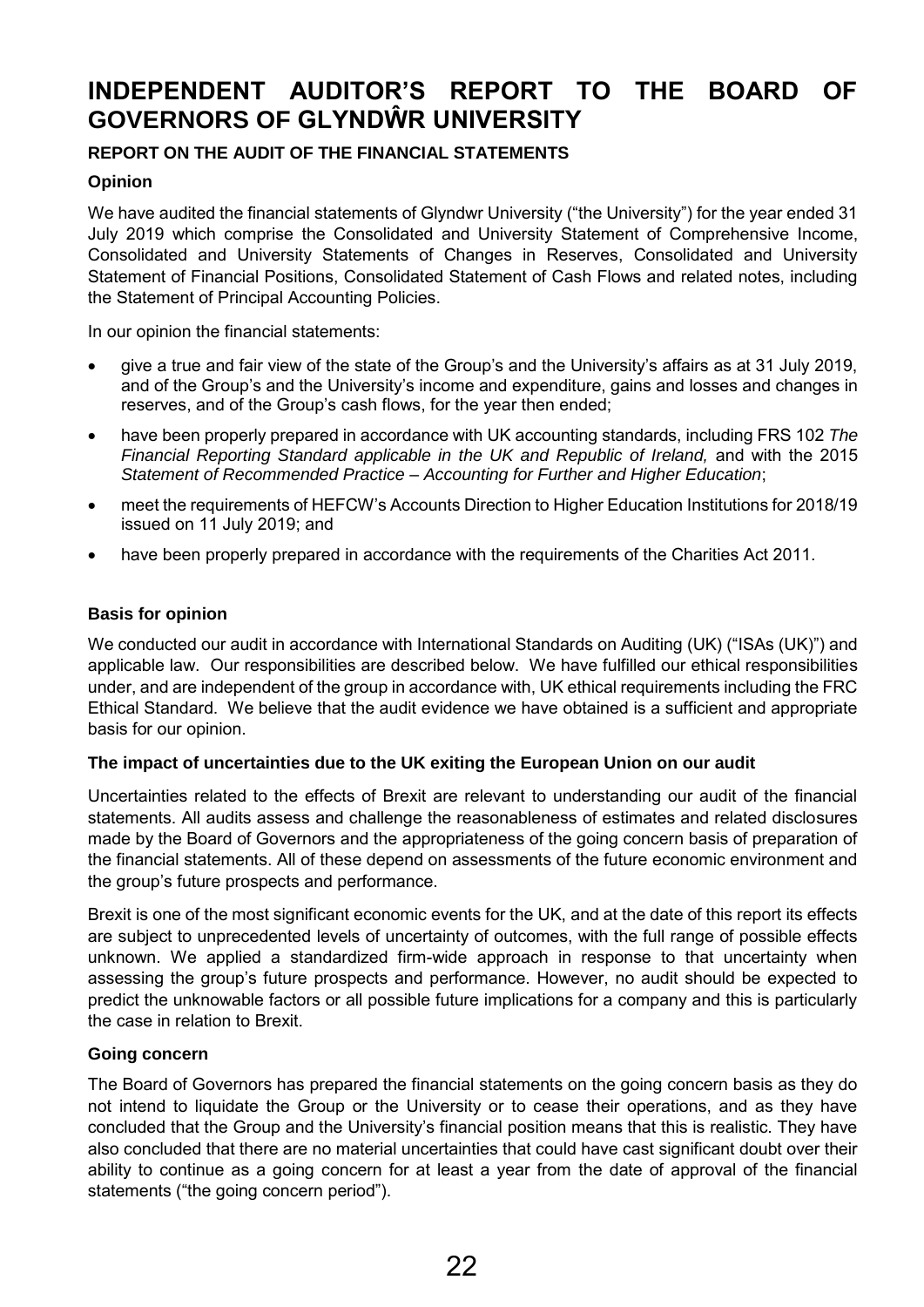We are required to report to you if we have concluded that the use of the going concern basis of accounting is inappropriate or there is an undisclosed material uncertainty that may cast significant doubt over the use of that basis for a period of at least a year from the date of approval of the financial statements. In our evaluation of the Board of Governors' conclusions, we considered the inherent risks to the Group's business model, including the impact of Brexit, and analysed how those risks might affect the Group and the University's financial resources or ability to continue operations over the going concern period. We have nothing to report in these respects.

However, as we cannot predict all future events or conditions and as subsequent events may result in outcomes that are inconsistent with judgements that were reasonable at the time they were made, the absence of reference to a material uncertainty in this auditor's report is not a guarantee that the Group or the University will continue in operation.

## **Other information**

The Board of Governors is responsible for the other information, which comprises the Operating and Financial Review, Corporate Governance Statement and Public Benefit Statement. Our opinion on the financial statements does not cover the other information and, accordingly, we do not express an audit opinion or any form of assurance conclusion thereon.

Our responsibility is to read the other information and, in doing so, consider whether, based on our financial statements audit work, the information therein is materially misstated or inconsistent with the financial statements or our audit knowledge. Based solely on that work, we have not identified material misstatements in the other information.

## **Board of Governors responsibilities**

As explained more fully in their statement set out on page 15, the Board of Governors is responsible for: the preparation of the financial statements and for being satisfied that they give a true and fair view; such internal control as it determines is necessary to enable the preparation of financial statements that are free from material misstatement, whether due to fraud or error; assessing the group and parent University's ability to continue as a going concern, disclosing, as applicable, matters related to going concern; and using the going concern basis of accounting unless it either intends to liquidate the group or the parent University or to cease operations, or has no realistic alternative but to do so.

## **Auditor's responsibilities**

We have been appointed as auditor under section 144 of the Charities Act 2011 (or its predecessors) and report in accordance with regulations made under section 154 of that Act.

Our objectives are to obtain reasonable assurance about whether the financial statements as a whole are free from material misstatement, whether due to fraud or error, and to issue our opinion in an auditor's report. Reasonable assurance is a high level of assurance, but does not guarantee that an audit conducted in accordance with ISAs (UK) will always detect a material misstatement when it exists. Misstatements can arise from fraud or error and are considered material if, individually or in aggregate, they could reasonably be expected to influence the economic decisions of users taken on the basis of the financial statements.

A fuller description of our responsibilities is provided on the FRC's website at [www.frc.org.uk/auditorsresponsibilities.](http://www.frc.org.uk/auditorsresponsibilities)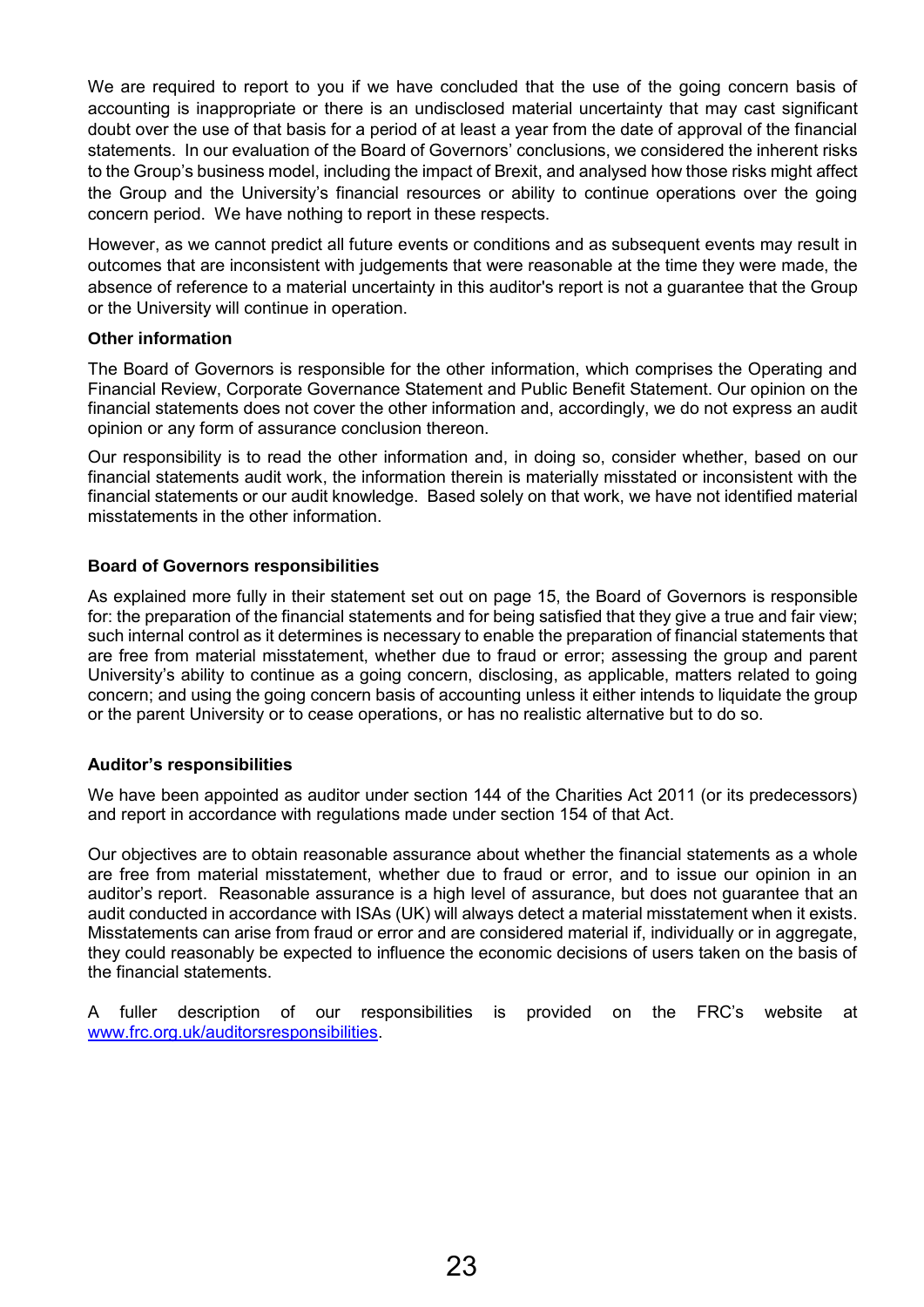## REPORT ON OTHER LEGAL AND REGULATORY REQUIREMENTS

We are required to report on the following matters under the HEFCW Audit Code of Practice issued under the Further and Higher Education Act 1992.

In our opinion, in all material respects:

- funds from whatever source administered by the Group or the University for specific purposes have been properly applied to those purposes and managed in accordance with relevant legislation; and
- funds provided by HEFCW have been applied in accordance with the Memorandum of Assurance and Accountability and any other terms and conditions attached to them.

## MATTERS ON WHICH WE ARE REQUIRED TO REPORT BY EXCEPTION

We have nothing to report in respect of the following matters where the Charities Act 2011 requires us to report to you if, in our opinion:

- the information given in the operating & financial review is inconsistent in any material respect with the financial statements; or
- the University has not kept sufficient accounting records; or
- the financial statements are not in agreement with the accounting records; or
- we have not received all the information and explanations we require for our audit.

### THE PURPOSE OF OUR AUDIT WORK AND TO WHOM WE OWE OUR RESPONSIBILITIES

This report is made solely to the Board of Governors, in accordance with the University's Articles of Government and section 124B of the Education Reform Act 1988 and in accordance with section 144 of the Charities Act 2011 (or its predecessors) and regulations made under section 154 of that Act. Our audit work has been undertaken so that we might state to the Board of Governors those matters we are required to state to them in an auditor's report and for no other purpose. To the fullest extent permitted by law, we do not accept or assume responsibility to anyone other than the University and the Board of Governors for our audit work, for this report, or for the opinions we have formed.

**Clare Partridge** 

for and on behalf of KPMG LLP, Statutory Auditor

**Chartered Accountants** 

1 Sovereign Square

Leeds

LS1 4DA

Date:

28 November 2019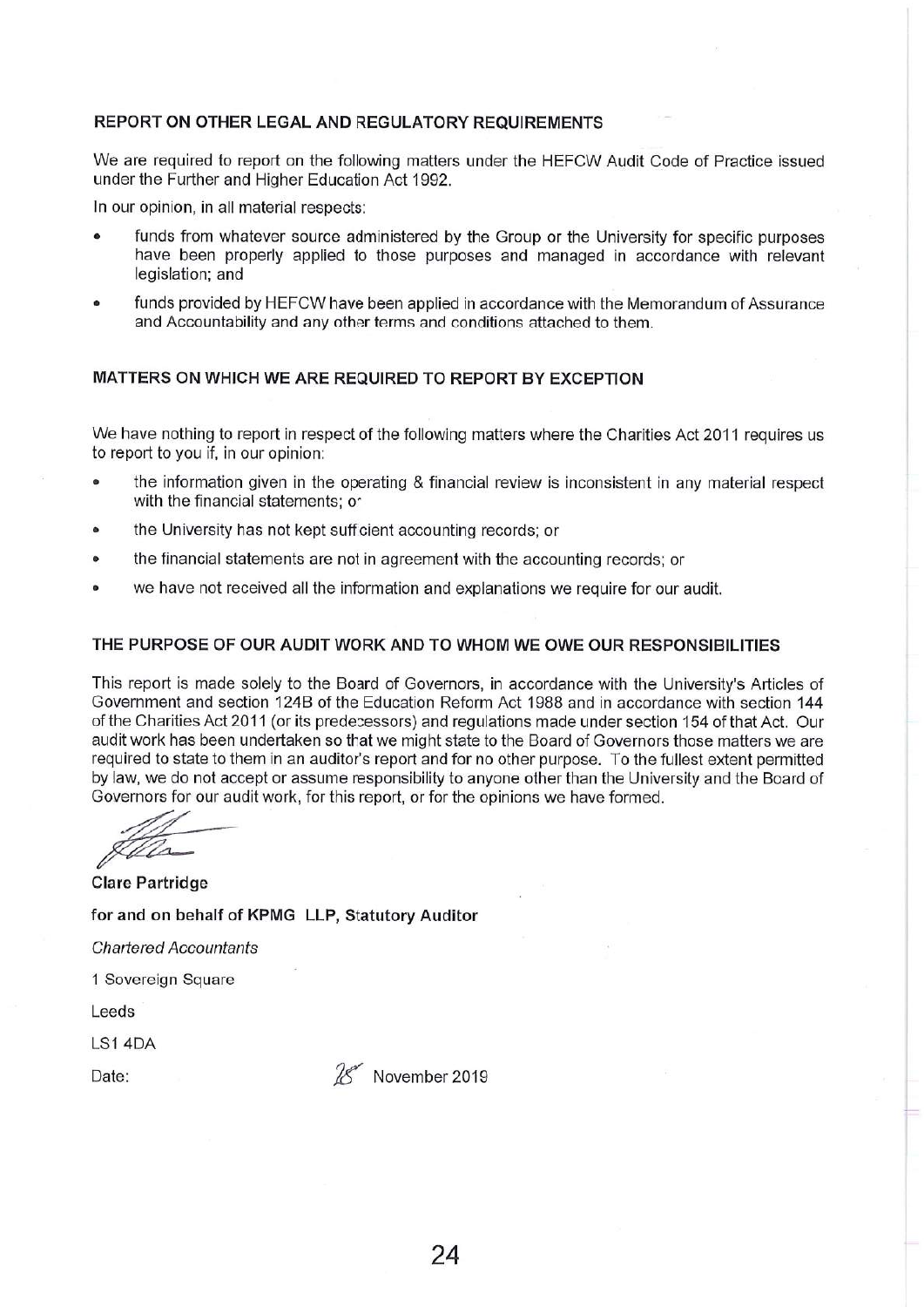# **Financial accounts**

## **Statement of principal accounting policies**

## **Basis of preparation**

These financial statements have been prepared in accordance with the Statement of Recommended Practice (SORP): Accounting for Further and Higher Education 2015 and in accordance with Financial Reporting Standard (FRS102), The Financial Reporting Standard applicable in the UK and Republic of Ireland. The University is a public benefit entity and therefore has applied the relevant public benefit requirement of FRS 102. Where relevant the financial statements adhere to the accounting directives of HEFCW.

## **Basis of accounting**

The financial statements have been prepared under the historical cost convention, as modified by the deemed cost for certain fixed assets as revalued with the introduction of FRS102 reporting.

The Board of Governors has considered the detailed financial forecasts and cash demands of the University and group for the foreseeable future. Taking account of these, the Board of Governors considers that the University Group has adequate resources to continue in operational existence for the foreseeable future and they continue to adopt the going concern basis in preparation of the financial statements.

In reaching this opinion on the financial sustainability of this institution, the following factors have been taken into account:

Financial

- regular performance monitoring through monthly reporting, annual budgets and forecasting, including HEFCW forecast submissions
- measurement against the Corporate Strategy and related Key Performance Indicators
- complying with the financial covenants of our lender
- a cash flow strategy which is aligned to the funding regime and which takes into account the peaks and troughs of the funding cycle

Non-financial

- measurement against the Corporate Strategy and related Key Performance Indicators
- maintaining a Risk Register which considers both financial and non-financial strategic risks
- continuing to provide governance and legal functions which cover all financial, statutory and regulatory compliance

## **Basis of consolidation**

The consolidated financial statements include the University and all its subsidiaries for the financial year to 31 July 2019. The results of subsidiaries acquired or disposed of during the period are included in the consolidated statement of income and expenditure from the date of acquisition or up to the date of disposal. Intra-group transactions are eliminated on consolidation.

The consolidated financial statements do not include the income and expenditure of the Students' Union as the University does not exert control or dominant influence over policy decisions.

Details of the University's subsidiary undertakings are provided in note 20 to the financial statements.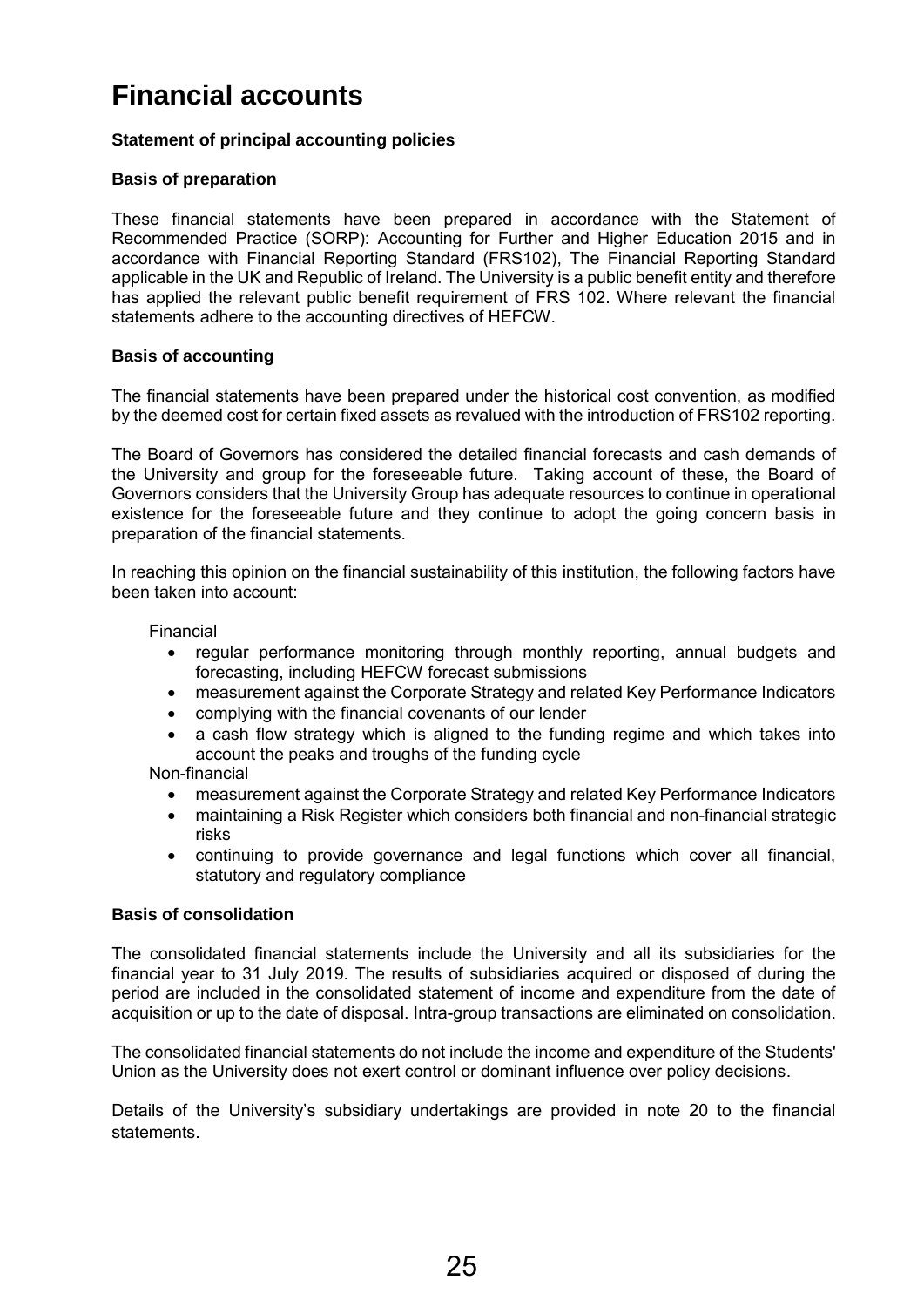## **Income recognition**

Funding Council block grants are accounted for in the period to which they relate.

Income from the sale of goods or services is credited to the Consolidated Statement of Comprehensive Income and Expenditure when the goods or services are supplied to the external customers or the terms of the contract have been satisfied.

Fee income is stated gross of any expenditure which is not a discount and credited to the Consolidated Statement of Income and Comprehensive Expenditure over the period in which students are studying. Where the amount of the tuition fee is reduced, by a discount for prompt payment, income receivable is shown net of the discount. Bursaries and scholarships are accounted for gross as expenditure and not deducted from income.

## **Governmental Grant Funding**

Recurrent income from grants, contracts and other services rendered is accounted for on an accruals basis and included to the extent the contract or service has been completed; any payments received in advance of such performance are recognised on the Statement of Financial Position sheet as liabilities.

## **Governmental Capital Grants**

Non-recurrent grants received in respect of the acquisition or construction of fixed assets are treated as deferred capital grants. Such grants are credited to deferred capital grants and an annual transfer made to the income and expenditure account over the useful economic life of the asset, at the same rate as the depreciation charge on the asset for which the grant was awarded.

## **Non-Governmental Grant Funding.**

Recurrent income from grants, contracts and other services rendered is accounted for on a performance basis and included to the extent the contract or service has been completed; any payments received in advance of such performance are recognised on the Statement of Financial Position as liabilities.

## **Donations and Endowments**

Non exchange transactions without performance related conditions are donations and endowments. Donations and endowments with donor imposed restrictions are recognised in income when the University is entitled to the funds. Income is retained within the restricted reserve until such time that it is utilised in line with such restrictions at which point the income is released to general reserves through a reserve transfer.

Donations with no restrictions are recognised in income when the University is entitled to the funds.

Investment income and appreciation of endowments is recorded in income in the year in which it arises and as either restricted or unrestricted income according to the terms other restriction applied to the individual endowment fund.

There are four main types of donations and endowments identified within reserves:

1. Restricted donations - the donor has specified that the donation must be used for a particular objective.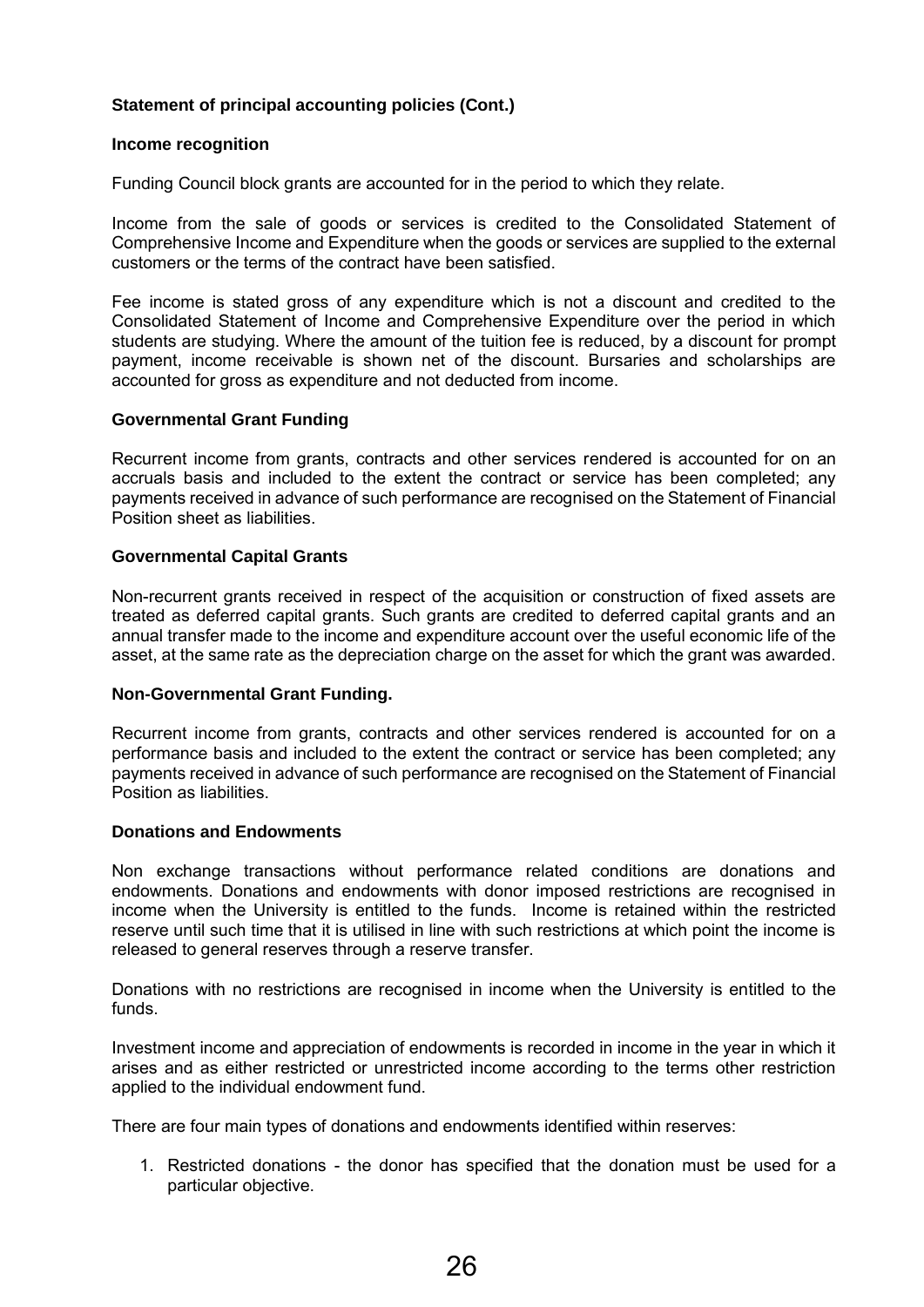- 2. Unrestricted permanent endowments the donor has specified that the fund is to be permanently invested to generate an income stream for the general benefit of the University.
- 3. Restricted expendable endowments the donor has specified a particular objective other than the purchase or construction of tangible fixed assets, and the University has the power to use the capital.
- 4. Restricted permanent endowments the donor has specified that the fund is to be permanently invested to generate an income stream to be applied to a particular objective.

## **Agency arrangements**

Funds the University receives and disburses as paying agents on behalf of a funding body are excluded from the income and expenditure of the University where the University is exposed to minimal risk or enjoys minimal economic benefit related to the transaction.

During 2017/18 the University entered into an Agency agreement for the supply of Catering services at the Plas Coch campus and which remains in place. All income and expenditure associated have been included within the University Statement of Comprehensive Income and Expenditure as the University retains the risk or reward of the activity under this agency agreement.

## **Leases and hire purchase contracts**

Costs in respect of operating leases are charged on a straight-line basis over the lease term.

Finance leases, which substantially transfer all the benefits and risk of ownership of an asset to the University, are treated as if the asset had been purchased outright. The assets are included in fixed assets and the capital elements of the leasing commitments are shown as obligations under finance leases.

The lease rentals are treated as consisting of capital and interest elements. The capital element is applied in order to reduce outstanding obligations, and the interest element is charged to the income and expenditure account in proportion to the reducing capital element outstanding.

Assets held under finance leases are depreciated over the shorter of the lease term or the useful economic lives of equivalent-owned assets.

The leasing of assets under a finance lease (Racecourse Stadium and Colliers Park) are treated as a short and long term debtor consisting of capital and interest elements. The capital element is applied in order to reduce outstanding debtor obligations, and the interest element is recorded as income in the income and expenditure account in proportion to the reducing capital element outstanding.

## **Taxation**

The University is an exempt charity within the meaning of Part 3 of the Charities Act 2011. It is therefore a charity within the meaning of Para 1 of schedule 6 to the Finance Act 2010 and accordingly, the University is potentially exempt from UK Corporation Tax in respect of income or capital gains received within categories covered by section 478-488 of the Corporation Tax Act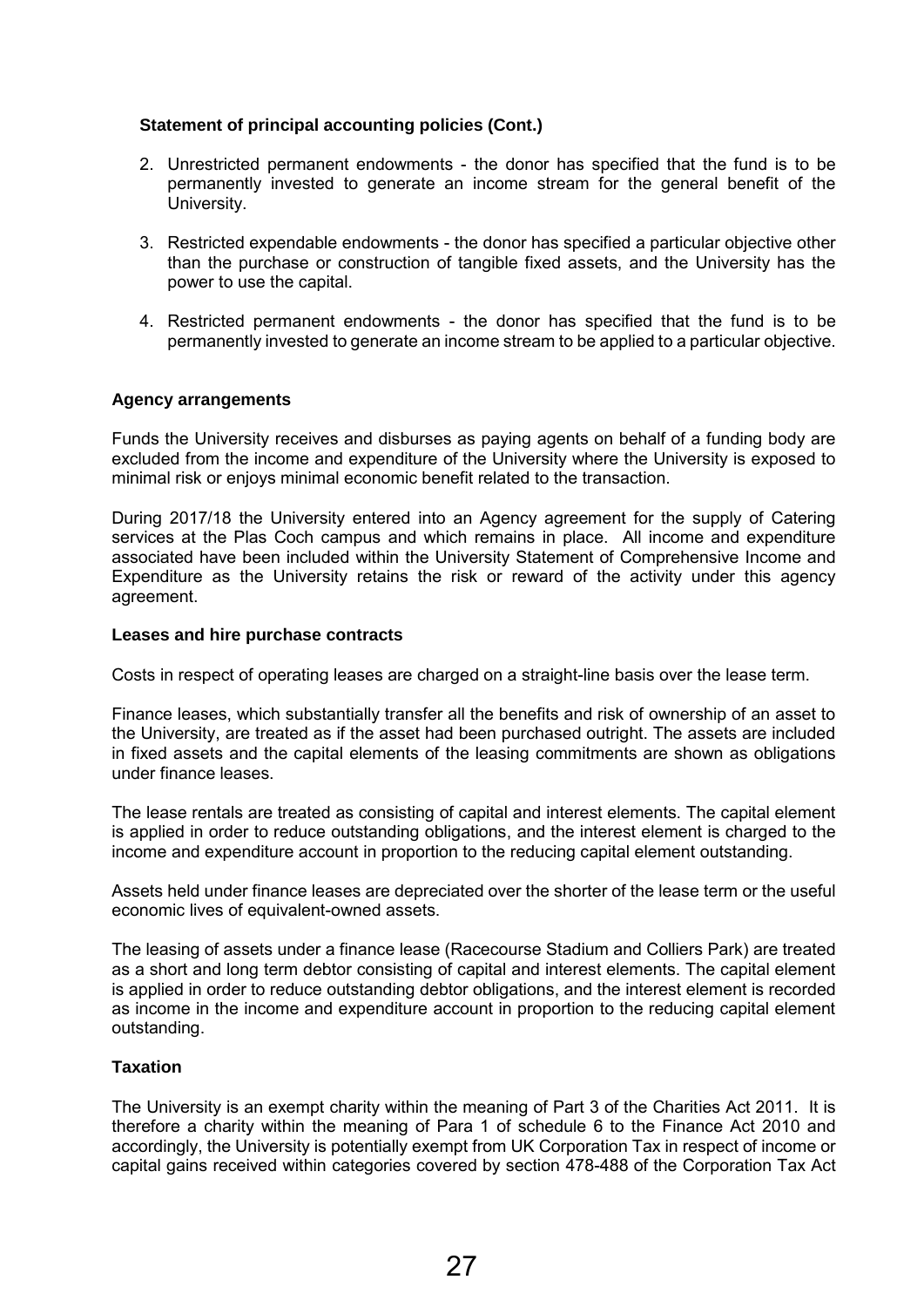2010 (CTA 2010) or section 256 of the Taxation of Chargeable Gains Act 1992, to the extent that such income or gains are applied to exclusively charitable purposes.

All UK subsidiary companies are liable to corporation tax in the same way as any commercial organisation.

The University receives no similar exemptions in respect of Value Added Tax. Irrecoverable VAT on inputs is included in the costs of such inputs. Any irrecoverable VAT allocated to tangible fixed assets is included in their cost.

All UK subsidiary companies are liable to VAT in the same way as any other commercial organisation except that any education or training provided by a university subsidiary is an exempt supply of education.

## **Tangible fixed assets**

Fixed assets are stated at deemed cost less accumulated depreciation and accumulated impairment losses. Certain items of fixed assets that had been revalued to fair value on or prior to the date of transition to the 2015 FE HE SORP, are measured on the basis of deemed cost, being the revalued amount at the date of that revaluation.

Where parts of a fixed asset have different useful lives, they are accounted for as separate items of fixed assets.

Freehold land is not depreciated. Freehold buildings are depreciated over their expected useful economic life of 50 years. The hockey pitch is depreciated over its expected useful life of 10 years. Capital expenditure applied to existing buildings is depreciated over its estimated useful life of 10 years.

Where buildings are acquired with the aid of specific government grants they are capitalised and depreciated as above. The related grants are credited to a deferred capital grant account and are released to the income and expenditure account over the expected useful economic life of the related asset on a basis consistent with the depreciation policy.

Fixtures, fittings and equipment costing less than £10,000 per individual item or group of related items is written off to the income and expenditure account in the period of acquisition. All other fixtures, fittings and equipment is capitalised at cost. Motor vehicles are capitalised at cost.

All assets are depreciated over their estimated useful economic life as follows:

- Fixtures, fittings and equipment five years
- Motor vehicles three years

Where equipment is acquired with the aid of specific government grants it is capitalised and depreciated in accordance with the above policy, with the related grant being credited to a deferred capital grant account and released to the income and expenditure account over the expected useful life of the related equipment. It is University policy not to revalue this class of assets.

A review for impairment of a fixed asset is carried out if events or changes in circumstances indicate that the carrying amount of the fixed asset may not be recoverable.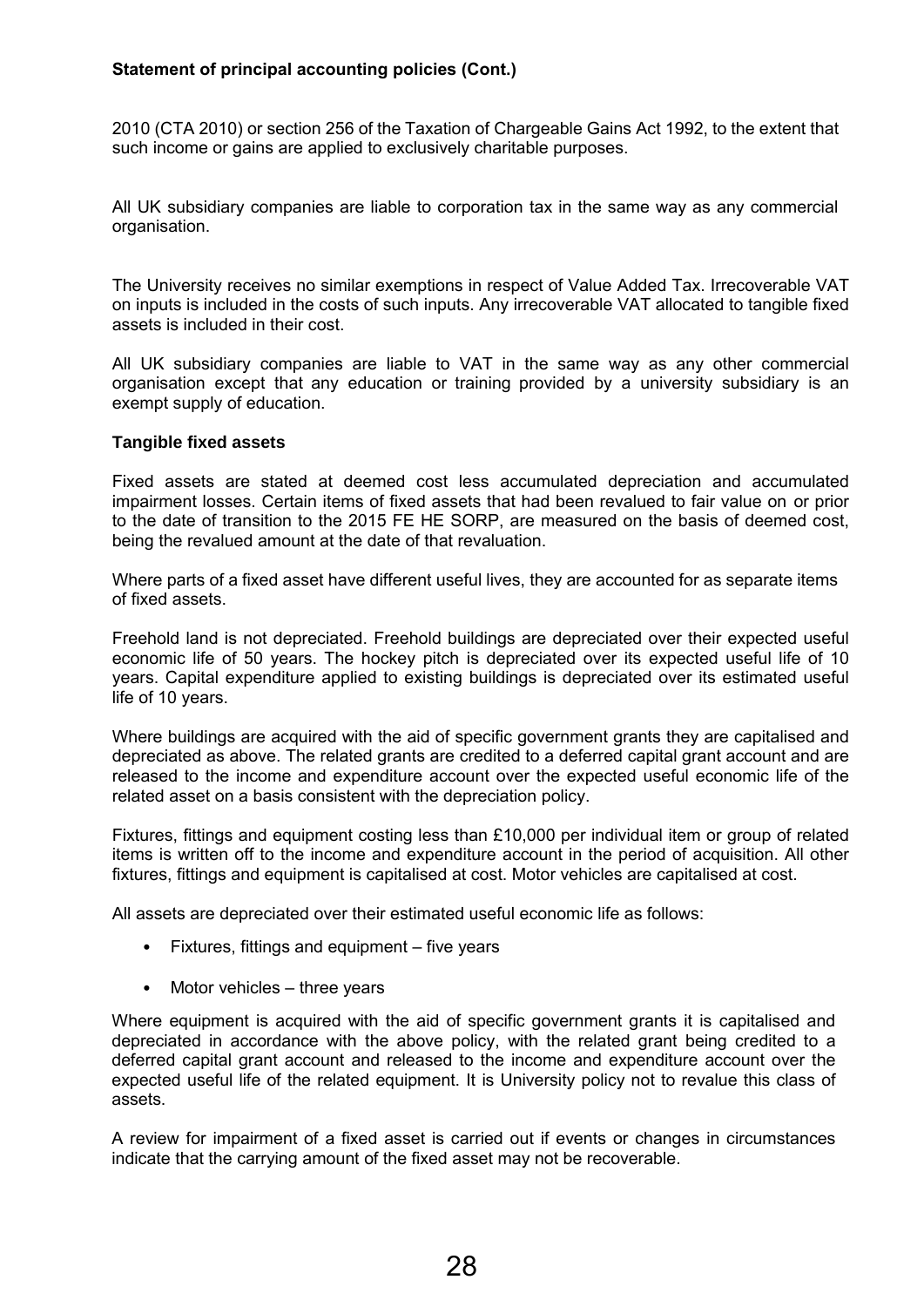Any impairments which are due to the clear consumption of economic benefits are recognised in the income and expenditure account in the period when they occur.

Any downward revaluations which are not due to the clear consumption of economic benefits are also recognised in the statement of comprehensive income and expenditure account in the period when they occur.

Expenditure to ensure that a tangible fixed asset maintains its previously recognised standard of performance is recognised in the income and expenditure account in the period it is incurred.

The University has a planned maintenance programme, which is reviewed on an annual basis.

## **Investments**

Listed investments held as endowment assets are shown at market value. Investments in subsidiary undertakings and non-listed entities are shown at the lower of cost or net realisable value.

Current asset investments are included at the lower of cost and net realisable value.

## **Stock**

Stock is stated at the lower of cost and net realisable value.

## **Cash and cash equivalents**

Cash flows comprise increases or decreases in cash. Cash includes cash in hand, cash at bank and deposits repayable on demand. Deposits are repayable on demand if they are in practice available within 24 hours without penalty. No other investments, however liquid, are included as cash.

Liquid resources comprise sums on short-term deposit with recognised banks. They exclude any such assets held as endowment assets.

Under FRS102, the exemption from the requirement to prepare a separate cash flow statement for the University has been applied.

## **Foreign currency translations**

Assets and liabilities denominated in foreign currencies are translated to the group's presentational currency (Sterling) at the rates of exchange ruling at the end of the financial year, with all resulting exchange differences being taken to the income and expenditure account in the period in which they arise.

## **Financial instruments**

## **Risk Management**

The University's principal financial instruments are cash, investments and loans. The core objective of these financial instruments is to meet the financing needs of the University's operations. Additionally, the University has other financial assets and liabilities arising directly from its operations i.e. trade debtors and creditors.

We have assessed the potential impact of Brexit on the organisation at present and consider there to be no material impact or significant risk to going concern.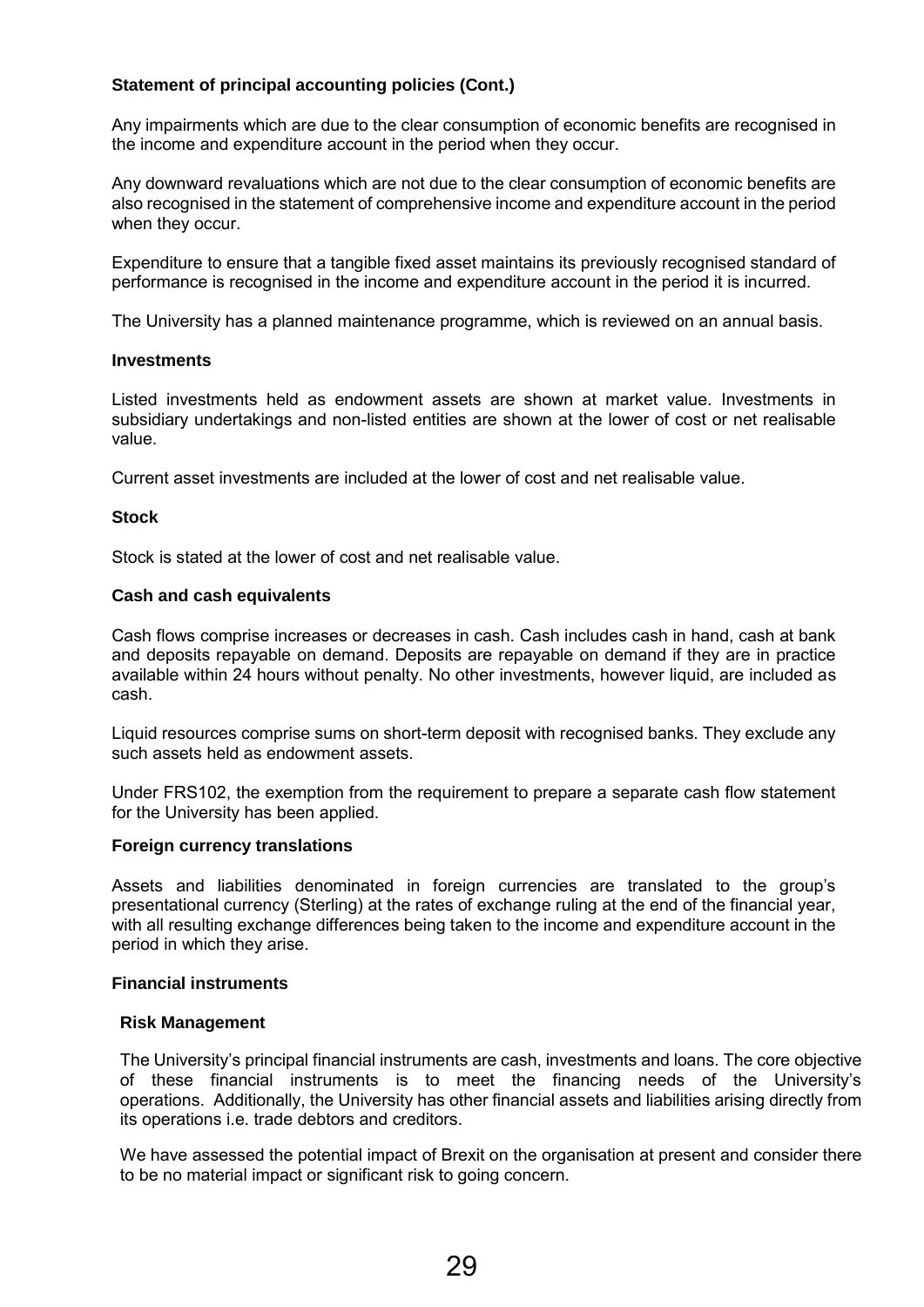## **Credit risk**

Credit risk refers to the risk that a counterparty will default on its contractual obligations resulting in a financial loss to the University.

Student and commercial debtors are reviewed on an-ongoing basis and a bad debt provision is made if recovery becomes uncertain. If a debtor is deemed irrecoverable it is written off. The concentration of risk is limited due to a large number of diverse customers across both students and commercial customer populations.

## **Liquidity risk**

Liquidity risk refers to the risk that the University will not be able to meet its financial obligations as they fall due. Regular monitoring of liquidity risk is an essential feature of treasury management activities.

Cash flow forecasts form part of the University 5 year planning process and are revised during the financial year.

Foreign currency risk refers to the risk that unfavourable movement in exchange rates may cause financial loss to the University. The University's principal foreign currency exposure is to the euro. The operating level of euros is reviewed on a regular basis to mitigate the risk of adverse exchange rate movements.

## **Accounting for retirement benefits**

The three principal pension schemes for the University's staff are:

- 1. Teachers' Pension Scheme (TPS)
- 2. Universities Superannuation Scheme (USS)
- 3. Local Government Pension Scheme (LGPS).

All schemes are defined benefit schemes which are externally managed and contracted out of the State Second Pension (S2P), however Glyndŵr University's financial element of the TPS and USS cannot be determined and as such these are treated as defined cost schemes under FRS102.

Contributions to the schemes are charged to the income and expenditure account so as to spread the cost of pensions over the employees' working lives with the University in such a way that the pension cost is a substantially level percentage of current and future pensionable payroll. Variations from regular costs are spread over the expected average remaining working lifetime of members of the schemes after making allowances for further withdrawals.

The contributions are determined by qualified actuaries on the basis of triennial valuations using the projected unit method. Glyndwr University's financial element of the TPS and USS cannot be determined and as such these are treated as defined cost schemes under FRS 102.

The LGPS surplus or deficit is recognised as an asset or liability on the Statement of Financial Position. The current service cost and the past service costs are recorded within staff costs.

The interest element is calculated based on the year end deficit (net liability) multiplied by the discount rate. All changes in pension surplus or deficit due to changes in actuarial assumptions or differences between actuarial forecasts and the actual out-turn are reported in the statement of Comprehensive Income and Expenditure.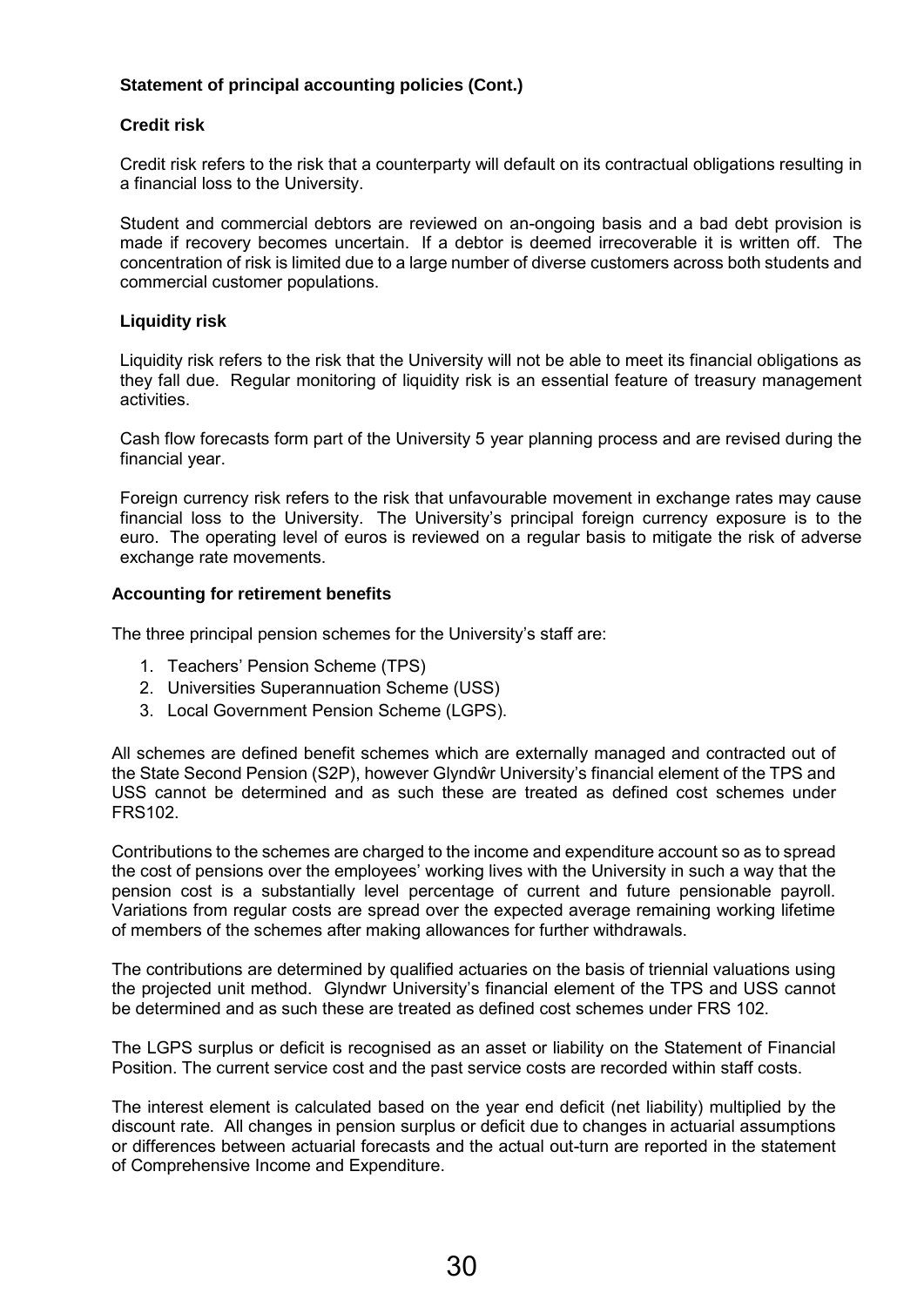A liability is recorded within provisions for any contractual commitment to fund past deficits within the USS scheme.

## **Provisions, contingent liabilities and contingent assets**

Provisions are recognised in the financial statements when

- a) the University has a present legal or constructive obligation as a result of a past event
- b) it is probable that a transfer of economic benefits will be required to settle the obligation; and
- c) a reliable estimate can be made of the amount of the obligation.

The amount recognised as a provision is discounted to present value where the time value of money is material.

A contingent liability arises from a past event that gives the University a possible obligation whose existence will only be confirmed by the occurrence of otherwise uncertain future events not wholly within the control of the University. Contingent liabilities also arise in circumstances where a provision would otherwise be made but either it is not probable that an outflow of resources will be required or the amount of the obligation cannot be measured reliably.

A contingent asset arises where an event has taken place that gives the University a probable asset whose existence will only be confirmed by the occurrence of otherwise uncertain future events not wholly within the control of the University

Contingent assets and liabilities are not recognised in the Statement of Financial Position but are disclosed by way of a note.

## **Accounting judgements and estimates**

The following key judgements and estimates have been applied in these financial statements.

- USS Pension Scheme accounting judgements have been applied using the BUFDG standard USS modelling tool at a discount rate consistent with BUFDG guidance and in line with the University group's future salary roll increase expectations.
- Local Government Pension scheme accounting judgements have been supplied by our scheme actuaries Mercers.

During the year the University received planning permission approval for a housing development on the Northern Quarter of the Plas Coch campus. Work is being undertaken to progress the sale of this land with interested parties. It is currently estimated that this asset is being held at £700k higher than the likely sale proceeds and as such an impairment adjustment has been made to the asset value to reflect this.

 Holiday pay accrual was estimated using a direct sample methodology from the University Group's (academic and non-academic) departments taking actual leave levels as at 31<sup>st</sup> July 2019 and applied as a percentage basis.

## **Reserves**

Reserves are classified as restricted or unrestricted. Restricted endowment reserves include balances which, through endowment to the University Group, are held as a permanently restricted fund which the Group must hold in perpetuity.

Other restricted reserves include balances where the donor has designated a specific purpose and therefore the Group is restricted in the use of these funds.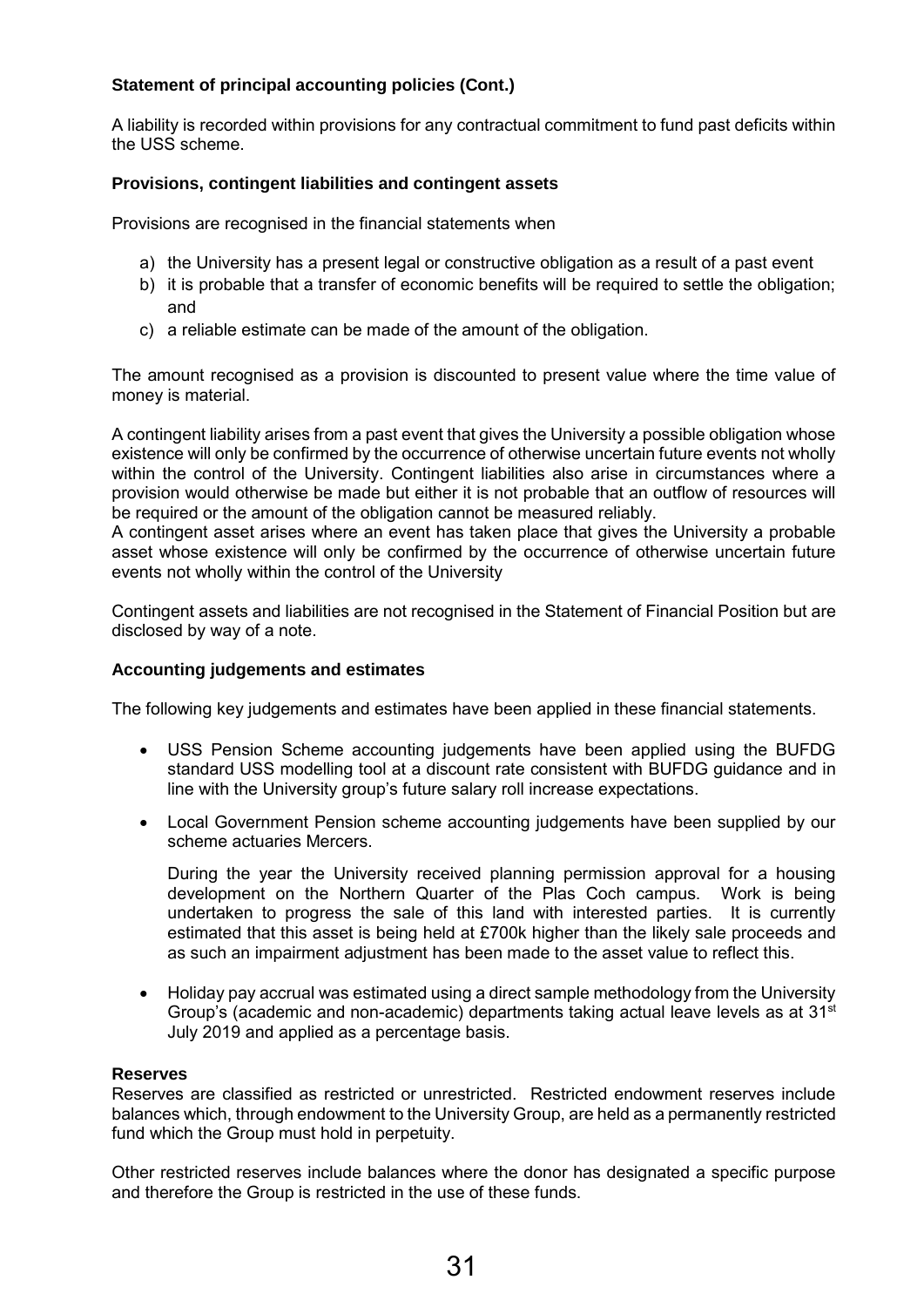# **Consolidated and University Statement of Comprehensive Income and Expenditure**

**Year Ended 31 July 2019**

|                                                                                             |                | Year Ended 31 July 2019 |                        | Year Ended 31 July 2018 |                   |
|---------------------------------------------------------------------------------------------|----------------|-------------------------|------------------------|-------------------------|-------------------|
|                                                                                             | Notes          | Consolidated            | <b>University</b>      | Consolidated            | <b>University</b> |
|                                                                                             |                | £'000                   | £'000                  | £'000                   | £'000             |
| Income                                                                                      |                |                         |                        |                         |                   |
| Tuition fees and education contracts                                                        | $\mathbf{1}$   | 25,911                  | 25,911                 | 26,018                  | 26,018            |
| Funding body grants                                                                         | $\overline{2}$ | 3,817                   | 3,817                  | 2,568                   | 2,568             |
| Research grants and contracts                                                               | 3              | 143                     | 143                    | 519                     | 193               |
| Other income                                                                                | $\overline{4}$ | 5,983                   | 3,933                  | 6,222                   | 4,375             |
| Investment income                                                                           | 5              | 111                     | 111                    | 104                     | 104               |
| <b>Total income</b>                                                                         |                | 35,965                  | 33,915                 | 35,431                  | 33,258            |
| Donations and endowments                                                                    | 6              |                         |                        |                         |                   |
| <b>Total income</b>                                                                         |                | 35,965                  | 33,915                 | 35,431                  | 33,258            |
| <b>Expenditure</b>                                                                          |                |                         |                        |                         |                   |
| Staff costs                                                                                 | 6              | 17,845                  | 16,818                 | 18,248                  | 17,257            |
| Other pensions costs                                                                        | 6              | 1,601                   | 1,450                  | 1,665                   | 1,523             |
| <b>LGPS Employer Pension</b>                                                                | 6              | 2,081                   | 2,081                  | 2,278                   | 2,278             |
| <b>LGPS Past service costs</b>                                                              | 6              | 625                     | 625                    |                         |                   |
| Other operating expenses                                                                    | 8              | 10,727                  | 9,775                  | 10,345                  | 9,730             |
| Depreciation                                                                                | 10             | 1,502                   | 1,487                  | 1,261                   | 1,245             |
| Impairment of fixed assets                                                                  | 10             | 700                     | 700                    |                         |                   |
| Interest and other finance costs                                                            | $\overline{7}$ | 851                     | 851                    | 604                     | 604               |
| Fundamental restructuring costs                                                             | 6              | 648                     | 643                    | 618                     | 603               |
| Movement of intercompany debt on closure of Subsidiary companies                            | 8              |                         |                        |                         | (101)             |
| Total expenditure excluding net interest costs                                              |                | 36,580                  | 34,430                 | 35,019                  | 33,139            |
| Operating result before impairment and one off pensions impact                              |                | 710                     | 810                    | 412                     | 119               |
| Surplus before impairment adjustment                                                        |                | 85                      | 185                    | 412                     | 119               |
| (Deficit) / surplus before tax                                                              |                | (615)                   | (515)                  | 412                     | 119               |
| Taxation                                                                                    | 9              |                         |                        |                         |                   |
| (Deficit) / surplus for the year                                                            |                | (615)                   | (515)                  | 412                     | 119               |
| Actuarial (loss)/gain in respect of pension schemes                                         | 21             | (9,710)                 | (9,710)                | 6,958                   | 6,958             |
| Total comprehensive income for the year                                                     |                | (10, 325)               | (10, 225)              | 7,370                   | 7,077             |
|                                                                                             |                |                         |                        |                         |                   |
| <b>Represented by:</b>                                                                      |                |                         |                        |                         |                   |
| Endowment comprehensive income for the year                                                 |                |                         |                        |                         |                   |
| Unrestricted comprehensive expenditure for the year<br>Attributable to the University Group |                | (10, 325)<br>(10, 325)  | (10, 225)<br>(10, 225) | 7,370<br>7,370          | 7,077<br>7,077    |
|                                                                                             |                |                         |                        |                         |                   |
| (Deficit) / Surplus for the year attributable to:                                           |                |                         |                        |                         |                   |
| Non controlling interest                                                                    |                |                         |                        |                         |                   |
| <b>University Group</b>                                                                     |                | (615)                   | (515)                  | 412                     | 119               |
|                                                                                             |                |                         |                        |                         |                   |

All items of income and expenditure relate to continuing activities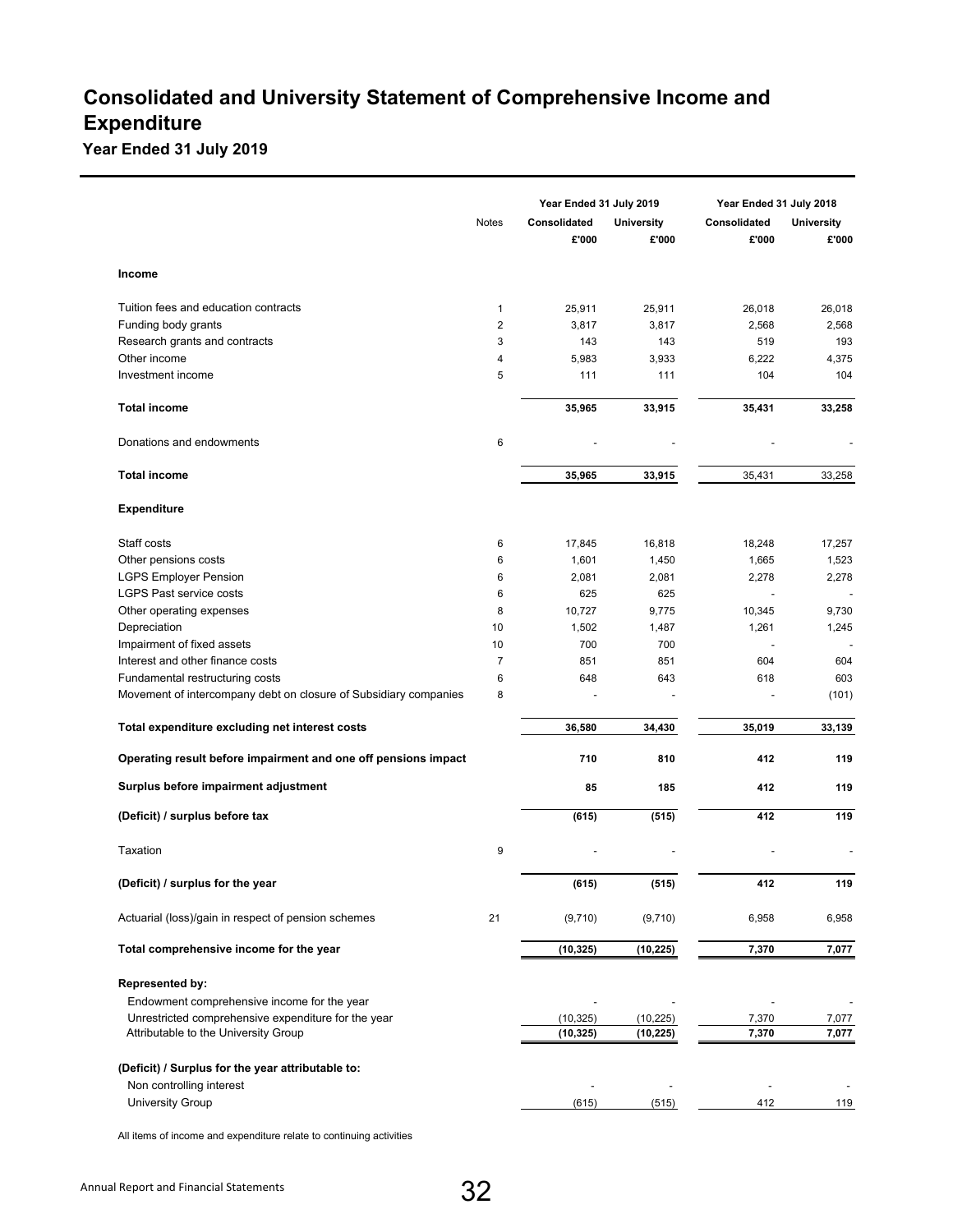## **Consolidated and University Statement of Changes in Reserves Year Ended 31 July 2019**

| <b>Consolidated</b>                               |                   |                     | <b>Total excluding Non</b><br><b>Controlling Interest</b> | <b>Total</b> |
|---------------------------------------------------|-------------------|---------------------|-----------------------------------------------------------|--------------|
|                                                   | <b>Restricted</b> | <b>Unrestricted</b> |                                                           |              |
|                                                   | £'000             | £'000               | £'000                                                     | £'000        |
| Balance at 1 August 2017                          | 200               | 22,931              | 23,131                                                    | 23,131       |
| Surplus from the income and expenditure statement |                   | 412                 | 412                                                       | 412          |
| Actuarial gain in respect of pension scheme       |                   | 6,958               | 6,958                                                     | 6,958        |
| Total comprehensive income for the year           |                   | 7,370               | 7,370                                                     | 7,370        |
| Balance at 1 August 2018                          | 200               | 30,301              | 30,501                                                    | 30,501       |
| Deficit from the income and expenditure statement |                   | (615)               | (615)                                                     | (615)        |
| Actuarial loss in respect of pension scheme       |                   | (9,710)             | (9,710)                                                   | (9,710)      |
| Total comprehensive income for the year           |                   | (10, 325)           | (10, 325)                                                 | (10, 325)    |
| Balance at 31 July 2019                           | 200               | 19,976              | 20,176                                                    | 20,176       |
|                                                   |                   |                     | <b>Total excluding Non</b>                                |              |
| <b>University</b>                                 |                   |                     | <b>Controlling Interest</b>                               | <b>Total</b> |
|                                                   | <b>Restricted</b> | <b>Unrestricted</b> |                                                           |              |
|                                                   | £'000             | £'000               | £'000                                                     | £'000        |
| Balance at 1 August 2017                          | 200               | 23,400              | 23,600                                                    | 23,600       |
| Surplus from the income and expenditure statement |                   | 119                 | 119                                                       | 119          |
| Actuarial gain in respect of pension scheme       |                   | 6,958               | 6,958                                                     | 6,958        |
| Total comprehensive income for the year           |                   | 7,077               | 7,077                                                     | 7,077        |
| Balance at 1 August 2018                          | 200               | 30,477              | 30,677                                                    | 30,677       |
| Deficit from the income and expenditure statement |                   | (515)               | (515)                                                     | (515)        |
| Actuarial loss in respect of pension scheme       |                   | (9,710)             | (9,710)                                                   | (9,710)      |
| Total comprehensive income for the year           |                   | (10, 225)           | (10, 225)                                                 | (10, 225)    |
| Balance at 31 July 2019                           | 200               | 20,252              | 20,452                                                    | 20,452       |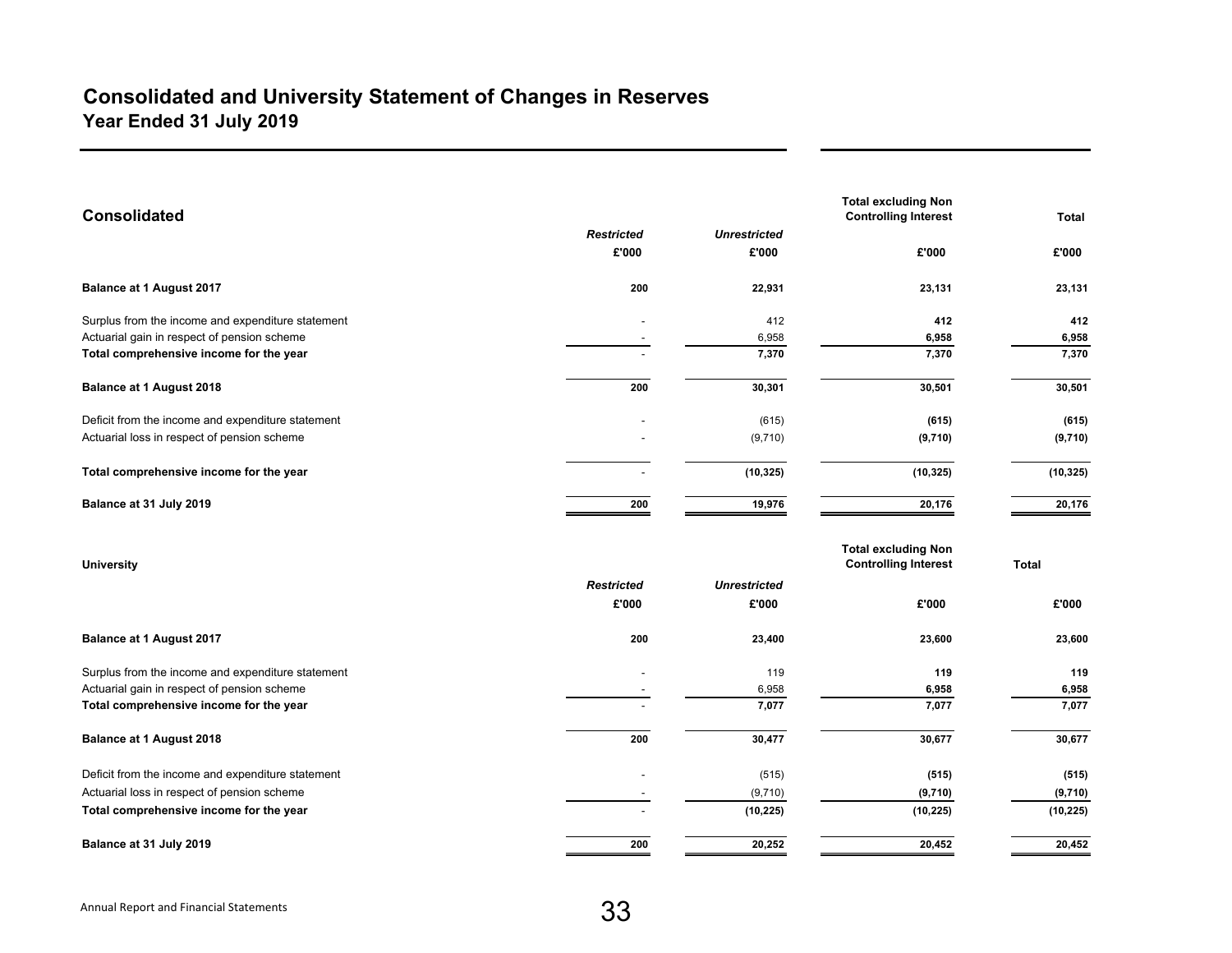## **Consolidated and University Statement of Financial Position** As at 31 July

|                                                                            |              | 2019         | 2019              | 2018         | 2018       |
|----------------------------------------------------------------------------|--------------|--------------|-------------------|--------------|------------|
|                                                                            | <b>Notes</b> | Consolidated | <b>University</b> | Consolidated | University |
|                                                                            |              | £'000        | £'000             | £'000        | £'000      |
| Non-current assets                                                         |              |              |                   |              |            |
| <b>Fixed assets</b>                                                        | 10           | 64,404       | 63,875            | 53,018       | 52,972     |
|                                                                            |              | 64,404       | 63,875            | 53,018       | 52,972     |
| <b>Current assets</b>                                                      |              |              |                   |              |            |
| Stock                                                                      | 11           | 21           | 12                | 22           | 12         |
| Trade and other receivables : amounts failing due within one year          | 12           | 3,552        | 3.790             | 2,726        | 2,873      |
| Investments                                                                | 13           | 0            | $\bf{0}$          | 12           | 12         |
| Cash and cash equivalents                                                  | 18           | 4,591        | 4,459             | 4,117        | 3,952      |
|                                                                            |              | 8.164        | 8,261             | 6.877        | 6.849      |
| Less: Creditors: amounts falling                                           |              |              |                   |              |            |
| due within one year                                                        | 14           | (5, 434)     | (5,210)           | (4, 354)     | (4, 123)   |
| Net current assets                                                         |              | 2,730        | 3,051             | 2,523        | 2,726      |
| Total assets less current liabilities                                      |              | 67,134       | 66,926            | 55,541       | 55,698     |
| Trade and other receivables : amounts falling due after more than one year | 15           | 1,652        | 1,652             | 1,652        | 1,652      |
| Creditors: amounts falling due after more than one year.                   | 16           | (16, 501)    | (16, 020)         | (6,004)      | (6,004)    |
| <b>Provisions</b>                                                          |              |              |                   |              |            |
| Pension provisions                                                         | 17           | (31, 225)    | (31, 225)         | (20, 159)    | (20, 159)  |
| Other provisions                                                           | 17           | (885)        | (881)             | (529)        | (510)      |
| Total net assets                                                           |              | 20,176       | 20,452            | 30,501       | 30,677     |
|                                                                            |              |              |                   |              |            |
| <b>Restricted Reserves</b>                                                 |              |              |                   |              |            |
| Income and expenditure reserve - endowment reserve                         | 25           | o            | ٥                 | 0            | 0          |
| Income and expenditure reserve - restricted reserve                        |              | 200          | 200               | 200          | 200        |
| <b>Unrestricted Reserves</b>                                               |              |              |                   |              |            |
| Income and expenditure reserve - unrestricted<br>Revaluation reserve       |              | 19,976       | 20,252            | 30,301       | 30.477     |
|                                                                            |              | o            | ٥                 |              |            |
|                                                                            |              | 20,176       | 20,452            | 30,501       | 30,677     |
| Non-controlling interest<br><b>Total Reserves</b>                          |              | 0            | 0                 |              |            |
|                                                                            |              | 20.176       | 20,452            | 30,501       | 30,677     |

The financial statements were approved by the Governing Body on 22nd November 2019 and were signed on its behalf on that date by:

Maria Hinfelaar, Vice-Chancellor

 $\ddot{\phantom{a}}$ 

Offinfles

Maxine Penlington, Chair of Governors

David Elcock, Finance Director

J Alwaug

Annual Report and Financial Statements

34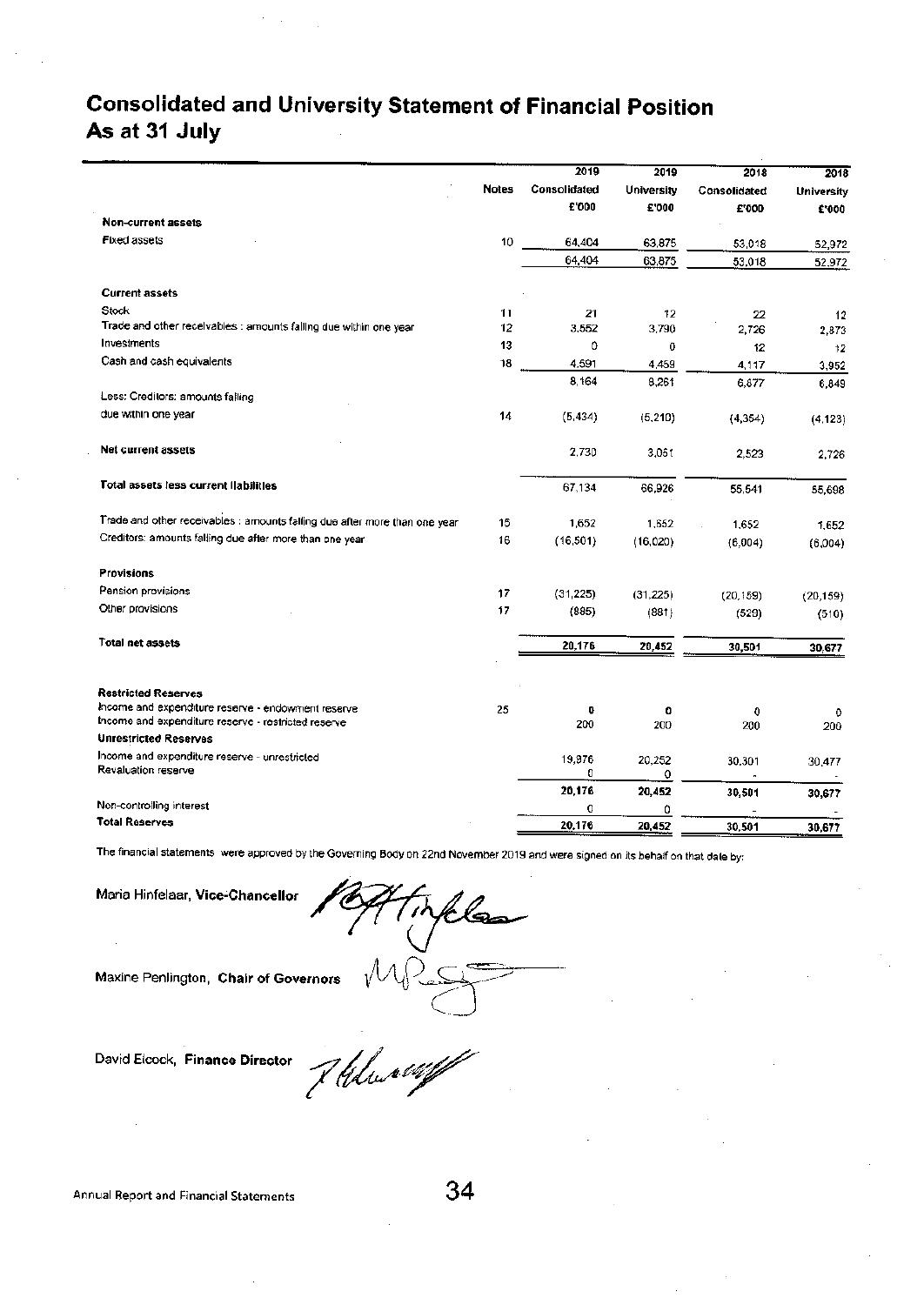# **Consolidated Cash Flow as at 31 July**

|                                                    | 2019      | 2018           |
|----------------------------------------------------|-----------|----------------|
|                                                    | £'000     | £'000          |
| Cash flow from operating activities                |           |                |
| (Deficit) / Surplus for the year                   | (615)     | 412            |
| Adjustment for non-cash items                      |           |                |
| Depreciation                                       | 1,502     | 1,261          |
| Decresaes / (Increase) in stock                    | 1         | (5)            |
| (Increase) / Decrease in debtors < 1 Yr            | (826)     | 168            |
| (Increase) in debtors > 1 Yr                       | 0         | (302)          |
| (Decrease) / Increase in creditors < 1 Yr          | (356)     | 708            |
| Increase / (Decrease) in creditors > 1 Yr          | 1,144     | (406)          |
| Increase in pension provision                      | 1,356     | 987            |
| Increase / (Decrease) in other provisions          | 356       | (392)          |
| Disposal of fixed asset to finance lease           | 0         | 302            |
| Impairment of fixed asset                          | 700       | 0              |
|                                                    |           |                |
| Adjustment for investing or financing activities   |           |                |
| Investment income                                  | (111)     | (104)          |
| Interest payable                                   | 363       | $\overline{2}$ |
| Interest element of finance lease                  | 6         | 11             |
| Capital grant income                               | (750)     | 0              |
| Net cash inflow from operating activities          | 2,770     | 2,642          |
|                                                    |           |                |
| Cash flows from investing activities               |           |                |
| Capital grants receipts                            | 750       | 0              |
| Withdrawal of deposits                             | 12        | 11             |
| Investment income                                  | 111       | 104            |
| Payments made to acquire fixed assets              | (13, 591) | (1,083)        |
|                                                    | (12, 718) | (968)          |
| <b>Cash flows from financing activities</b>        |           |                |
| Interest paid                                      | (363)     | 0              |
| Interest element of finance lease                  | (6)       | (11)           |
| New secured loans                                  | 11,000    | 0              |
| Unsecured loans                                    | 0         | (271)          |
| Repayments of amounts borrowed                     | (125)     | 0              |
| Capital element of finance lease                   | (84)      | (102)          |
|                                                    | 10,422    | (384)          |
|                                                    |           |                |
| Increase in cash and cash equivalents in the year  | 474       | 1,290          |
|                                                    |           |                |
| Cash and cash equivalents at beginning of the year | 4,117     | 2,827          |
| Cash and cash equivalents as at 31 July            | 4,591     | 4,117          |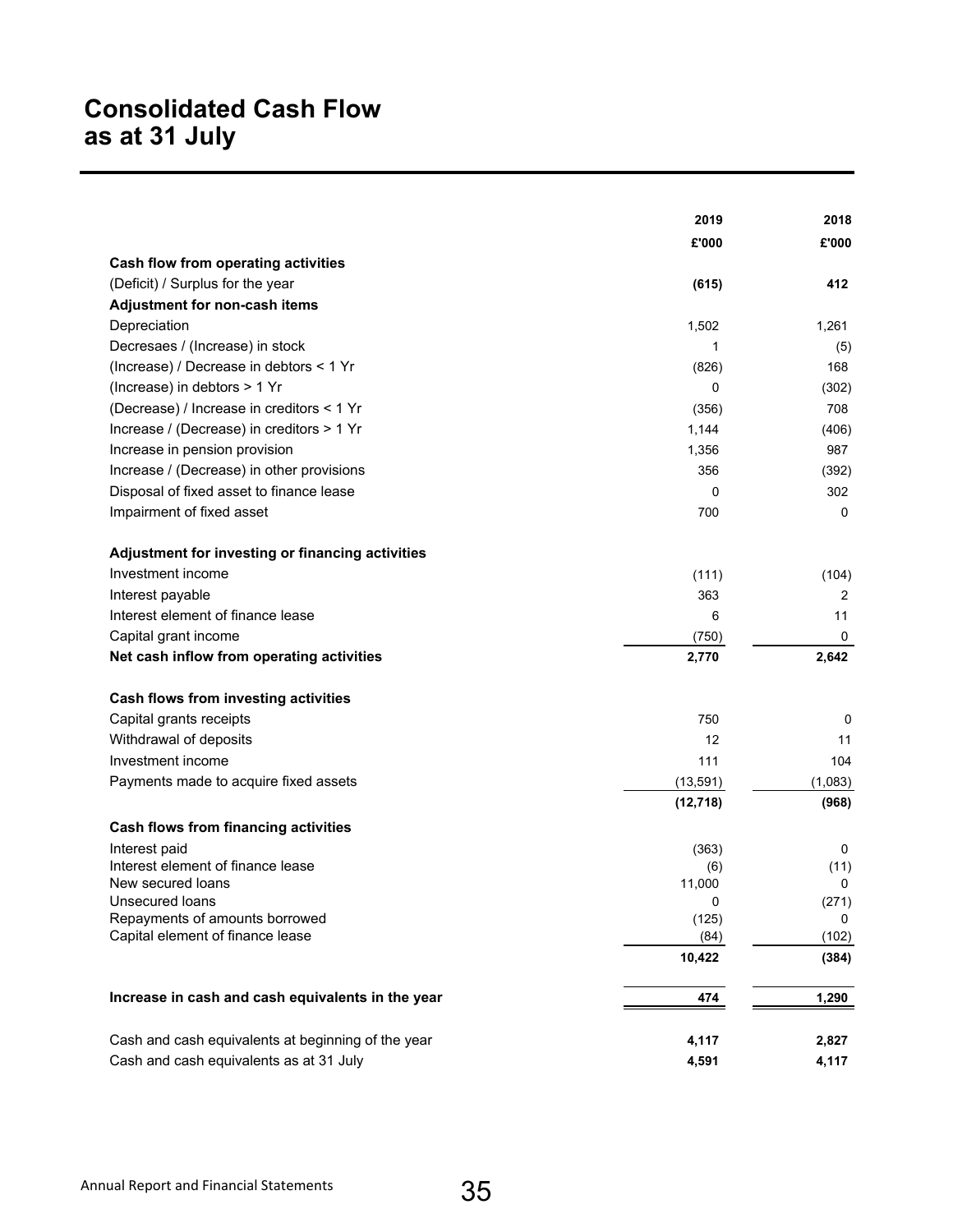**Year Ended 31 July 2019**

|   |                                      | 2019         |                   | 2018         |                   |
|---|--------------------------------------|--------------|-------------------|--------------|-------------------|
|   |                                      | Consolidated | <b>University</b> | Consolidated | <b>University</b> |
| 1 | Tuition fees and education contracts | £'000        | £'000             | £'000        | £'000             |
|   | Full-time home and EU students       | 21.432       | 21.432            | 21.687       | 21.687            |
|   | Full-time international students     | 1.218        | 1,218             | 851          | 851               |
|   | Part-time students                   | 1,881        | 1,881             | 2.202        | 2,202             |
|   | Academic Contracts                   | 1.380        | 1,380             | 1.278        | 1,278             |
|   |                                      | 25,911       | 25,911            | 26,018       | 26.018            |

|                                         |                                                   | 2019         |                   | 2018         |                   |
|-----------------------------------------|---------------------------------------------------|--------------|-------------------|--------------|-------------------|
| 2 Funding body grants                   |                                                   | Consolidated | <b>University</b> | Consolidated | <b>University</b> |
|                                         |                                                   | £'000        | £'000             | £'000        | £'000             |
| <b>Recurrent grant</b>                  |                                                   |              |                   |              |                   |
| <b>Higher Education Funding Council</b> |                                                   | 2.752        | 2.752             | 1,909        | 1,909             |
| <b>Specific grants</b>                  |                                                   |              |                   |              |                   |
| Higher Education Funding Other          |                                                   | 479          | 479               | 110          | 110               |
|                                         | Higher Education Funding Council Quality Research | 251          | 251               | 215          | 215               |
| Capital grant                           | <b>Buildings</b>                                  | 333          | 333               | 334          | 334               |
|                                         | Equipment                                         | 2            | っ                 | -            |                   |
|                                         |                                                   | 3,817        | 3,817             | 2,568        | 2,568             |

|                                 | 2019         |                   | 2018                |                   |  |
|---------------------------------|--------------|-------------------|---------------------|-------------------|--|
|                                 | Consolidated | <b>University</b> | <b>Consolidated</b> | <b>University</b> |  |
| 3 Research grants and contracts | £'000        | £'000             | £'000               | £'000             |  |
| Research councils               | 21           | 21                | 21                  | 21                |  |
| Research charities              | 64           | 64                | 99                  | 99                |  |
| Government (UK and overseas)    | 50           | 50                | 60                  | 60                |  |
| Industry and commerce           | 8            | 8                 | 339                 | 13                |  |
|                                 | 143          | 143               | 519                 | 193               |  |

|   |                                      |                       | 2019                       |                              | 2018                       |  |  |
|---|--------------------------------------|-----------------------|----------------------------|------------------------------|----------------------------|--|--|
| 4 | Other income                         | Consolidated<br>£'000 | <b>University</b><br>£'000 | <b>Consolidated</b><br>£'000 | <b>University</b><br>£'000 |  |  |
|   | Residences, catering and conferences | 2,450                 | 2,202                      | 1,835                        | 1,562                      |  |  |
|   | Other capital grants                 | 57                    | 57                         | 57                           | 57                         |  |  |
|   | Other income                         | 3.476                 | 1,674                      | 4,330                        | 2,756                      |  |  |
|   |                                      | 5.983                 | 3,933                      | 6.222                        | 4,375                      |  |  |

|                                    |                       | 2019                       |                       | 2018                       |  |
|------------------------------------|-----------------------|----------------------------|-----------------------|----------------------------|--|
| 5<br>Investment income             | Consolidated<br>£'000 | <b>University</b><br>£'000 | Consolidated<br>£'000 | <b>University</b><br>£'000 |  |
| Investment income on finance lease | 100                   | 100                        | 100                   | 100                        |  |
| Other investment income            | 11                    | 11                         |                       | 4                          |  |
|                                    | 111                   | 111                        | 104                   | 104                        |  |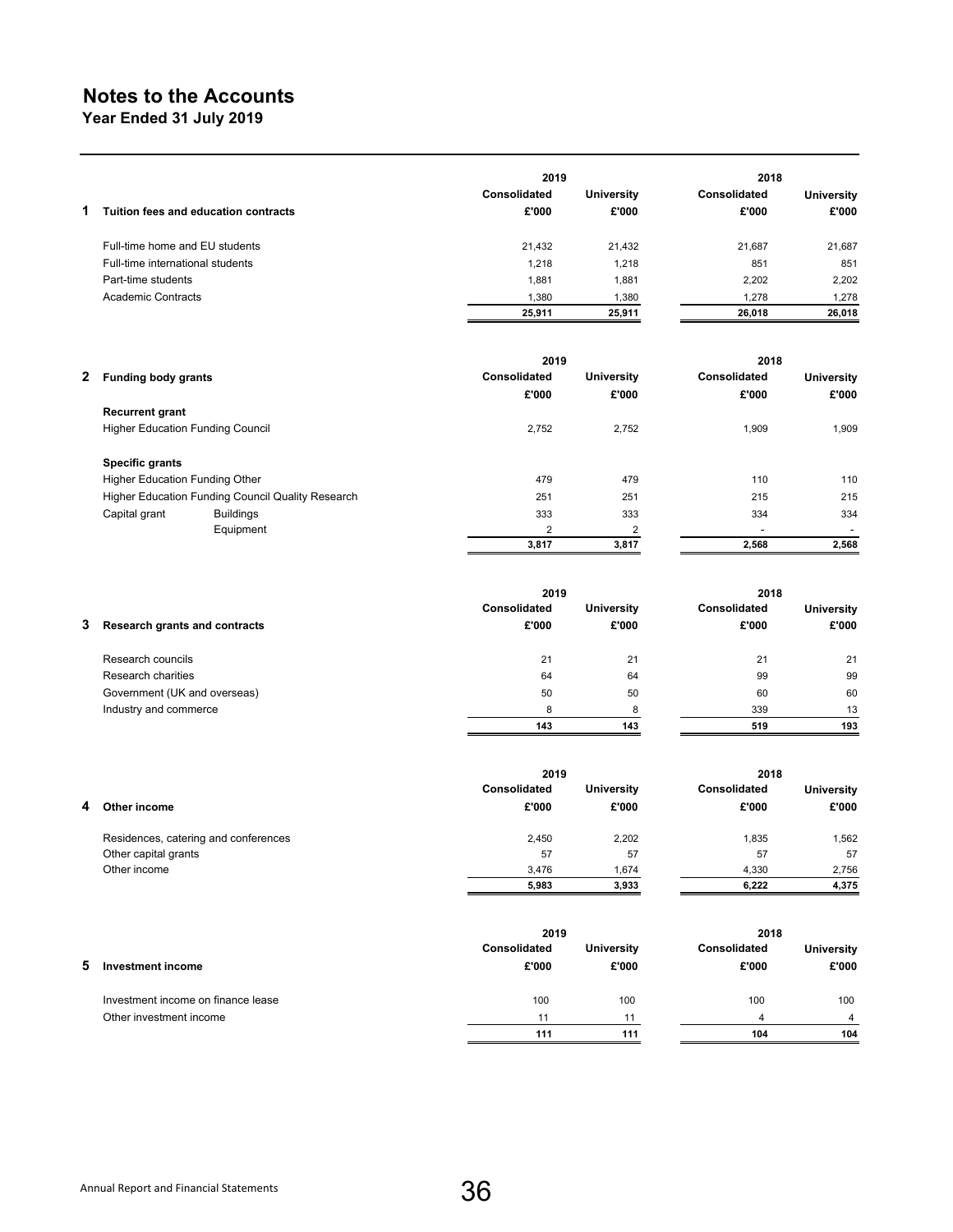**Year Ended 31 July 2019**

|                                            | 2019         |                   | 2018                     |                   |
|--------------------------------------------|--------------|-------------------|--------------------------|-------------------|
|                                            | Consolidated | <b>University</b> | <b>Consolidated</b>      | <b>University</b> |
|                                            | £'000        | £'000             | £'000                    | £'000             |
| 6 Staff costs                              |              |                   |                          |                   |
| Staff Costs:                               |              |                   |                          |                   |
| <b>Salaries</b>                            | 16,288       | 15,336            | 16,633                   | 15,709            |
| Social security costs                      | 1,557        | 1,482             | 1,615                    | 1,548             |
| <b>Staff Costs</b>                         | 17,845       | 16,818            | 18,248                   | 17,257            |
| Other pension costs                        | 1,601        | 1,450             | 1,665                    | 1,523             |
| <b>LGPS Employer Pension Contributions</b> | 1,985        | 1,985             | 1,974                    | 1,974             |
| <b>LGPS Current service costs</b>          | 96           | 96                | 304                      | 304               |
| LGPS Past service costs                    | 625          | 625               | $\overline{\phantom{a}}$ |                   |
| <b>Pensions Costs</b>                      | 4,307        | 4,156             | 3,943                    | 3,801             |
| Restructuring costs                        | 648          | 643               | 618                      | 603               |
| <b>Total Staff Costs</b>                   | 22,800       | 21,617            | 22,809                   | 21,661            |

Atypical staff costs (subsidiary, agency, self employed and non-contract staff costs) were £57k in year (£56k in 17/18).

### **Past service costs (McCloud)**

The decisions of the Court of Appeal in the Sargeant/McCloud cases (generally referred to for the LGPS as "McCloud") have ruled that the transitional protections afforded to older members when the Public Service Pension Schemes were amended constituted unlawful age discrimination. At this stage it is uncertain whether or not there will be an issue for the LGPS and its employers, nor is it clear what the exact extent would be of any required changes, but this note sets out some approximate effects of the costs if the transitional protections need to be extended to younger members.

The actuaries have carried out some costings of the potential effect of McCloud as at 31 July 2019, based on the individual member data for this employer as supplied to us for the 31 March 2016 actuarial valuation, and the results of those calculations based on the IAS19/FRS102 assumptions used for the University are set out below. The approach to the calculations is as instructed by the administering authority after consideration of the categories of members potentially affected, but in very broad terms calculates the cost of applying a 'final salary underpin' (on a member by member basis) to those active members who joined the Fund before 1 April 2012 and would not otherwise have benefited from the underpin.

**£'000**

|                                                                                                                                  | L UUU  |
|----------------------------------------------------------------------------------------------------------------------------------|--------|
| IAS19/FRS102 liabilities which we have used in our calculations is:                                                              | 82.554 |
|                                                                                                                                  |        |
| Applying the above calculations to our estimated active member liabilities and service cost at 31 July 2019 gives the following: |        |
|                                                                                                                                  | £'000  |
|                                                                                                                                  |        |

| Additional past service liabilities as at 31 July 2019:                  | 625 |
|--------------------------------------------------------------------------|-----|
| Additional projected service cost for the year commencing 1 August 2019: | 118 |

The additional costs are very sensitive to the assumptions made. For example, the above figures are based on an assumed future real pay growth of 1.25% p.a. above CPI. Were the assumed future real pay growth instead to be set at zero then the potential additional costs in relation to McCloud would not be significant and could be taken as zero. Figures for other levels of real pay growth could be obtained approximately by interpolation from the above. For example, assuming future real pay growth of 0.75% p.a. above CPI would result in (approximate) additional past service of liabilities as at 31 July 2019 of £375,000 and an additional projected service cost for the year commencing 1 August 2019 of £71,000.

|                                                  | 2019    | 2018    |
|--------------------------------------------------|---------|---------|
| <b>Emoluments of the Vice-Chancellor:</b>        |         | £       |
| Salary                                           | 200.000 | 190.214 |
| Contribution to relocation costs                 |         |         |
| Total emoluments excluding pension contributions | 200.000 | 190.214 |
| Pension contributions to TPS                     | 32.960  | 31,347  |
| Total emoluments including pension contributions | 232.960 | 221.561 |

The emoluments were paid to the Vice-Chancellor, Professor Maria Hinfelaar, who has been remunerated in line with her contractual terms.

The Vice-Chancellor's basic salary is 5.68 times the median pay of staff (2018 - 5.35 times), where the median pay is calculated on a full time equivalent basis for the salaries paid by the University and its subsidiaries to its staff.

The Vice-Chancellor's total remuneration is 5.36 times the median total remuneration of staff (2018 - 5.18 times), where the median total remuneration is calculated on a full time equivalent basis for the total remuneration by the University and its subsidiaries to its staff. Total remuneration includes basic pay and employer pension contributions.

The median calculations do not include agency staff who are not employees of the University or its subsidiaries where the cost is accounted for within Other Operating Expenses.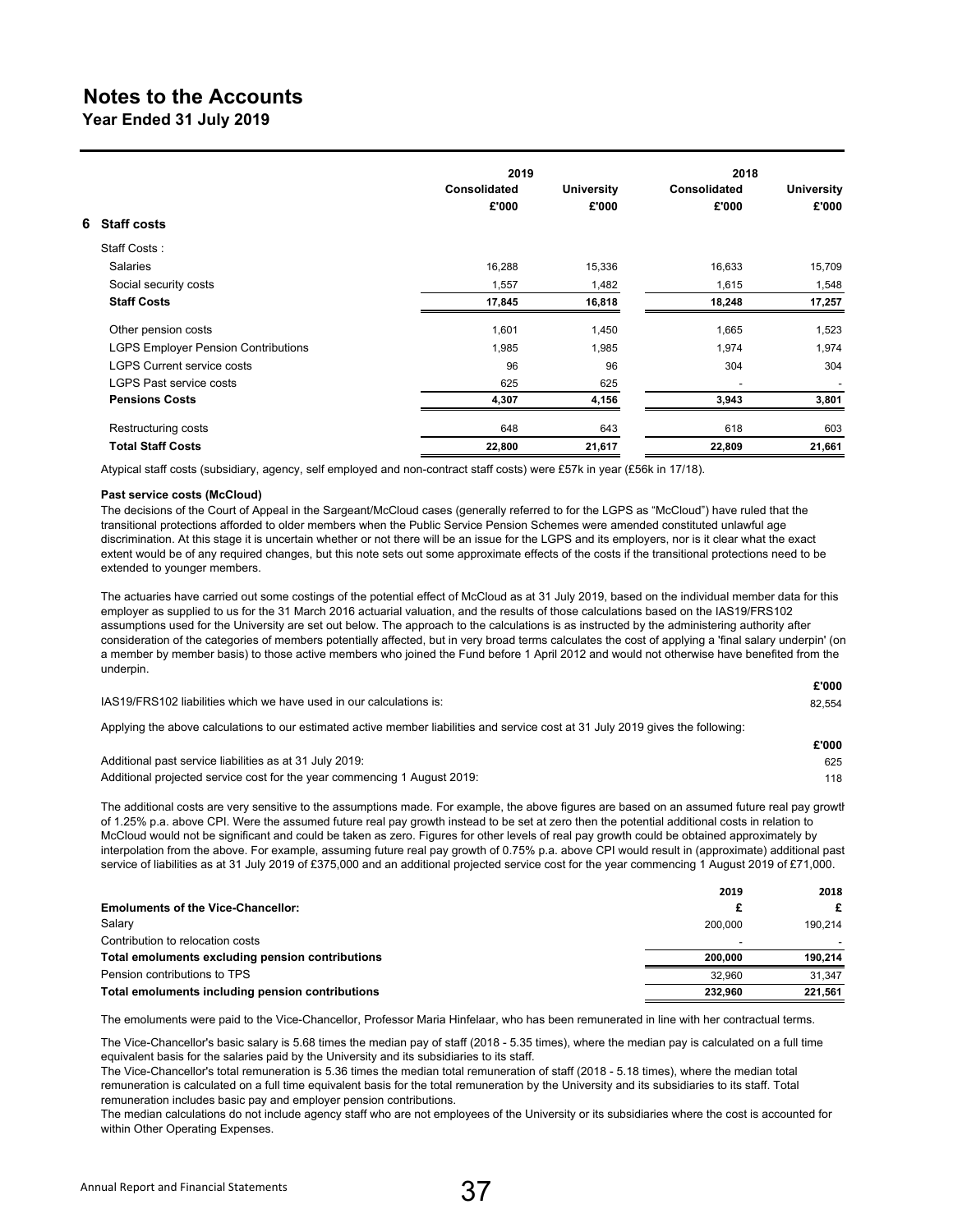## **Notes to the Accounts Year Ended 31 July 2019**

### **6 Staff costs (continued)**

### **Key management personnel**

Key management personnel are those persons having authority and responsibility for planning, directing and controlling the activities of the University. Staff costs include compensation paid to key management personnel.

### **2019**

Key management are the Universities Executive team who consist of Vice-Chancellor, Deputy Vice-Chancellor, Pro Vice-Chancellor Partnerships, Pro Vice-Chancellor Research, Director of Finance, Director of HR and Director of Operations.

### **2018**

Key management are the Universities Executive team who consist of Vice-Chancellor, Deputy Vice-Chancellor, Pro Vice-Chancellor Partnerships, Pro Vice-Chancellor Research, Director of Finance, Director of HR and Director of Operations.

Compensation consists of salary and benefits including any employer's pension contribution.

|                                       | 2019    | 2018     |
|---------------------------------------|---------|----------|
|                                       |         | Restated |
|                                       |         |          |
| Key management personnel compensation | 929,043 | 883,728  |

Remuneration of other higher paid staff, excluding employer's pension contributions:

|                                             | 2019 | 2018 |
|---------------------------------------------|------|------|
|                                             | No.  | No.  |
| £120,000 to £124,999                        |      |      |
|                                             |      |      |
|                                             | 2019 | 2018 |
| Average staff numbers by major category :   | No.  | No.  |
| Teaching Departments & Academic Support     | 189  | 187  |
| <b>Administraton &amp; Central Services</b> | 204  | 212  |
| <b>Premises</b>                             | 18   | 17   |
|                                             | 411  | 416  |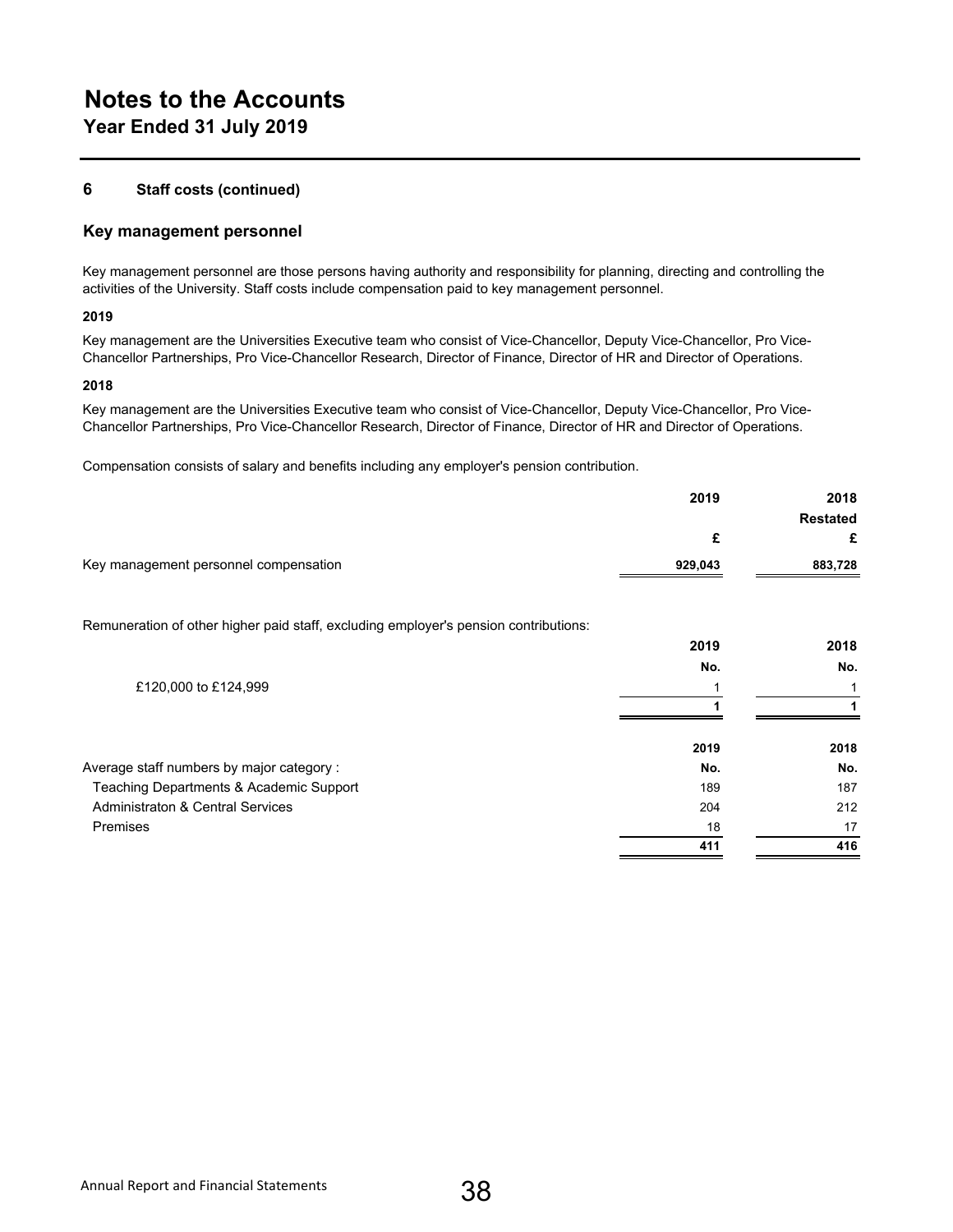**Year Ended 31 July 2019**

|   |                                                                                                            | 2019                             |                                                      | 2018                     |                   |
|---|------------------------------------------------------------------------------------------------------------|----------------------------------|------------------------------------------------------|--------------------------|-------------------|
|   |                                                                                                            | Consolidated                     | <b>University</b>                                    | Consolidated             | <b>University</b> |
|   |                                                                                                            | £'000                            | £'000                                                | £'000                    | £'000             |
|   | 7 Interest and other finance costs                                                                         |                                  |                                                      |                          |                   |
|   | Loan interest                                                                                              | 363                              | 363                                                  | $\overline{2}$           | $\overline{2}$    |
|   | Finance lease interest                                                                                     | 6                                | $\,6$                                                | 11                       | 11                |
|   | Net charge on USS pension scheme                                                                           | $\overline{2}$                   | $\overline{\mathbf{c}}$                              | $\overline{2}$           | $\overline{2}$    |
|   |                                                                                                            | 371                              | 371                                                  | 15                       | 15                |
|   | Net charge on LGPS pension scheme                                                                          | 480                              | 480                                                  | 589                      | 589               |
|   |                                                                                                            | 480                              | 480                                                  | 589                      | 589               |
|   |                                                                                                            | 851                              | 851                                                  | 604                      | 604               |
|   |                                                                                                            | 2019                             |                                                      | 2018                     |                   |
|   |                                                                                                            | Consolidated                     | <b>University</b>                                    | Consolidated             | <b>University</b> |
|   | 8 Analysis of operating expenditure by activity                                                            | £'000                            | £'000                                                | £'000                    | £'000             |
|   | Academic & Related Expenditure                                                                             | 3,452                            | 3,143                                                | 2,690                    | 2,378             |
|   | <b>Administration &amp; Central Services</b>                                                               | 2,328                            | 2,328                                                | 2,690                    | 2,690             |
|   | Premises                                                                                                   | 3,048                            | 2,703                                                | 2,959                    | 2,678             |
|   | Residences, Catering & Conferences                                                                         | 1,236                            | 1,139                                                | 965                      | 862               |
|   | Research Grants & Contracts                                                                                | 83                               | 83                                                   | (130)                    | 116               |
|   |                                                                                                            |                                  |                                                      |                          |                   |
|   | <b>Other Expenses</b>                                                                                      | 580<br>10,727                    | 379<br>9,775                                         | 1,171<br>10,345          | 1,006<br>9,730    |
|   |                                                                                                            |                                  |                                                      |                          |                   |
|   | Impairment of intercompany debtor on closure of subsidiary                                                 | $\blacksquare$<br>$\blacksquare$ | $\overline{\phantom{a}}$<br>$\overline{\phantom{a}}$ | $\blacksquare$<br>$\sim$ | (101)<br>(101)    |
|   |                                                                                                            |                                  |                                                      |                          |                   |
|   |                                                                                                            | 10,727                           | 9,775                                                | 10,345                   | 9,629             |
|   | Additional analysis has improved the clarity of the data for 2018-19 - no comparatives have been adjusted. |                                  |                                                      |                          |                   |
|   | Other operating expenses include:                                                                          |                                  |                                                      |                          |                   |
|   | External auditors remuneration in respect of audit services                                                | 65                               | 50                                                   | 72                       | 58                |
|   | External auditors remuneration in respect of non-audit services                                            | 2                                | $\blacksquare$                                       | 2                        |                   |
|   | Depreciation                                                                                               | 1,502                            | 1,487                                                | 1,261                    | 1,245             |
|   | <b>Operating lease rentals</b>                                                                             |                                  |                                                      |                          |                   |
|   | Land and buildings                                                                                         |                                  |                                                      | 241                      | 241               |
|   | Other                                                                                                      | 6                                | 6                                                    | 6                        | 6                 |
|   |                                                                                                            |                                  |                                                      |                          |                   |
|   |                                                                                                            | 2019                             |                                                      | 2018                     |                   |
| 9 | <b>Taxation</b>                                                                                            | Consolidated                     |                                                      | Consolidated             |                   |
|   |                                                                                                            | £'000                            |                                                      | £'000                    |                   |
|   | Recognised in the statement of comprehensive income                                                        |                                  |                                                      |                          |                   |
|   | <b>Current tax</b>                                                                                         |                                  |                                                      |                          |                   |
|   |                                                                                                            |                                  |                                                      |                          |                   |
|   | Current tax expense                                                                                        |                                  |                                                      |                          |                   |
|   | Adjustment in respect of previous years                                                                    |                                  |                                                      |                          |                   |
|   | <b>Current tax expense</b>                                                                                 |                                  |                                                      |                          |                   |
|   | Deferred tax                                                                                               |                                  |                                                      |                          |                   |
|   | Origination and reversal of timing differences                                                             |                                  |                                                      |                          |                   |
|   | Reduction in tax rate                                                                                      |                                  |                                                      |                          |                   |
|   | Recognition of previously unrecognised tax losses                                                          |                                  |                                                      |                          |                   |
|   | Deferred tax expense                                                                                       |                                  |                                                      |                          |                   |
|   |                                                                                                            |                                  |                                                      |                          |                   |
|   | Tax on surplus on ordinary activities                                                                      |                                  |                                                      |                          |                   |

In the opinion of the Board of Governors, the criteria of the s505 ICTA 1998 and s256 TCGA 1992 are fulfilled and there is no Corporation Tax liability arising on the University's activities for the period ended 31 July 2019 or 31 July 2018.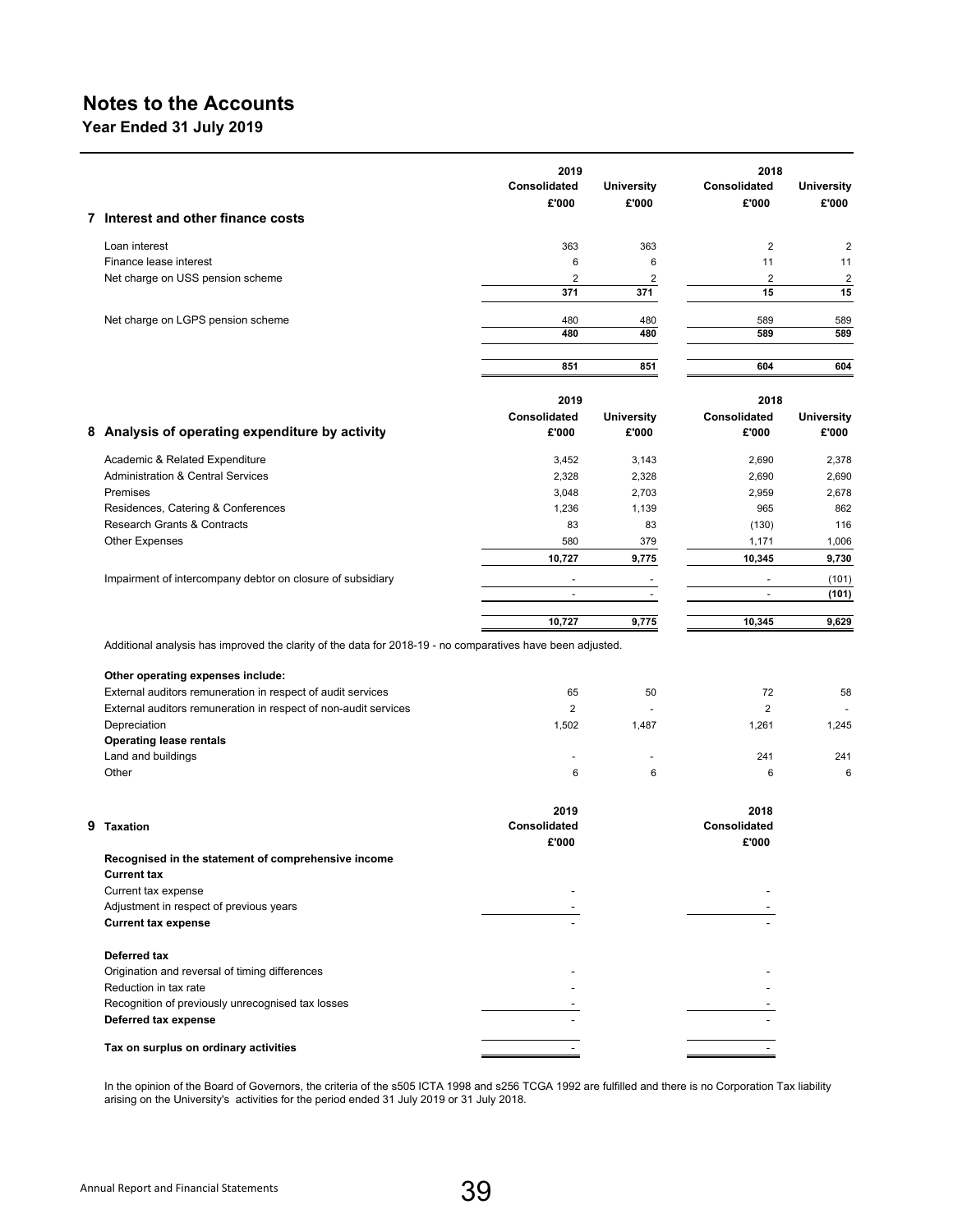**Year Ended 31 July 2019**

### **10 Fixed Assets**

## **Consolidated**

|                     | <b>Freehold Land and</b><br><b>Buildings</b> | <b>Fixtures, Fittings</b><br>and Equipment | <b>Assets in the Course</b><br>of Construction | Total  |
|---------------------|----------------------------------------------|--------------------------------------------|------------------------------------------------|--------|
|                     | £'000                                        | £'000                                      | £'000                                          | £'000  |
| <b>Deemed Cost</b>  |                                              |                                            |                                                |        |
| At 1 August 2018    | 56,484                                       | 5,076                                      | 775                                            | 62,335 |
| Additions           | 12,205                                       | 402                                        | 984                                            | 13,591 |
| <b>Disposals</b>    |                                              | (242)                                      |                                                | (242)  |
| At 31 July 2019     | 68,689                                       | 5,236                                      | 1,759                                          | 75,684 |
| <b>Depreciation</b> |                                              |                                            |                                                |        |
| At 1 August 2018    | 4,656                                        | 4,661                                      | $\overline{\phantom{a}}$                       | 9,317  |
| Charge for the year | 1,324                                        | 178                                        |                                                | 1,502  |
| Impairment          | 700                                          |                                            |                                                | 700    |
| Disposals           |                                              | (239)                                      |                                                | (239)  |
| At 31 July 2019     | 6,680                                        | 4,600                                      |                                                | 11,280 |
| Net book value      |                                              |                                            |                                                |        |
| At 31 July 2019     | 62,009                                       | 636                                        | 1,759                                          | 64,404 |
| At 31 July 2018     | 51,828                                       | 415                                        | 775                                            | 53,018 |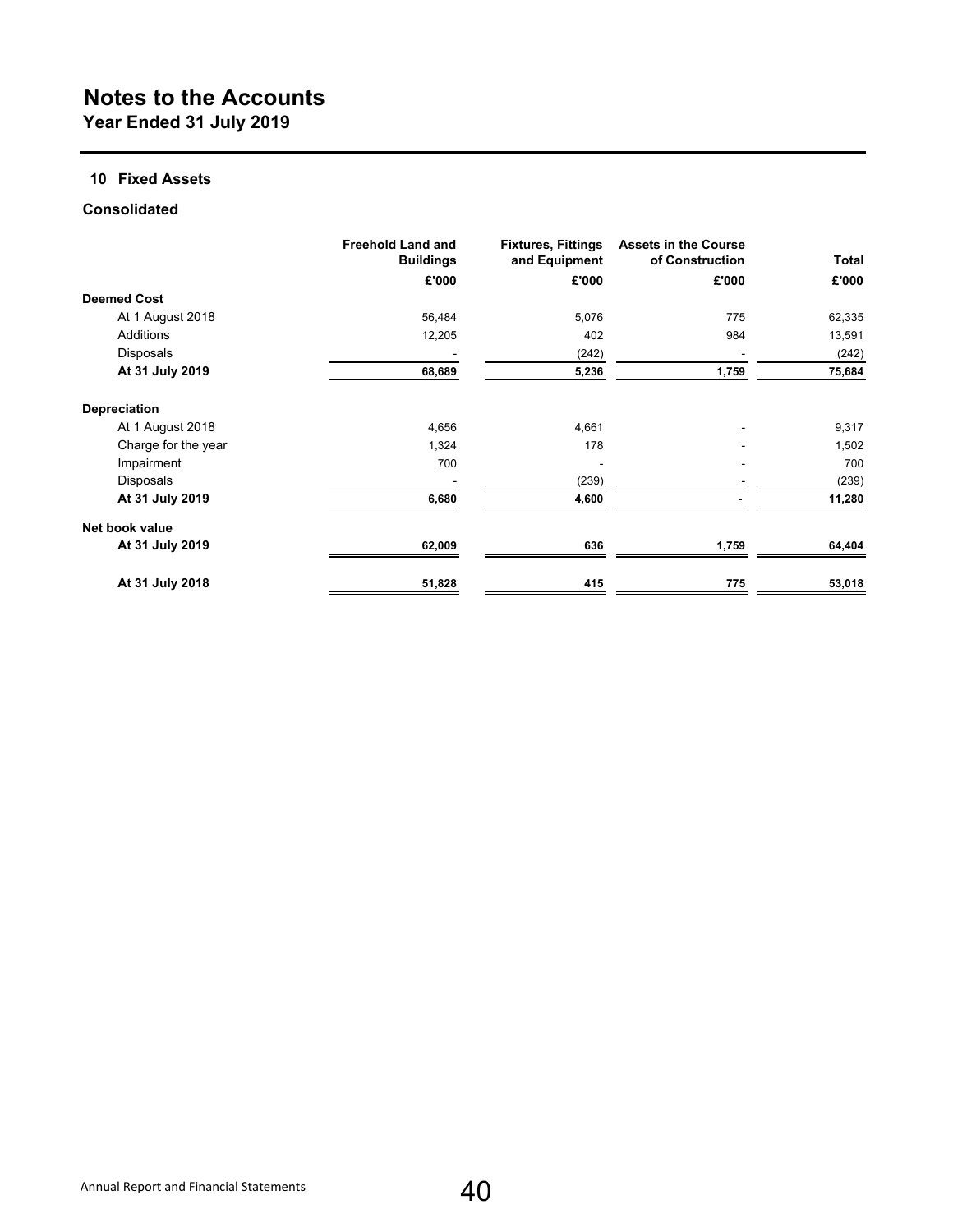**Year Ended 31 July 2019**

### **10 Fixed Assets**

|                     |                                              |                                            | Assets in the                           |              |
|---------------------|----------------------------------------------|--------------------------------------------|-----------------------------------------|--------------|
| <b>University</b>   | <b>Freehold Land and</b><br><b>Buildings</b> | <b>Fixtures, Fittings</b><br>and Equipment | <b>Course of</b><br><b>Construction</b> | <b>Total</b> |
|                     | £'000                                        | £'000                                      | £'000                                   | £'000        |
| <b>Deemed Cost</b>  |                                              |                                            |                                         |              |
| At 1 August 2018    | 56,484                                       | 4,998                                      | 775                                     | 62,257       |
| Additions           | 12,205                                       | 392                                        | 493                                     | 13,090       |
| Disposals           |                                              | (238)                                      |                                         | (238)        |
| At 31 July 2019     | 68,689                                       | 5,152                                      | 1,268                                   | 75,109       |
| Depreciation        |                                              |                                            |                                         |              |
| At 1 August 2018    | 4,656                                        | 4,629                                      |                                         | 9,285        |
| Charge for the year | 1,324                                        | 163                                        |                                         | 1,487        |
| Impairment          | 700                                          |                                            |                                         | 700          |
| <b>Disposals</b>    |                                              | (238)                                      |                                         | (238)        |
| At 31 July 2019     | 6,680                                        | 4,554                                      |                                         | 11,234       |
| Net book value      |                                              |                                            |                                         |              |
| At 31 July 2019     | 62,009                                       | 598                                        | 1,268                                   | 63,875       |
| At 31 July 2018     | 51,828                                       | 369                                        | 775                                     | 52,972       |

During the year the University entered into a development agreement and 99 year finance lease with the Football Association of Wales to lease Colliers park training ground. This has been removed from fixed assets and is now represented within finance lease assets / finance leases. See note 19.

During the 2016/17 year the University entered into a 99 year finance lease with WST Assets Limited, Wrexham AFC Limited and Wrexham Football Supporters Society Limited to lease the Racecourse football stadium. This has been removed from fixed assets and is now represented within finance lease assets / finance leases. See note 19.

During the year the University received planning permission approval for a housing development on the Northern Quarter of the Plas Coch campus. Work is being undertaken to progress the sale of this land with interested parties. It is currently estimated that this asset is being held at £700k higher than the likely sale proceeds and as such an impairment adjustment has been made to the asset value to reflect this.

At 31 July 2019, freehold land and buildings included £6.1m (2018 - £5.3m) in respect of freehold land and is not depreciated.

| <b>Leased assets included</b><br>above: | <b>Freehold Land and</b><br><b>Buildings</b><br>£'000 | <b>Fixtures, Fittings</b><br>and Equipment<br>£'000 | Assets in the<br><b>Course of</b><br><b>Construction</b><br>£'000 | Total<br>£'000 |
|-----------------------------------------|-------------------------------------------------------|-----------------------------------------------------|-------------------------------------------------------------------|----------------|
| Net Book Value:                         |                                                       |                                                     |                                                                   |                |
| At 31 July 2019                         | ۰                                                     | 196                                                 | -                                                                 | 196            |
| At 31 July 2018                         | -                                                     | 196                                                 | -                                                                 | 196            |

| Consolidated fixtures, fittings and equipment include assets held under finance leases as follows: |              |
|----------------------------------------------------------------------------------------------------|--------------|
|                                                                                                    | 31 July 2019 |
|                                                                                                    | £'000        |
| Cost B/fwd                                                                                         | 470          |
| Accumulated depreciation B/fwd                                                                     | (274)        |
| Charge for year                                                                                    | (94)         |
| Net book value                                                                                     | 102          |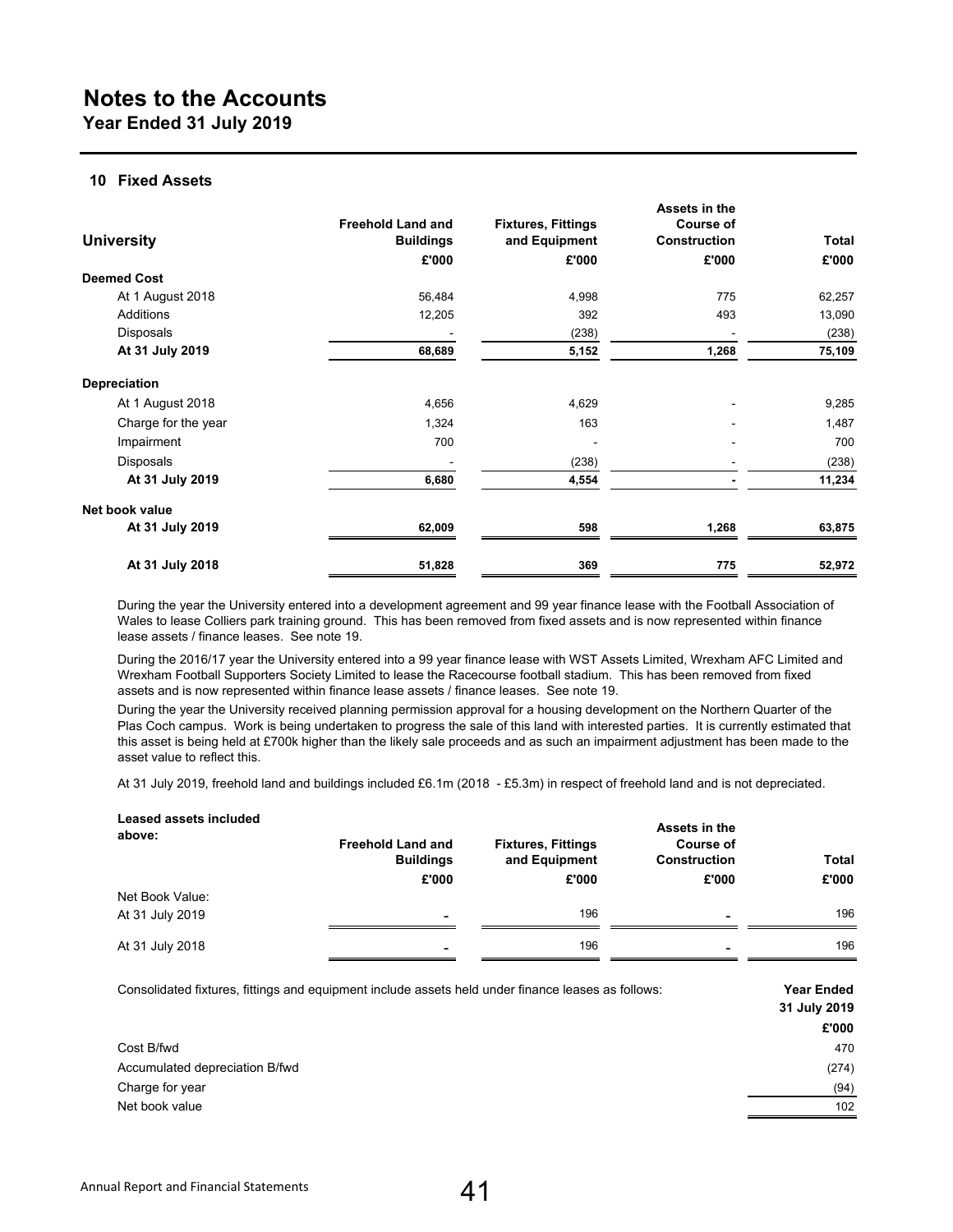## **Year Ended 31 July 2019**

**11 Stock**

|                     | 2019                  |                            | 2018                  |                            |
|---------------------|-----------------------|----------------------------|-----------------------|----------------------------|
|                     | Consolidated<br>£'000 | <b>University</b><br>£'000 | Consolidated<br>£'000 | <b>University</b><br>£'000 |
| General consumables | 21                    | 12                         | 22                    | 12                         |
|                     | 21                    | 12                         | 22                    | 12                         |

### **12 Trade and other receivables : amounts falling due within one year**

|                                       | 2019                  |                            | 2018                         |                     |
|---------------------------------------|-----------------------|----------------------------|------------------------------|---------------------|
|                                       | Consolidated<br>£'000 | <b>University</b><br>£'000 | <b>Consolidated</b><br>£'000 | University<br>£'000 |
| Trade receivables                     | 3.035                 | 1.928                      | 2.002                        | 1.572               |
| Prepayments and accrued income        | 517                   | 501                        | 724                          | 697                 |
| Amounts due from subsidiary companies | $\blacksquare$        | 1.361                      | $\blacksquare$               | 604                 |
| Amount due from finance lease         |                       |                            | -                            |                     |
|                                       | 3.552                 | 3.790                      | 2.726                        | 2.873               |

### **13 Current Investments**

|                       | 2019                       |                       | 2018                       |  |
|-----------------------|----------------------------|-----------------------|----------------------------|--|
| Consolidated<br>£'000 | <b>University</b><br>£'000 | Consolidated<br>£'000 | <b>University</b><br>£'000 |  |
| $\sim$                | -                          | 12<br>12              | 12<br>12                   |  |
|                       |                            |                       |                            |  |

These deposits are held with Kaupthing Singer Friedlander bank (Iceland) and are subject to repayment as part of the creditors agreement.

### **14 Creditors : amounts falling due within one year**

|                                            | 2019         |                   | 2018                |                   |  |
|--------------------------------------------|--------------|-------------------|---------------------|-------------------|--|
|                                            | Consolidated | <b>University</b> | <b>Consolidated</b> | <b>University</b> |  |
|                                            | £'000        | £'000             | £'000               | £'000             |  |
| Secured loans                              | 1,500        | 1,500             |                     |                   |  |
| Obligations under finance leases           | 38           | 38                | 102                 | 102               |  |
| Trade payables                             | 1,538        | 1,453             | 1,360               | 1,313             |  |
| Social security and other taxation payable | 412          | 389               | 392                 | 373               |  |
| <b>Other Creditors</b>                     | 149          | 123               | 342                 | 310               |  |
| Accruals and deferred income               | 1,266        | 1,186             | 1,577               | 1,444             |  |
| <b>Holiday Pay</b>                         | 188          | 188               | 194                 | 194               |  |
| Amounts due to subsidiary companies        |              |                   |                     |                   |  |
| <b>Deferred Capital Grants</b>             | 343          | 333               | 387                 | 387               |  |
|                                            | 5.434        | 5,210             | 4,354               | 4,123             |  |

### **15 Trade and other receivables : amounts falling due after more than one year**

|                               | 2019                |            | 2018         |                   |
|-------------------------------|---------------------|------------|--------------|-------------------|
|                               | <b>Consolidated</b> | University | Consolidated | <b>University</b> |
|                               | £'000               | £'000      | £'000        | £'000             |
| Amount due from finance lease | 1,652               | 1,652      | 1,652        | 1.652             |
|                               | 1,652               | 1,652      | 1,652        | 1.652             |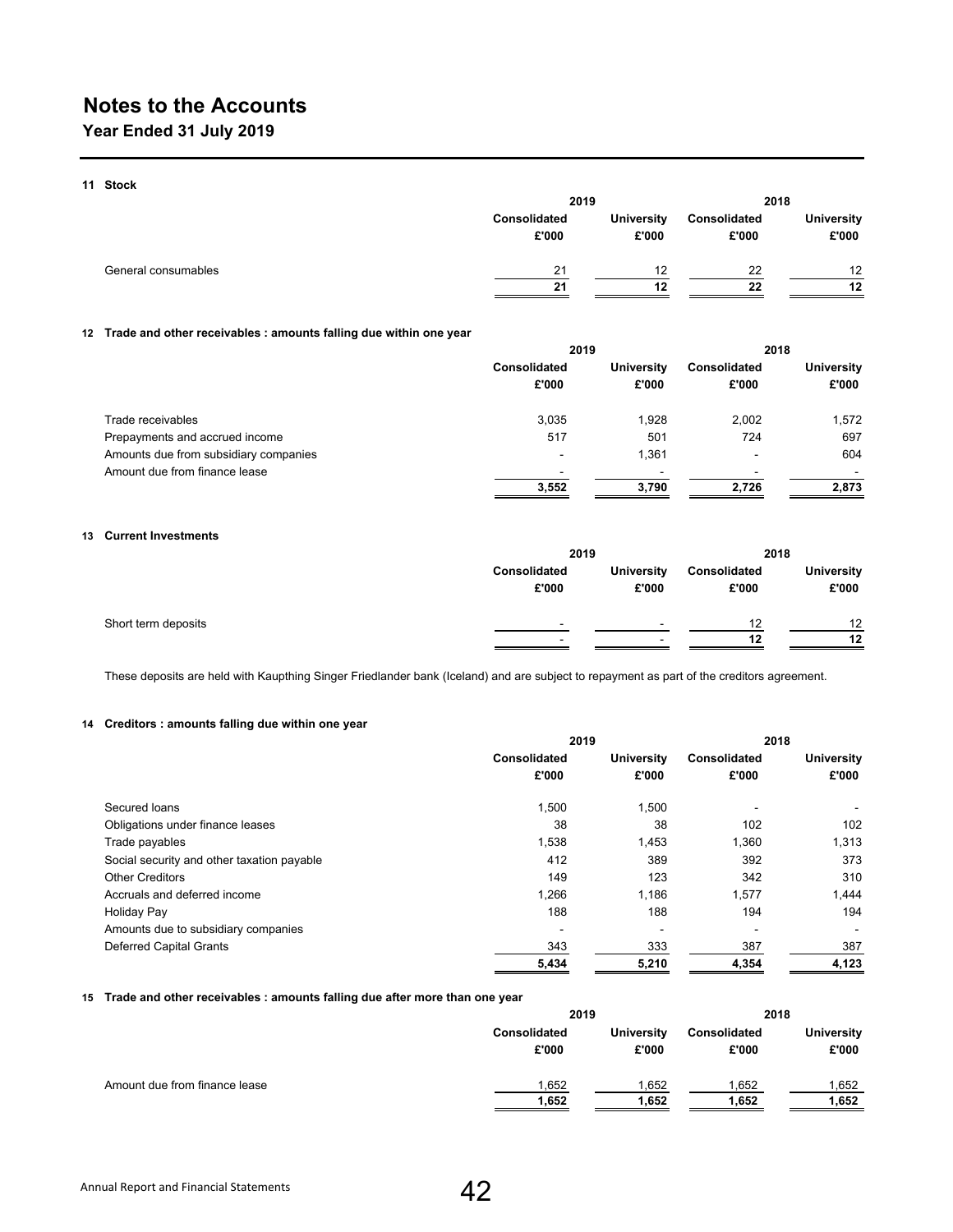**Year Ended 31 July 2019**

#### **16 Creditors : amounts falling due after more than one year**

|                                             | 2019                     |                            | 2018                  |                            |  |  |
|---------------------------------------------|--------------------------|----------------------------|-----------------------|----------------------------|--|--|
|                                             | Consolidated<br>£'000    | <b>University</b><br>£'000 | Consolidated<br>£'000 | <b>University</b><br>£'000 |  |  |
| Deferred Capital Grants                     | 7,053                    | 6,572                      | 5,901                 | 5,901                      |  |  |
| Obligations under finance lease             | 68                       | 68                         | 88                    | 88                         |  |  |
| Secured Ioans                               | 9,375                    | 9,375                      |                       |                            |  |  |
| Energy efficiency loan scheme (SALIX)       | 5                        | 5                          | 15                    | 15                         |  |  |
|                                             | 16,501                   | 16,020                     | 6,004                 | 6,004                      |  |  |
| Analysis of secured and unsecured loans:    |                          |                            |                       |                            |  |  |
| Due within one year or on demand (Note 14)  | 1,500                    | 1,500                      |                       |                            |  |  |
| Due between one and two years               | 8,375                    | 8,375                      |                       |                            |  |  |
| Due between two and five years              | 1,000                    | 1,000                      |                       |                            |  |  |
| Due in five years or more                   | $\overline{\phantom{a}}$ |                            |                       |                            |  |  |
| Due after more than one year                | 9,375                    | 9,375                      |                       |                            |  |  |
| Total secured and unsecured loans           | 10,875                   | 10,875                     |                       |                            |  |  |
| Secured loans repayable by 22nd August 2023 | 9,875                    | 9,875                      |                       |                            |  |  |
|                                             | 9,875                    | 9,875                      |                       |                            |  |  |
| Included in loans are the following:        |                          |                            |                       |                            |  |  |
| Lender                                      | Amount                   | Term                       | Interest rate         | <b>Borrower</b>            |  |  |
|                                             | £'000                    |                            | $\frac{9}{6}$         |                            |  |  |

**Total 10,875**

#### **17 Provisions for liabilities**

| <b>Consolidated</b>             | Obligation<br>to fund<br>deficit on<br>USS<br>Pension<br>£'000 | Pension<br>enhancements<br>on termination<br>£'000 | <b>Defined</b><br><b>Benefit</b><br><b>Obligations</b><br>£'000 | <b>Total Pensions</b><br><b>Provisions</b><br>£'000 | Redundancv<br>£'000 | Part-time<br>Credit<br>clawback<br>provision<br>£'000 | Total<br>Other<br>£'000 |
|---------------------------------|----------------------------------------------------------------|----------------------------------------------------|-----------------------------------------------------------------|-----------------------------------------------------|---------------------|-------------------------------------------------------|-------------------------|
| At 1 August 2018                | 94                                                             | 2.516                                              | 17.549                                                          | 20,159                                              | 120                 | 409                                                   | 529                     |
| Utilised/released in year       | $\overline{a}$                                                 |                                                    |                                                                 |                                                     | (120)               | (175)                                                 | (295)                   |
| Additions in 2019               | 155                                                            | -                                                  | 10.911                                                          | 11.066                                              | 552                 | 333                                                   | 885                     |
| Unused amounts reversed in 2019 |                                                                |                                                    |                                                                 |                                                     |                     | (234)                                                 | (234)                   |
| At 31 July 2019                 | 249                                                            | 2,516                                              | 28,460                                                          | 31,225                                              | 552                 | 333                                                   | 885                     |

AIB 9,875 Aug-21 University LIBOR + 2.8% WVL 1,000 Aug-23 University Barclays Base + 4%

| <b>University</b>               | Obligation<br>to fund<br>deficit on<br><b>USS</b><br>Pension<br>£'000 | Pension<br>enhancements<br>on termination<br>£'000 | <b>Defined</b><br><b>Benefit</b><br><b>Obligations</b><br>£'000 | <b>Total Pensions</b><br><b>Provisions</b><br>£'000 | Redundancv<br>£'000 | Part-time<br>Credit<br>clawback<br>provision<br>£'000 | Total<br>Other<br>£'000 |
|---------------------------------|-----------------------------------------------------------------------|----------------------------------------------------|-----------------------------------------------------------------|-----------------------------------------------------|---------------------|-------------------------------------------------------|-------------------------|
| At 1 August 2018                | 94                                                                    | 2.516                                              | 17.549                                                          | 20,159                                              | 101                 | 409                                                   | 510                     |
| Utilised/released in year       | $\overline{a}$                                                        | -                                                  |                                                                 | -                                                   | (101)               | (175)                                                 | (276)                   |
| Additions in 2019               | 155                                                                   | $\overline{\phantom{0}}$                           | 10.911                                                          | 11,066                                              | 548                 | 333                                                   | 881                     |
| Unused amounts reversed in 2019 |                                                                       |                                                    |                                                                 |                                                     |                     | (234)                                                 | (234)                   |
| At 31 July 2019                 | 249                                                                   | 2,516                                              | 28,460                                                          | 31,225                                              | 548                 | 333                                                   | 881                     |

Deferred pension obligations are covered in more detail in note 21.

The provision for redundancy has been provided for expected early retirement costs to be incurred in 18/19.

Part time credit claw back provision is established to allow for the repayment to HEFCW of unused allocated funding for the 2016/17 and 2017/18 years, the utilisation in year relates to the repayment to HEFCW of 2014/15 and 2015/16 unused funding.

The timing of payments in relation to the above is uncertain but indications are that cash outflows could arise during 2018/1!

#### **Pension enhancement**

The assumptions for calculating the provision for pension enhancements on termination under FRS 102, are as follows:

|               | Consolidated |
|---------------|--------------|
| Discount rate | 5.10         |
| Inflation     | 3.10         |

#### **USS deficit**

The obligation to fund the past deficit on the Universitys' Superannuation Scheme (USS) arises from the contractual obligation with the pension scheme for total payments relating to benefits arising from past performance. Management have assessed future employees within the USS scheme and salary payment over the period of the contracted obligation in assessing the value of this provision.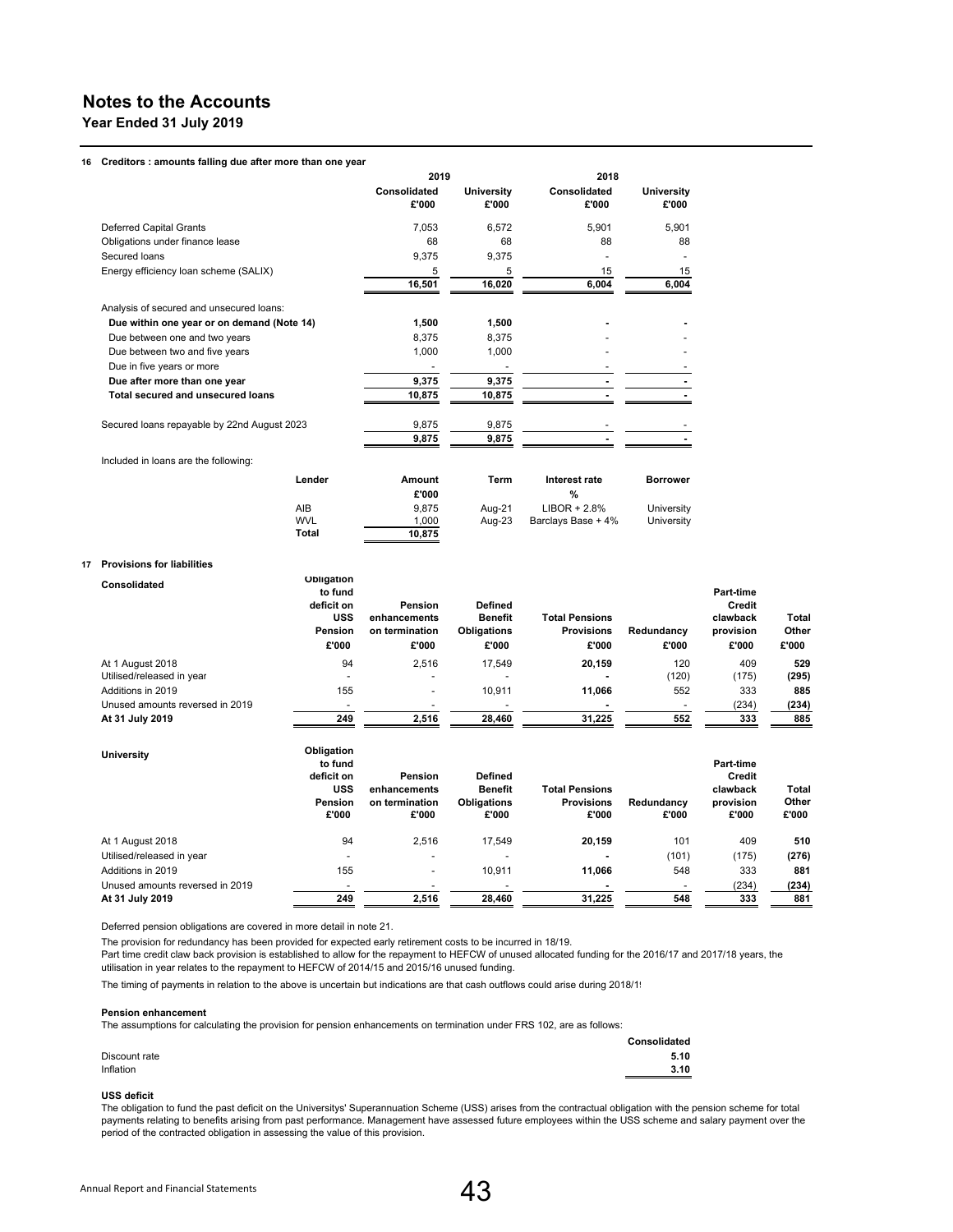### **18 Cash and cash equivalents**

|                           | At 1st August | Cash         | At 31st July |
|---------------------------|---------------|--------------|--------------|
|                           | 2018          | <b>Flows</b> | 2019         |
| Consolidated              | £'000         | £'000        | £'000        |
| Cash and cash equivalents | 4.117         | 474          | 4,591        |
|                           | 4.117         | 474          | 4,591        |

### **19 Lease obligations**

### **Total rentals payable under operating leases:**

|                                              | <b>Land and</b><br><b>Buildings</b><br>£'000 | <b>Plant and</b><br>Machinery<br>£'000 | 31 July 2019<br><b>Total</b><br>£'000 | 31 July 2018<br><b>Total</b><br>£'000 |
|----------------------------------------------|----------------------------------------------|----------------------------------------|---------------------------------------|---------------------------------------|
| Payable during the year                      | $\overline{\phantom{0}}$                     | 6                                      | 6                                     | 247                                   |
| Future minimum lease payments due:           |                                              |                                        |                                       |                                       |
| Not later than 1 year                        | 30                                           | 6                                      | 36                                    | 36                                    |
| Later than 1 year and not later than 5 years | 120                                          | 18                                     | 138                                   | 144                                   |
| Later than 5 years                           | 2,820                                        |                                        | 2,820                                 | 2,820                                 |
| Total lease payments due                     | 2.970                                        | 24                                     | 2,994                                 | 3,000                                 |

### **Total rentals payable under financing leases:**

|                                              | 31 July 2019<br><b>IT Lease</b><br>£'000 | 31 July 2018<br><b>IT Lease</b><br>£'000 |
|----------------------------------------------|------------------------------------------|------------------------------------------|
| Payable during the year                      | 92                                       | 102                                      |
| Future minimum lease payments due:           |                                          |                                          |
| Not later than 1 year                        | 43                                       | 102                                      |
| Later than 1 year and not later than 5 years | 68                                       | 88                                       |
| Later than 5 years                           | $\overline{\phantom{0}}$                 |                                          |
| Total lease payments due                     | 111                                      | 190                                      |

### **Total rental receiveable under financing leases:**

|                                              | <b>Consolidated and University</b> |                               |                                                                  |                                                                  |
|----------------------------------------------|------------------------------------|-------------------------------|------------------------------------------------------------------|------------------------------------------------------------------|
| Racecourse Stadium / Colliers Park Leases    | <b>Asset receipt</b><br>£'000      | Interest<br>receipts<br>£'000 | 31 July 2019<br>£'000<br><b>Total lease</b><br>receipts<br>£'000 | 31 July 2018<br>£'000<br><b>Total lease</b><br>receipts<br>£'000 |
| Receiveable during the year                  |                                    | 100                           | 100                                                              | 100                                                              |
| Future minimum lease receipts due:           |                                    |                               |                                                                  |                                                                  |
| Not later than 1 year                        |                                    | 130                           | 130                                                              | 130                                                              |
| Later than 1 year and not later than 5 years |                                    | 520                           | 520                                                              | 520                                                              |
| Later than 5 years                           | 1.652                              | 10.268                        | 11.920                                                           | 12,020                                                           |
| Total lease receipts due                     | 1,652                              | 10,918                        | 12,570                                                           | 12,670                                                           |

As at 4th June 2018 the University entered into a development agreement and 99 year full repairing finance lease with the Football Association of Wales to lease Colliers Park training ground. The training ground asset has been removed from fixed assets and is now represented above. The lease has an implicit interest rate of 9.9% with annual payments of £30,000 over the 99 year term. The present value of total lease payments is £302.4k.

As at 1st August 2016 the University entered into a 99 year full repairing finance lease with WST Assets Limited, Wrexham AFC Limited and Wrexham Football Supporters Society Limited to lease The Racecourse football stadium. The stadium asset has been removed from fixed assets and is now represented above. The lease has an implicit interest rate of 7.4% with annual payments of £100,000 over the 99 year term. The present value of total lease payments is £1,350k.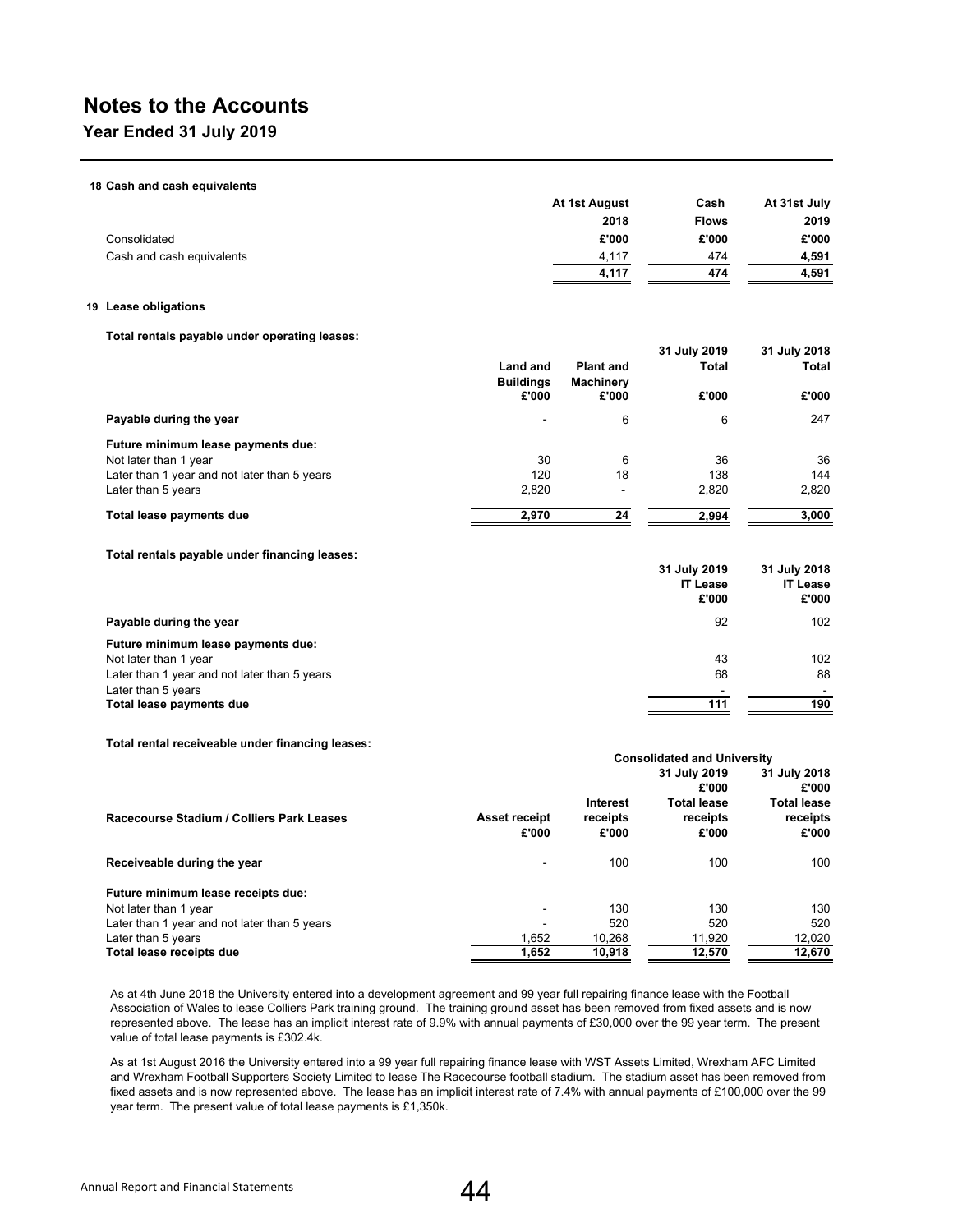## **Year Ended 31 July 2019**

### **20 Subsidiary undertakings**

The subsidiary companies (all of which are registered in England & Wales), wholly-owned or effectively controlled by the University, are as follows:

| Company                 | <b>Principal Activity</b>                              | <b>Status</b>        |
|-------------------------|--------------------------------------------------------|----------------------|
| Glyndwr Innovations Ltd | Consultancy, comercial technical contracts, incubation | 100% owned           |
| North Wales Science     | Science discovery centre                               | Limited by quarantee |

All of the above subsidiaries operate to the same financial year end as the University.

During the previous year Optic Glyndwr Limited was closed. The associated intercompany balances which remained following their closure with Glyndwr University were impaired in year. This impacted on the 2017-18 University accounts with an in year benefit of £101k for Optic Glyndwr Limited. There was no in year impact to the Group accounts due to impairment following removal on consolidation.

A new wholly-owned subsidiary, Glyndwr Services Limited was incorporated on 1st August 2019. The principal activity of the company is private security activities and combined facilities support activities.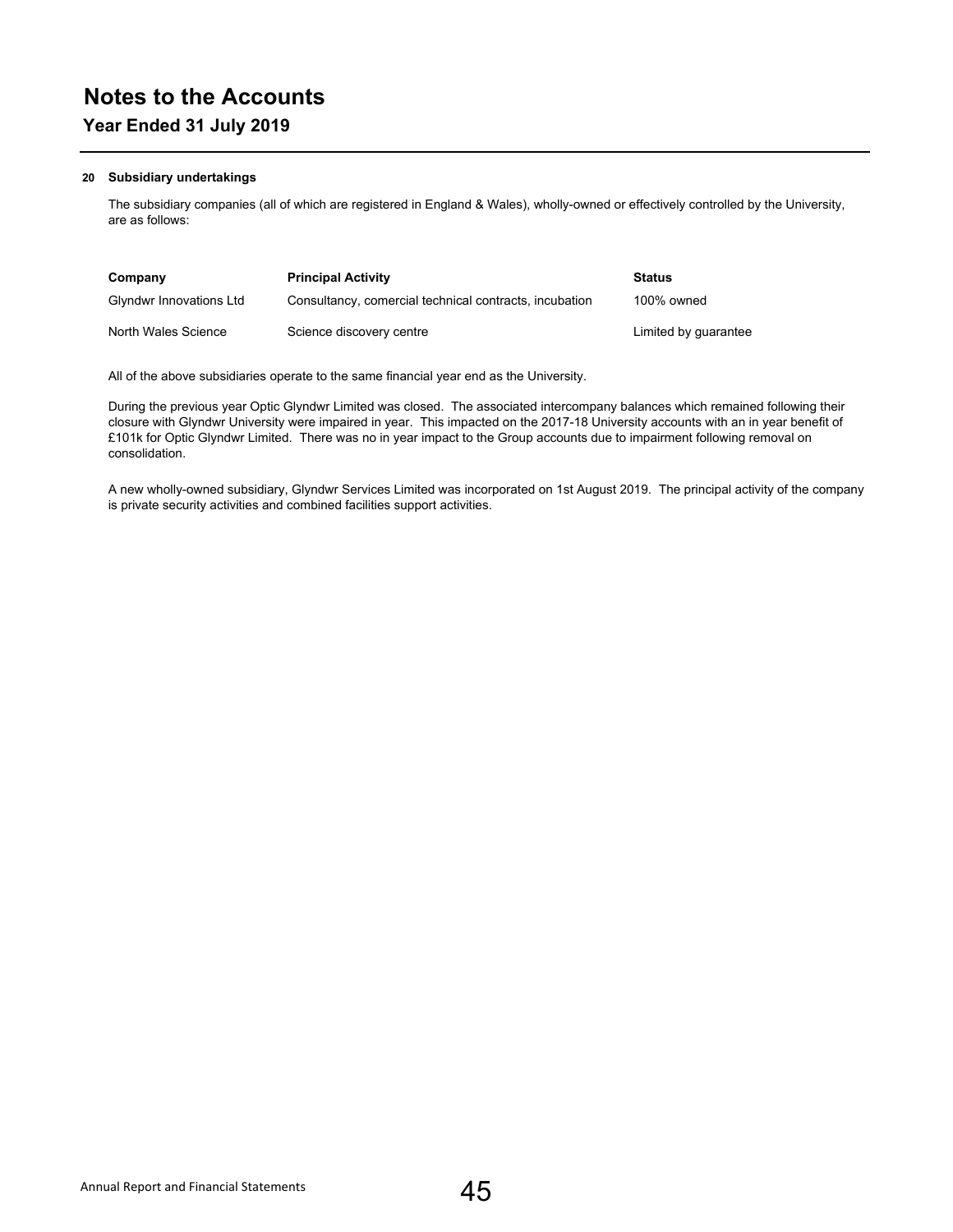**Year Ended 31 July 2019**

### **21 Pension Schemes**

Retirement benefits for employees of the University are provided by defined benefit schemes which are funded by contributions from the University and employees.

Payments are made to the Teachers' Pension Scheme (TPS) for academic and related staff, the Local Government Pension Scheme (LGPS) for non-academic staff and the Universities Superannuation Scheme for pre-existing members. These are all independently administered schemes.

The total pension cost for the period was £4,307k (2018- £4,167k). The expected costs for 2019/20 for the LGPS are £2,060k finance charge and £2,016k contributions in addition to contributions to TPS and USS schemes.

### **(i) Teachers Pension Scheme**

### **The Teachers' Pension Budgeting and Valuation Account**

The Teachers' Pension Scheme (TPS or scheme) is a statutory, unfunded, defined benefit occupational scheme, governed by the Teachers' Pensions Regulations 2010 (as amended), and the Teachers' Pension Scheme Regulations 2014 (as amended). These regulations apply to teachers in schools and other educational establishments, including academies, in England and Wales that are maintained by local authorities. In addition, teachers in many independent and voluntary-aided schools and teachers and lecturers in some establishments of further and higher education may be eligible for membership. Membership is automatic for full-time teachers and lecturers and, from 1 January 2007, automatic too for teachers and lecturers in part-time employment following appointment or a change of contract. Teachers and lecturers are able to opt out of the TPS.

### **The Teachers' Pension Budgeting And Valuation Account**

Although members may be employed by various bodies, their retirement and other pension benefits are set out in regulations made under the Superannuation Act (1972) and Public Service Pensions Act (2013) and are paid by public funds provided by Parliament. The TPS is an unfunded scheme and members contribute on a 'pay as you go 'basis – contributions from members, along with those made by employers, are credited to the Exchequer under arrangements governed by the above Acts.

The Teachers' Pensions Regulations 2010 require an annual account, the Teachers' Pension Budgeting and Valuation Account, to be kept of receipts and expenditure (including the cost of pension increases). From 1 April 2001, the Account has been credited with a real rate of return, which is equivalent to assuming that the balance in the Account is invested in notional investments that produce that real rate of return.

### **Valuation Of The Teachers' Pension Scheme**

The latest valuation of the Teachers' Pension Scheme has now taken place, in line with directions issued by HM Treasury and using membership data as at 31 March 2016. As a result of this valuation TPS employers will pay an increased contribution rate of 23.68% from September 2019 (this includes the administration levy of 0.8%). The timing of the implementation is to align its introduction with employers' budget planning cycles. Until then, employers will pay the current rate of 16.48%.

A full copy of the valuation report and supporting documentation can be found on the Teachers' Pension Scheme website at the following location:

https://www.https://www.teacherspensions.co.uk/news/employers/2019/04/teachers‐pensions‐valuation‐report.aspx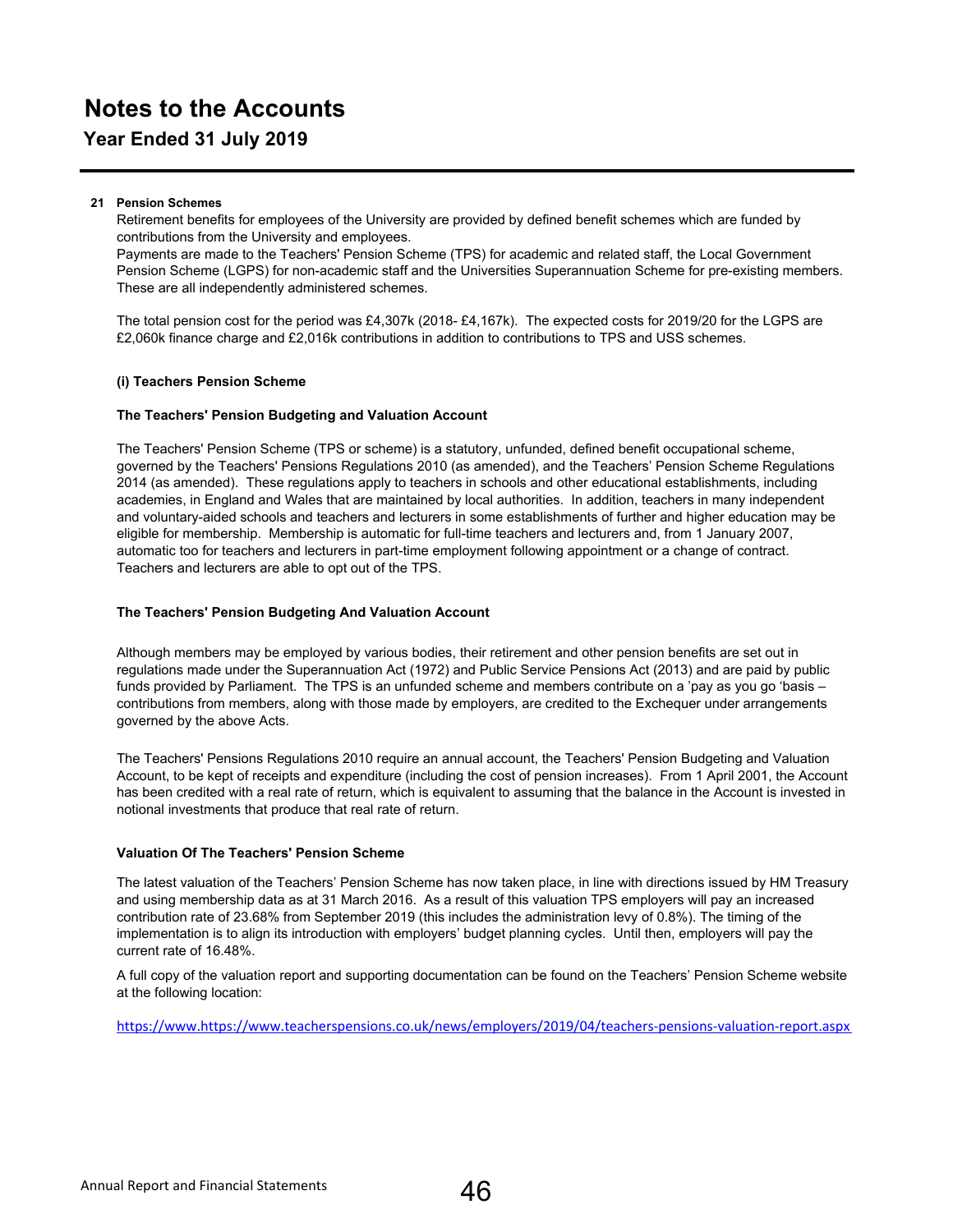**Year Ended 31 July 2019**

### **21 Pension Schemes**

### **Scheme Changes**

The arrangements for a reformed Teachers' Pension Scheme, in line with the recommendations made by Lord Hutton, in particular the introduction of a Career Average Revalued Earnings (CARE) scheme, were implemented from 1 April 2015.

In December 2018, the Court of Appeal held that transitional protection provisions contained in the reformed judicial and firefighter pension schemes, introduced as part of public service pension reforms in 2015, gave rise to direct age discrimination and were therefore unlawful. The Supreme Court, in a decision made in June 2019, have rejected the Government's application for permission to appeal the Court of Appeal's ruling. The case will now be referred to an Employment Tribunal for a decision regarding the remedy which will need to be offered to those members of the two schemes who were subject of the age discrimination.

HM Treasury are clear that the ruling has implications for the other public service schemes, including the Teachers' Pension Scheme. Those implications are currently being considered and any impact on scheme costs is expected to be looked at within the next scheme valuation, which is currently scheduled to be based on April 2020 data and implemented in April 2023.

### **(ii) The Universities Superannuation Scheme**

The institution participates in Universities Superannuation Scheme. The scheme is a hybrid pension scheme, providing defined benefits (for all members), as well as defined contribution benefits. The assets of the scheme are held in a separate trustee-administered fund. Because of the mutual nature of the scheme, the assets are not attributed to individual institutions and a scheme-wide contribution rate is set. The institution is therefore exposed to actuarial risks associated with other institutions' employees and is unable to identify its share of the underlying assets and liabilities of the scheme on a consistent and reasonable basis. As required by Section 28 of FRS 102 "Employee benefits", the institution therefore accounts for the scheme as if it were a wholly defined contribution scheme. As a result, the amount charged to the profit and loss account represents the contributions payable to the scheme. Since the institution has entered into an agreement (the Recovery Plan) that determines how each employer within the scheme will fund the overall deficit, the institution recognises a liability for the contributions payable that arise from the agreement (to the extent that they relate to the deficit) and therefore an expense is recognised.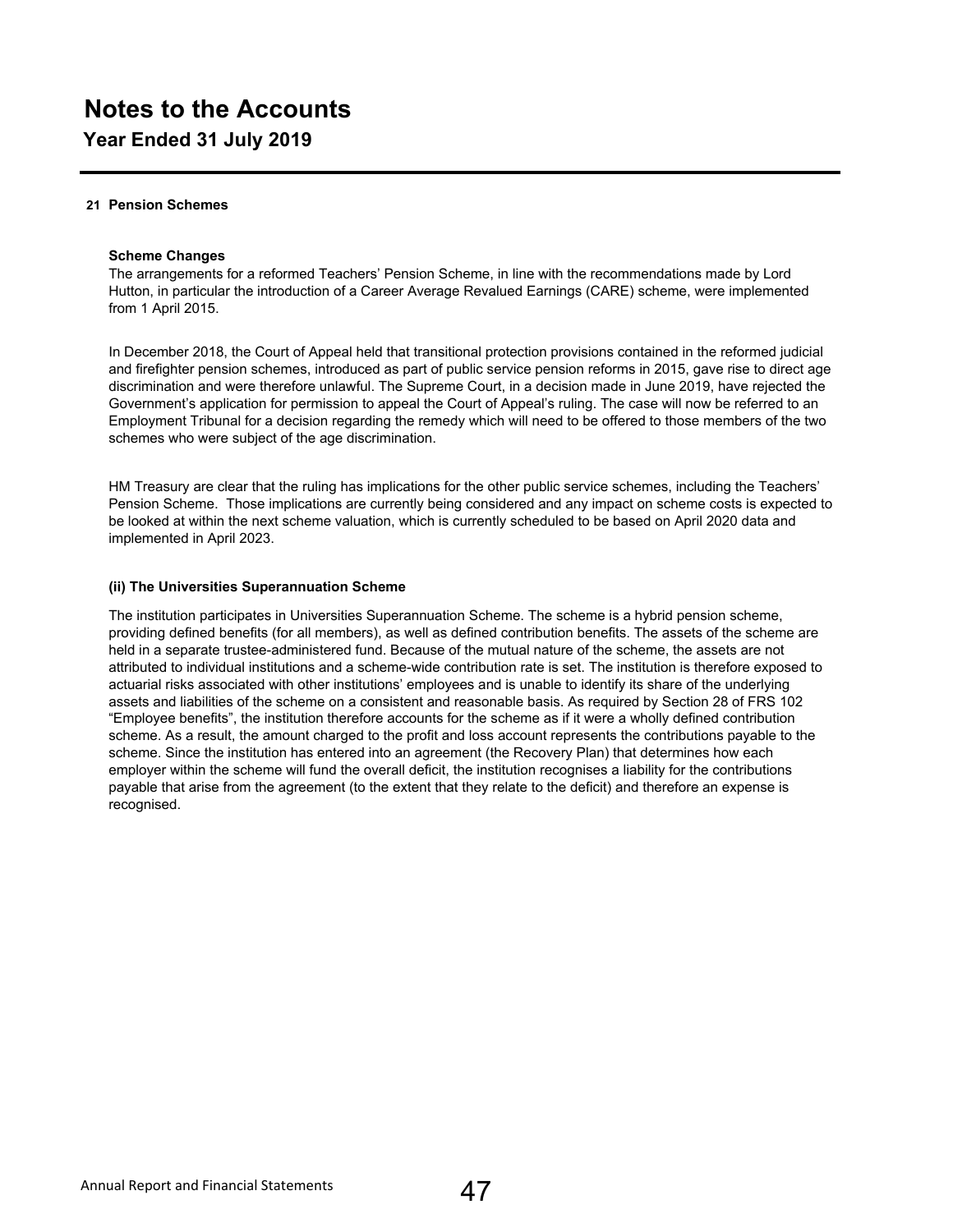**Year Ended 31 July 2019**

### **21 Pension Schemes**

#### **(ii) The Universities Superannuation Scheme (continued)**

#### **Critical accounting judgements**

FRS 102 makes the distinction between a group plan and a multi-employer scheme. A group plan consists of a collection of entities under common control typically with a sponsoring employer. A multi-employer scheme is a scheme for entities not under common control and represents (typically) an industry-wide scheme such as Universities Superannuation Scheme. The accounting for a multi-employer scheme where the employer has entered into an agreement with the scheme that determines how the employer will fund a deficit results in the recognition of a liability for the contributions payable that arise from the agreement (to the extent that they relate to the deficit) and the resulting expense in profit or loss in accordance with section 28 of FRS 102. The directors are satisfied that Universities Superannuation Scheme meets the definition of a multi-employer scheme and has therefore recognised the discounted fair value of the contractual contributions under the recovery plan in existence at the date of approving the financial statements.

### **Pension Costs**

The total cost charged to the profit and loss account is £208,703 (2018: £1,764 ) as shown in notes 6 and 7.

The latest available complete actuarial valuation of the Retirement Income Builder is at 31 March 2017 (the valuation date), which was carried out using the projected unit method. A valuation as at 31 March 2018 is underway but not yet complete.

Since the institution cannot identify its share of USS Retirement Income Builder assets and liabilities, the following disclosures reflect those relevant for those assets and liabilities as a whole.

The 2017 valuation was the fourth valuation for the scheme under the scheme-specific funding regime introduced by the Pensions Act 2004, which requires schemes to adopt a statutory funding objective, which is to have sufficient and appropriate assets to cover their technical provisions. At the valuation date, the value of the assets of the scheme was £60.0 billion and the value of the scheme's technical provisions was £67.5 billion indicating a shortfall of £7.5 billion and a funding ratio of 89%.

Due to the small number of members the University has in the scheme an indicative estimate of the crystalisation of the Section 75 debt was saught from USS. Estimated Section 75 debt as at 31 July 2019 - Glyndwr University's proportion of the whole scheme debt; i.e. 0.00521% of £64.0bn was £3.3m.

The key financial assumptions used in the 2017 valuation are described below.

Pension increases (CPI) Term dependent rates in line with the difference between the Fixed Interest and Index Linked yield curves, less 1.3% p.a.

Discount rate (forward rates) Years 1-10: CPI – 0.53% reducing linearly to CPI – 1.32% Years 11-20: CPI + 2.56% reducing linearly to CPI + 1.7% by year 21 Years 21 +: CPI + 1.7%

The main demographic assumption used relates to the mortality assumptions. These assumptions are based on analysis of the scheme's experience carried out as part of the 2017 actuarial valuation. The mortality assumptions used in these figures are as follows:

|                                                            | 2019                                                                                                                            | 2018                                                                                                                            |
|------------------------------------------------------------|---------------------------------------------------------------------------------------------------------------------------------|---------------------------------------------------------------------------------------------------------------------------------|
| Mortality base table                                       | Pre-retirement:<br>71% of AMC00 (duration 0) for males and<br>112% of AFC00 (duration 0) for females.                           | Pre-retirement:<br>71% of AMC00 (duration 0) for males and 112% of AFC00<br>(duration 0) for females.                           |
|                                                            | Pre-retirement:<br>96.5% of SAPS S1NMA "light" for males and<br>101.3% of RFV00 for females.                                    | Pre-retirement:<br>96.5% of SAPS S1NMA "light" for males and 101.3% of<br>RFV00 for females.                                    |
| Future improvements to mortality                           | CMI 2016 with a smoothing parameter of 8.5<br>and a long term improvement rate of 1.8% pa for<br>males and 1.6% pa for females. | CMI 2016 with a smoothing parameter of 8.5 and a long<br>term improvement rate of 1.8% pa for males and 1.6% pa for<br>females. |
| The current life expectancies on retirement at age 65 are: |                                                                                                                                 |                                                                                                                                 |

|                                   | 2019 | 2018 |
|-----------------------------------|------|------|
| Males currently aged 65 (years)   | 24.6 | 24.5 |
| Females currently aged 65 (years) | 26.1 | 26.0 |
| Males currently aged 45 (years)   | 26.6 | 26.5 |
| Females currently aged 45 (years) | 27.9 | 27.8 |

A new deficit recovery plan was put in place as part of the 2017 valuation, which requires payment of 5% of salaries over the period 1 April 2020 to 30 June 2034. The 2019 pension liability provision reflects this plan. The provision figures have been produced using the following assumptions as at 31 March 2018 and 2019.

|                           | 2019  | 2018  |
|---------------------------|-------|-------|
| Discount rate             | 2.44% | 2.64% |
| Pensionable salary growth | n/a   | n/a   |
| Pension increases (CPI)   | 2.11% | 2.02% |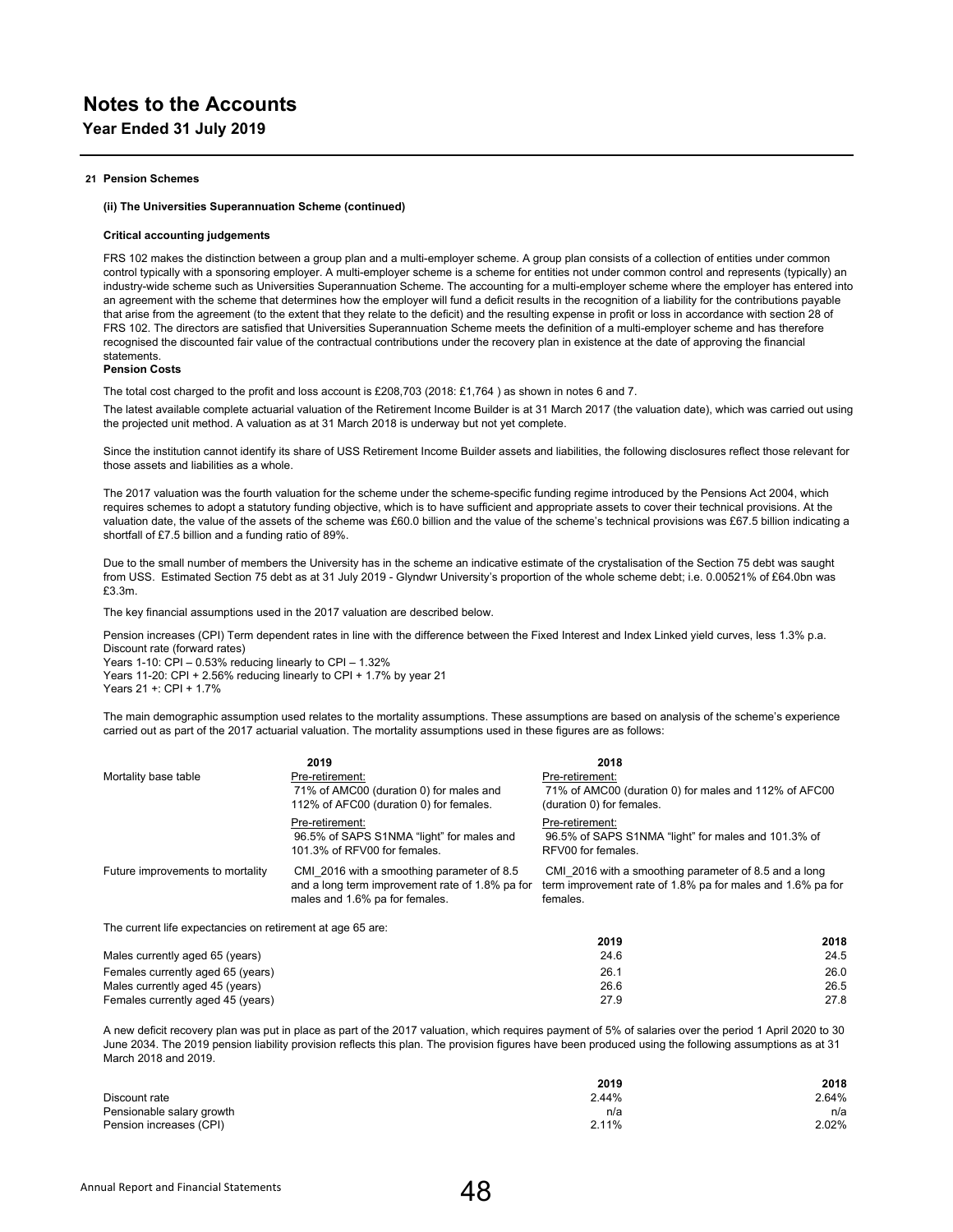### **21 Pension Schemes (continued)**

### **(iii) LGPS**

### **(Retirement Benefits) Disclosure for the accounting period ending 31 July 2019**

The following information is based upon the last formal triennial actuarial valuation of the scheme was performed as at 31 March 2016 and updated at 31 July 2019 by an independent qualified actuary.

### **Assumptions**

The financial assumptions used to calculate scheme liabilities under FRS102 are:

|                                                          | At 31 July  | At 31 July |
|----------------------------------------------------------|-------------|------------|
|                                                          | 2019<br>%pa | 2018       |
|                                                          |             | %pa        |
| Price Inflation (CPI)                                    | 2.20%       | 2.10%      |
| Rate of increase in salaries                             | 3.45%       | 3.35%      |
| Rate of increase of pensions in payment for LGPS members | 2.30%       | 2.20%      |
| Discount rate                                            | 2.20%       | 2.90%      |

\* Excluding ex-gratia pensions for non-academics, which are subject to fixed 3% pa increases.

The most significant non-financial assumption is the assumed level of longevity. The table below shows the life expectancy assumptions used in the accounting assessments based on the life expectancy of male and (female) members at age 65.

| At 31 July 2019   |                                             |                   | At 31 July 2018                      |
|-------------------|---------------------------------------------|-------------------|--------------------------------------|
| <b>Pensioner</b>  | <b>Non-pensioner</b><br>(currently aged 45) | <b>Pensioner</b>  | Non-pensioner<br>(currently aged 45) |
| 23.2 (25.7) years | 25.9 (28.4) years                           | 23.1 (25.6) years | 25.7 (28.3) years                    |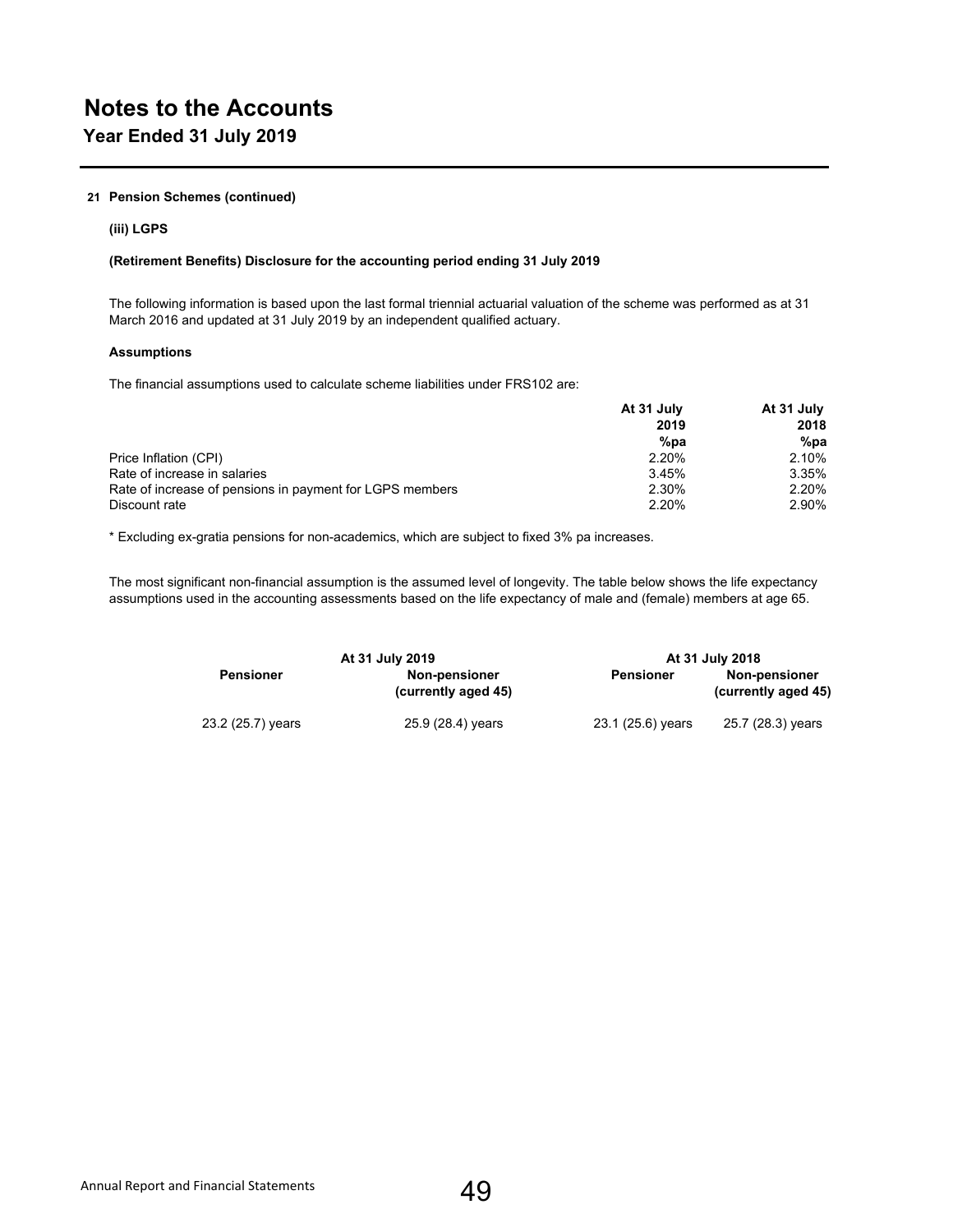**Year Ended 31 July 2019**

## **21 Pension Schemes (continued)**

**Scheme assets for LGPS**

|                                                                                              | <b>Year Ended</b><br>31 July 2019<br>£'000 | <b>Year Ended</b><br>31 July 2018<br>£'000 |
|----------------------------------------------------------------------------------------------|--------------------------------------------|--------------------------------------------|
| Analysis of the amount shown in the statement of financial position for LGPS                 |                                            |                                            |
| Scheme assets                                                                                | 54.719                                     | 50.219                                     |
| Scheme liabilities                                                                           | (83, 179)                                  | (67,768)                                   |
| Deficit in the scheme – net pension liability                                                | (28, 460)                                  | (17,549)                                   |
| recorded within pension provisions (Note 17)                                                 |                                            |                                            |
| Current service cost                                                                         | 2.000                                      | 2,198                                      |
| Administration expenses                                                                      | 81                                         | 80                                         |
| Past service cost (loss)                                                                     | 625                                        |                                            |
| <b>Effect of curtailments</b>                                                                |                                            |                                            |
| Total operating charge:                                                                      | 2.706                                      | 2.278                                      |
| Analysis of the amount charged to interest payable/credited to other finance income for LGPS |                                            |                                            |

**Analysis of the amount charged to interest payable/credited to other finance income for LGPS**

| Interest cost<br>Expected return on assets                                                                 | 1.949<br>(1,469) | 1.794<br>(1,205) |
|------------------------------------------------------------------------------------------------------------|------------------|------------------|
| Interest on net deficit<br>Net charge to other finance income                                              | 480              | 589              |
| Total profit and loss charge before deduction for tax<br>Analysis of other comprehensive income for LGPS : |                  |                  |
| Gain on assets                                                                                             | (2,273)          | (2, 447)         |
| Experience loss on liabilities                                                                             |                  |                  |
| Loss/(gain) on liabilities                                                                                 | 11.983           | (4, 511)         |
| Total other comprehensive income before deduction for tax                                                  | 9,710            | (6,958)          |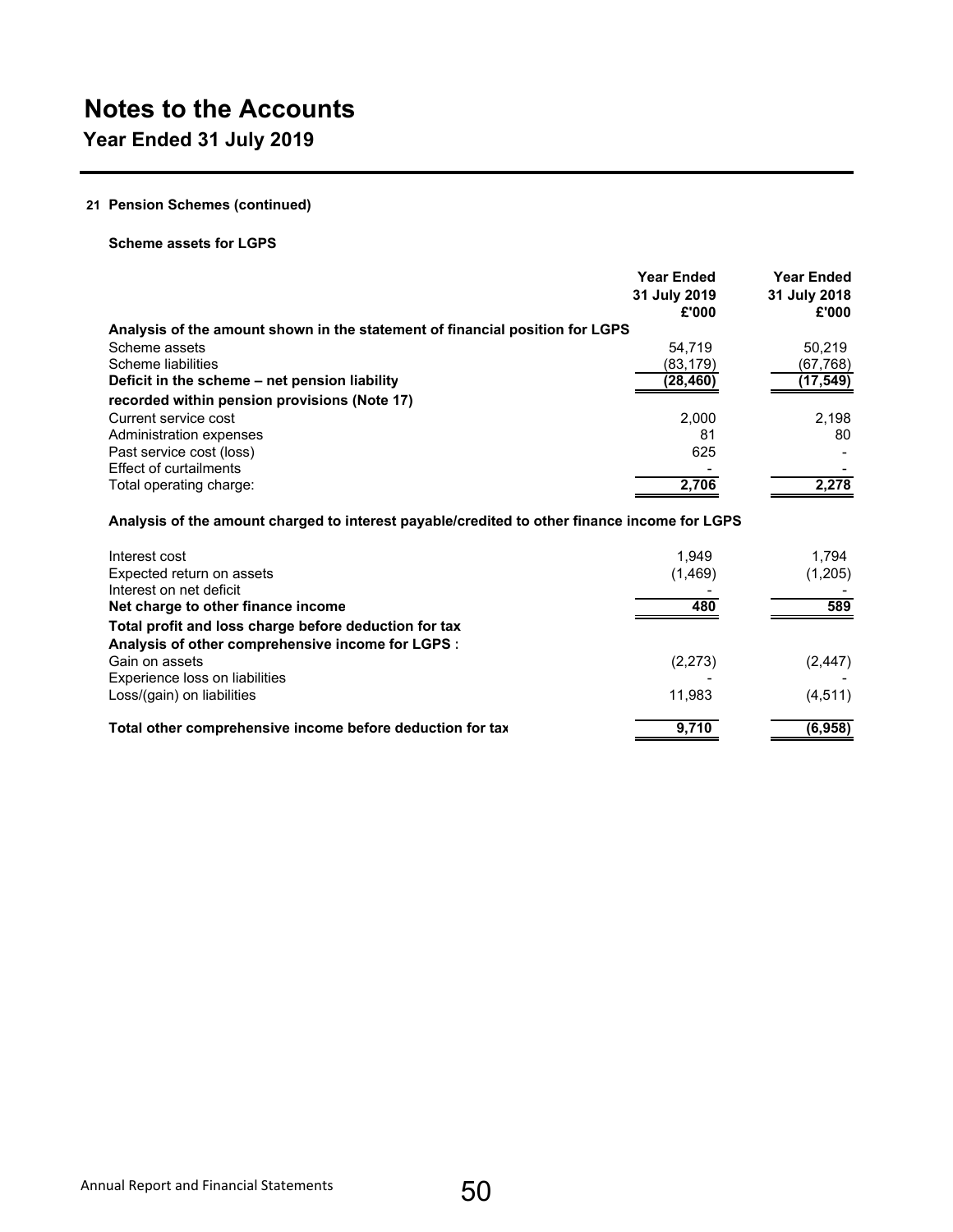**Year Ended 31 July 2019**

### **21 Pension Schemes (continued)**

|                                                                                                                                                                                                                                                                                                                                       | At 31-Jul<br>2019<br>£'000                                                      | At 31-Jul<br>2018<br>£'000                                            |
|---------------------------------------------------------------------------------------------------------------------------------------------------------------------------------------------------------------------------------------------------------------------------------------------------------------------------------------|---------------------------------------------------------------------------------|-----------------------------------------------------------------------|
| Cumulative actuarial loss recognised as other comprehensive income for LGPS                                                                                                                                                                                                                                                           |                                                                                 |                                                                       |
| Cumulative actuarial gains recognised at the start of the year<br>Cumulative actuarial losses recognised at the end of the year                                                                                                                                                                                                       | 6,958<br>(2,752)                                                                | 7,091<br>6,958                                                        |
| Analysis of movement in surplus/(deficit) for LGPS<br>Deficit at beginning of year<br>Contributions or benefits paid by the University<br>Current service cost<br>Administration expenses<br>Curtailments<br>Other finance charge<br>(Loss)/gain recognised in other comprehensive income<br>Deficit at end of year                   | (17, 549)<br>1,985<br>(2,000)<br>(81)<br>(625)<br>(480)<br>(9,710)<br>(28, 460) | (23, 614)<br>1,974<br>(2, 198)<br>(80)<br>(589)<br>6,958<br>(17, 549) |
|                                                                                                                                                                                                                                                                                                                                       | Year to<br>31 July 2019<br>£'000                                                | Year to<br>31 July 2018<br>£'000                                      |
| Analysis of movement in the present value of LGPS<br>Present value of LGPS at the start of the year<br>Current service cost (net of member contributions)<br>Interest on member liabilities<br>Curtailments<br>Actual member contributions (including notional contributions)<br>Past service cost (McCloud)<br><b>Actuarial loss</b> | 67,768<br>2,000<br>1,949<br>474<br>625<br>11,983                                | 69,671<br>2,198<br>1,794<br>474<br>(4,511)                            |
| Actual benefit payments<br>Present value of LGPS at the end of the year                                                                                                                                                                                                                                                               | (1,620)<br>83,179                                                               | (1,858)<br>67,768                                                     |
|                                                                                                                                                                                                                                                                                                                                       | Year to<br>31 July 2019<br>£'000                                                | Year to<br>31 July 2018<br>£'000                                      |
| Analysis of movement in the fair value of scheme assets<br>Fair value of assets at the start of the year<br>Interest on plan assets<br>Administration expenses<br>Remeasurements (assets)<br>Actual contributions paid by University<br>Actual member contributions (including notional contributions)<br>Actual benefit payments     | 50,219<br>1,469<br>(81)<br>2,273<br>1,985<br>474<br>(1,620)                     | 46,057<br>1,205<br>(80)<br>2,447<br>1,974<br>474<br>(1, 858)          |
| Fair value of scheme assets at the end of the year                                                                                                                                                                                                                                                                                    | 54,719                                                                          | 50,219                                                                |

LGPS assets do not include any of the University's own financial instruments, or any property occupied by the University.

The University Group acts as guarantor for the LGPS payments of those staff that were transferred during the year, under

### **22 Events after the reporting period**

As at the signing date of these accounts, the management are not aware of any events after the reporting period which would materially change the results for the period 1st August 2017 to 31st July 2018.

A new wholly-owned subsidiary, Glyndwr Services Limited was incorporated on 1st August 2019. The principal activity of the company is private security activities and combined facilities support activities.

### **USS 2017 and 2018 recovery plans**

The University has accounted for the USS Pensions 2017 recovery plan in these 2018-19 financial statements based on the agreed valuation and repayment plan at the 31st July 2019. The 2017 valuation and recovery plan has resulted in a movement in provision in 2018-19 of £(144,565)

The 2018 valuation and recovery plan has now been completed and this would result in a movement in provision of £(57,513). As a result of this improvement in position, a benefit of £87,052 will be reported in the Group & University SOCIE for 2019-20.